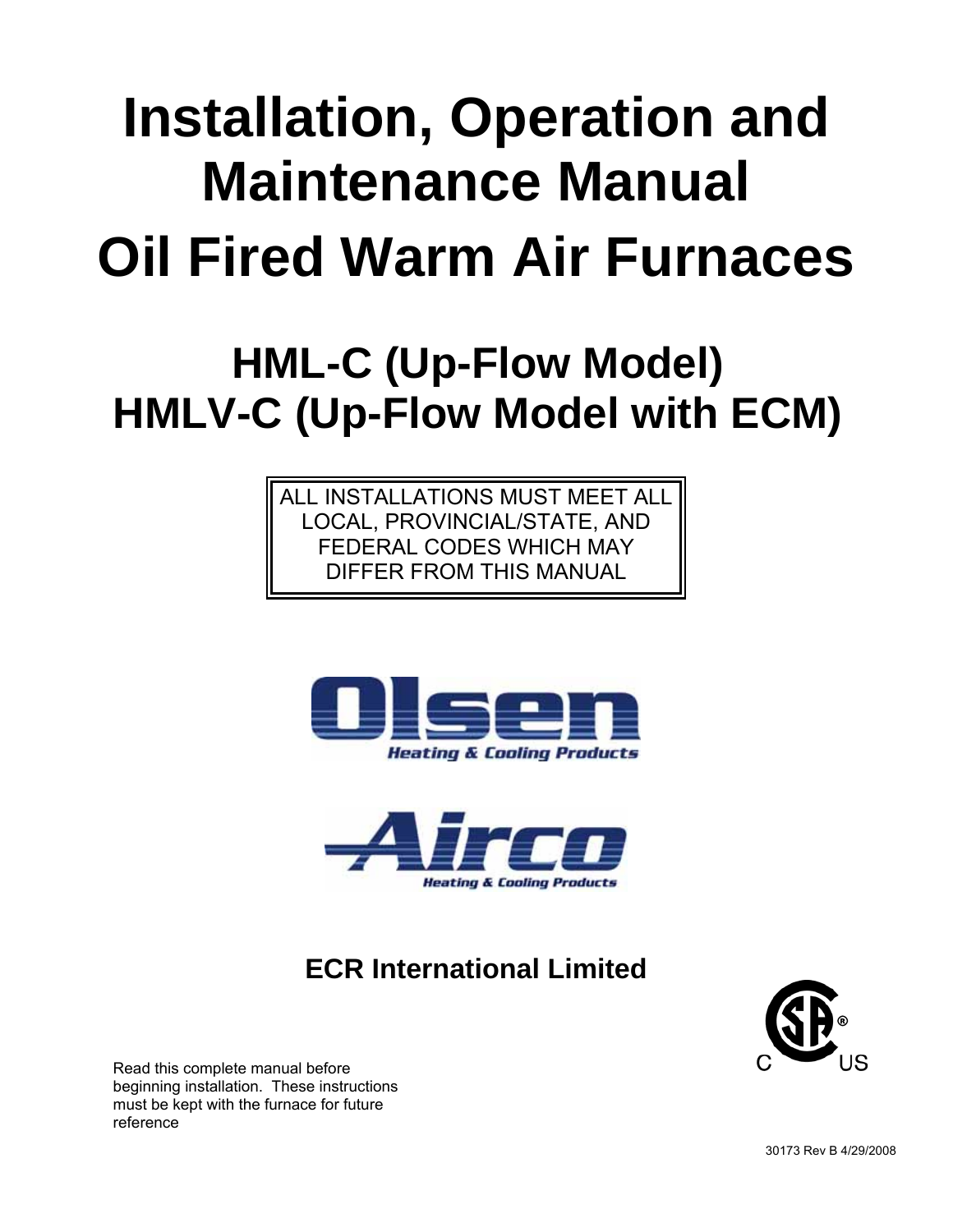#### **TABLE OF CONTENTS**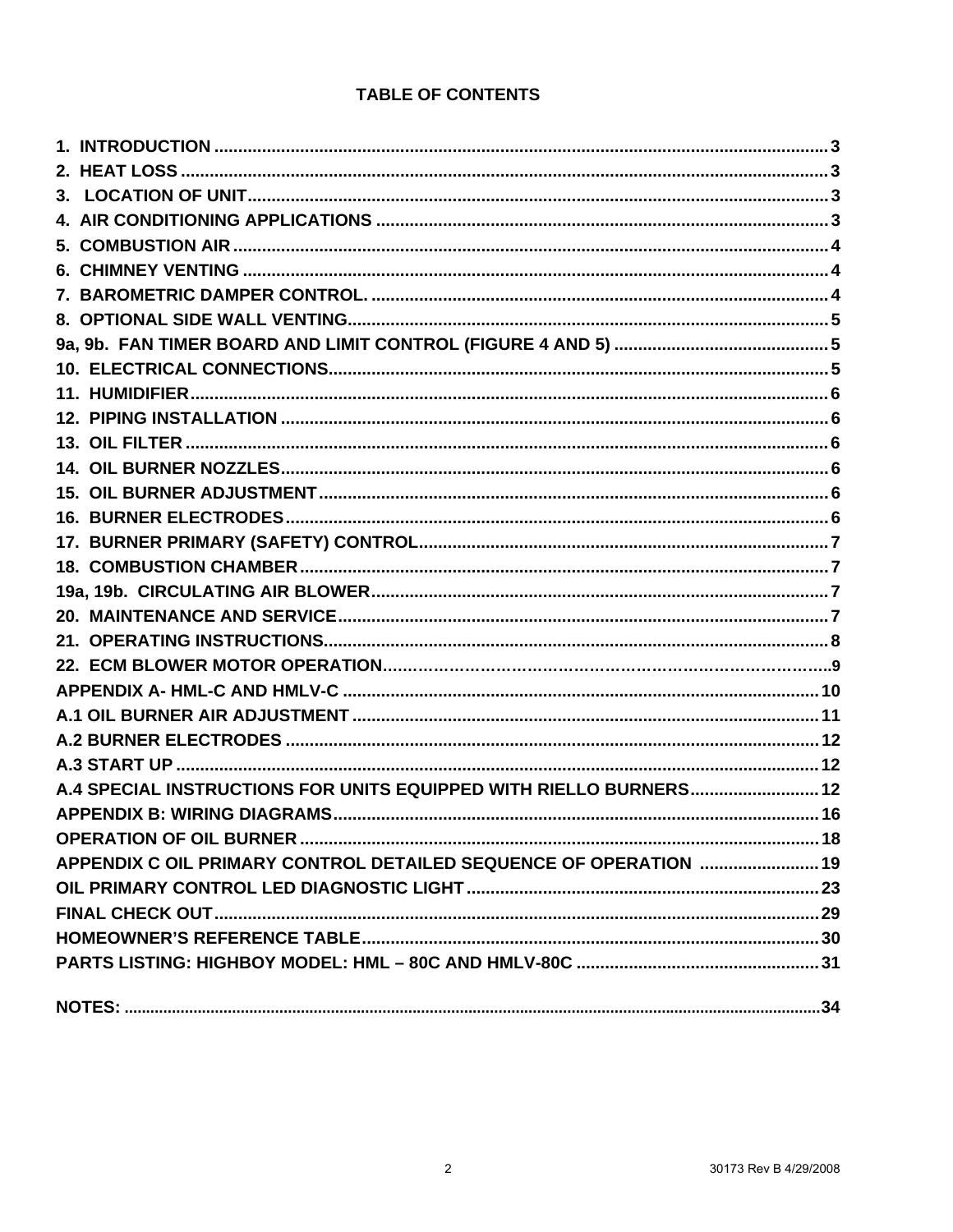#### **SAVE THESE INSTRUCTIONS FOR FUTURE REFERENCE**

#### <span id="page-2-0"></span>**1. INTRODUCTION**

Please read these instructions completely and carefully before installing and operating the furnace.

#### **MODELS HML-C AND HMLV-C**

Models HML-C and HMLV-C are oil fired forced air upflow furnaces with an output capacity range of 56,000 BTU/Hr. to 95,000 BTU/Hr.

## **ACAUTION**

#### **DO NOT USE GASOLINE, CRANK CASE OIL, OR ANY OIL CONTAINING GASOLINE.**

All models are CSA listed, (NRTL/C) for use with No. 1 (Stove) and No. 2 (Furnace) Oil. Please refer to the tables in Appendix A for performance and dimensional data.

In Canada, the installation of the furnace and related equipment shall be installed in accordance with the regulations of CAN/CSA - B139, *Installation Code for Oil-Burning Equipment*, as well as in accordance with local codes.

In the United States of America, the installation of the furnace and related equipment shall be installed in accordance with the regulations of NFPA No. 31, *Standard for the Installation of Oil-Burning Equipment*, as well as in accordance with local codes.

Regulations prescribed in the National Codes and Local regulations take precedence over the general instructions provided on this installation manual. When in doubt, please consult your local authorities.

All models are shipped assembled and pre-wired. The furnace should be carefully inspected for damage when being unpacked.

#### **2. HEAT LOSS**

The maximum hourly heat loss for each heated space shall be calculated in accordance with the procedures described in the manuals of the Heating, Refrigeration and Air Conditioning Institute of Canada (HRAI), or by other means prescribed, or approved by the local authority having jurisdiction.

In the United States, Manual J. titled, "Load Calculation" published by the Air Conditioning Contractors of America, describes a suitable procedure for calculating the maximum hourly heat loss.

#### **3. LOCATION OF UNIT**

The furnace should be located such that the flue connection to the chimney is short, direct and consists of as few elbows as possible. When possible, the unit

should be centralized with respect to the supply and return air ductwork. A central location minimizes the trunk duct sizing. All models may be installed on combustible floors.

The minimum installation clearances are listed in Table 1.

| Table 1: Clearances - (Inches) |
|--------------------------------|
|--------------------------------|

|                  | <b>Clearance to Combustibles</b> |
|------------------|----------------------------------|
| Location         | HML-C and HMLV-C                 |
|                  | Up flow                          |
| Top              |                                  |
| <b>Bottom</b>    | 0                                |
| S/A Plenum       | 1                                |
| Rear             | 1                                |
| Sides            | 1                                |
| Front            | $1**$                            |
| <b>Flue Pipe</b> | 9*                               |
| Enclosure        | Closet                           |
|                  |                                  |

\*18 in. in USA

\*\* 24 in. required for service clearance



#### **HEAT EXCHANGER SUPPORT SCREWS**

Before final placement of the furnace, the heat exchanger support screws shown in the picture may be removed. This may be preferable if the furnace rear panel will be inaccessible after installation. The screws must be removed if the heat exchanger must be removed from the cabinet.

#### **4. AIR CONDITIONING APPLICATIONS**

If the furnace is used in conjunction with air conditioning, the furnace shall be installed in parallel with or upstream from the evaporator coil to avoid condensation in the heat exchanger. In a parallel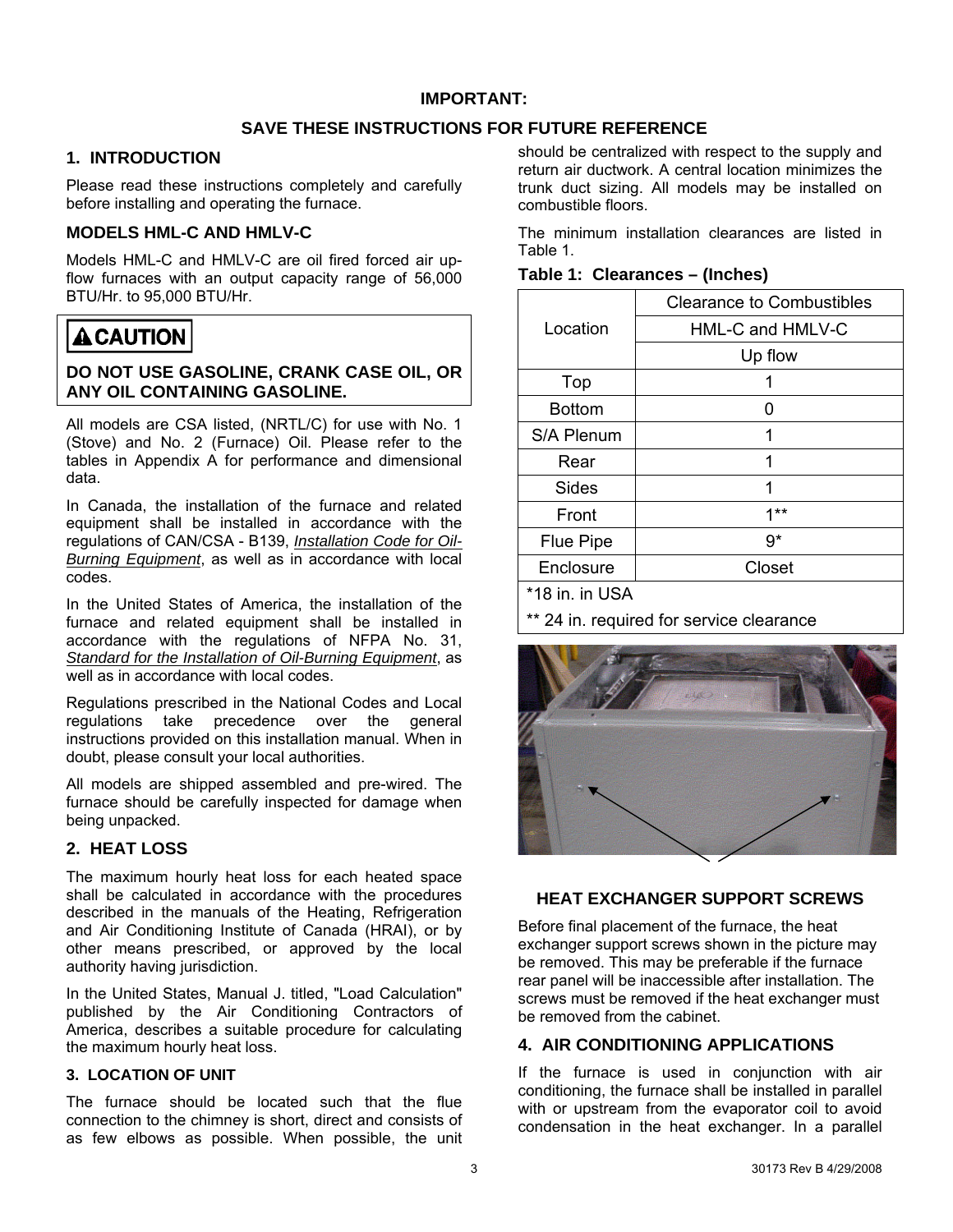<span id="page-3-0"></span>installation, the dampers or air controlling means must prevent chilled air from entering the furnace. If the dampers are manually operated, there must be a means of control to prevent the operation of either system unless the dampers are in the full heat or full cool position. The air heated by the furnace shall not pass through a refrigeration unit unless the unit is specifically approved for such service.

The blower speed must be checked and adjusted to compensate for the pressure drop caused by the evaporator coil. Refer to Appendix B for recommended wiring and electrical connections of the air conditioning controls.

#### **5. COMBUSTION AIR**

If the furnace is installed in a closet or utility room, two openings must be provided connecting to a wellventilated space (full basement, living room or other room opening thereto, but not a bedroom or bathroom). One opening shall be located above the level of the upper vent opening and one opening below the combustion air inlet opening in the front of the furnace. Each opening shall have a minimum free area of  $1\frac{1}{2}$ square inches per 1,000 Btu/h of total input rating of all appliances installed in the room.

For furnaces located in buildings of unusually tight construction, such as those with high quality weather stripping, caulking, windows and doors, or storm sashed windows, or where basement windows are well sealed, a permanent opening communicating with a well ventilated attic or with the outdoors shall be provided, using a duct if necessary. The duct opening shall have a free area of 1½ square inches per 1,000 Btu/h of total input rating of all appliances to be installed. When a furnace is installed in a full basement, infiltration is normally adequate to provide air for combustion and draft operation. Furnace rooms under  $65m<sup>3</sup>$  (700 ft<sup>3</sup>) should automatically be treated as confined space.

#### **6. CHIMNEY VENTING**

The flue pipe should be as short as possible with horizontal pipes sloping upward toward the chimney at a rate of one-quarter inch to the foot. The flue pipe should not be smaller in cross sectional area than the flue collar on the furnace. The flue pipe should connect to the chimney such that the flue pipe extends into, and terminates flush with the inside surface of the chimney liner. Seal the joint between the pipe and the lining. The chimney outlet should be at least two feet above the highest point of a peaked roof. All unused chimney openings should be closed. Chimneys must conform to local, provincial or state codes, or in the absence of local regulations, to the requirements of the National Building Code.

#### **NOTE: THE FURNACE IS APPROVED FOR USE WITH TYPE L VENT OR EQUIVALENT.**

## **ACAUTION**

**CHIMNEY VENTED VERSIONS OF THE FURNACE MUST BE CONNECTED TO A FLUE HAVING SUFFICIENT DRAFT AT ALL TIMES TO ENSURE SAFE AND PROPER OPERATION OF THE APPLIANCE.** 

#### **NOTE: THE RECOMMENDED FLUE DRAFT PRESSURE IS -0.02 IN. W.C. (SEE FIG 2.)**

The flue pipe must not pass through any floor or ceiling, but may pass through a wall where suitable fire protection provisions have been installed. Refer to the latest edition of CAN/CSA B-139 for rules governing the installation of oil burning equipment. In the United States, refer to the latest edition of NFPA 31 for regulations governing the installation of oil burning equipment.

See appendix A for burner set-up.

#### **Fig. 2: Checking Over-Fire Draft.**



**Over-fire draft access port.** 

#### **7. BAROMETRIC DAMPER CONTROL.**

The barometric damper control, also known as a draft regulator, is used on conventional chimney venting only. This control automatically maintains a constant negative pressure in the furnace to obtain maximum efficiency. It ensures that proper pressures are not exceeded. If the chimney does not develop sufficient draft, the draft control cannot function properly. The draft regulator, when installed should be in the same room or enclosure as the furnace and should not interfere with the combustion air supplied to the burner. The control should also be located near the furnace flue outlet and installed according to the instructions supplied with the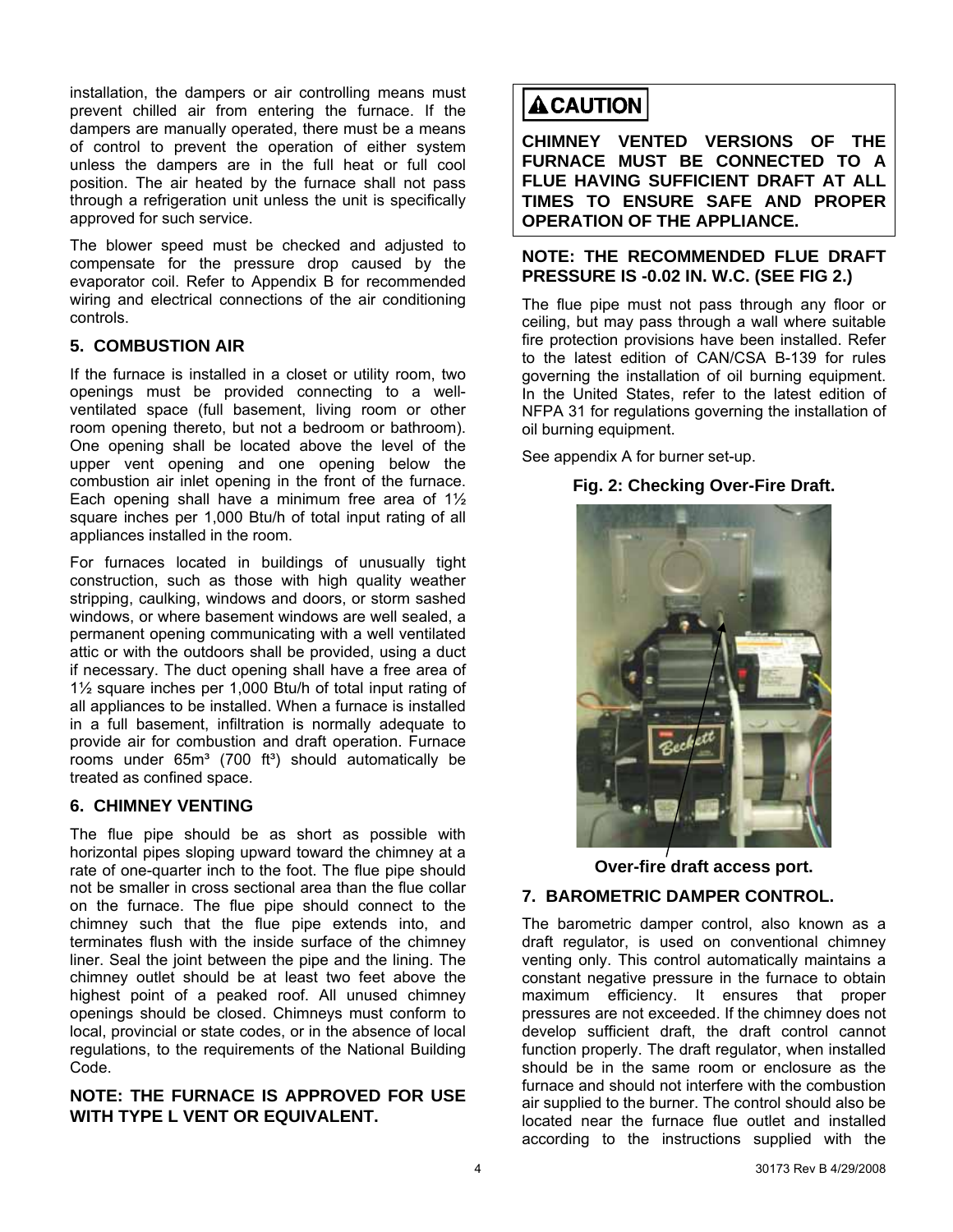<span id="page-4-0"></span>regulator. The flue outlet pressure (measured between the furnace and draft regulator, or the oil burner mounting plate over-fired draft access port. fig. 2) should be set to -0.02 in. w.c.

#### **8. OPTIONAL SIDE WALL VENTING**

Certain HML-C and HMLV-C furnace models are manufactured to be installed as sidewall vented units. Please refer to Direct Venting Instructions, P/N 240006979 included with the Vent Kit for details. Sidewall Venting (*Direct Venting*) requires the use of specific oil burners; the Beckett AFII, or the Riello 40BF. Please refer to Appendix A, Tables A2, and A4.

Note: Sidewall venting requires special attention to combustion air supply. There is no natural draft in the venting system between furnace cycles; therefore, if the indoor pressure is negative relative to the outdoors, the vent terminal becomes a point of infiltration. This could lead to oil odour control problems. This problem is rectified by the use of ducted outdoor air for combustion (semi-sealed combustion), using the Beckett AFII or Riello 40BF oil burner. See Direct Vent Instructions supplied with the Vent Kits.

#### **9a. FAN TIMER BOARD AND LIMIT CONTROL (FIG. 4) (page 22)**

The Electronic Fan Timer integrates control of all burner and circulator fan operations. This control is the central wiring point for most of the electrical components in the furnace. The **United Technologies 1158-120 (HML-C)** has an adjustable fan on time that is set by selecting the dipswitch combination displayed in Chart 1. This fan on delay can be set at 1, 2, 4 or 6 minutes. This provides a delay between the burner ignition and blower start-up to eliminate excessive flow of cold air when the blower comes on. The **United Technologies 1158-120 (HML-C)** has an adjustable fan off time of 30, 60, 90 or 120 seconds displayed in Chart 1. The fan off delay time starts when the burner motor is de-energized at the end of a call for heat. Blower shutdown is delayed to remove any residual heat from the heat exchanger and improve the annual efficiency of the furnace.

The electronic fan timer board works in conjunction with snap disc limit controls, which perform a safety function, and breaks power to the oil burner primary control, which shuts off the burner if the furnace over-heats. The limit control is thermally operated and automatically resets. The limit control is factory installed, pre-set and is not adjustable.

If the limit control opens with the **United Technologies 1158-120 (HML-C)** electronic fan control**,** the circulating fan will be energized as well. When the limit closes, the fan off timer will begin. At the end of the fan off time cycle the burner will be energized, initiating a normal burner cycle.

| <b>CHART 1</b>                       |  |
|--------------------------------------|--|
| United Technologies 1158-120 (HML-C) |  |

|     |              | <b>Dip Switch Position</b><br><b>Blower Delay Times</b> |     |                      |                       |
|-----|--------------|---------------------------------------------------------|-----|----------------------|-----------------------|
| 1   | $\mathbf{2}$ | 3                                                       | 4   | On<br><b>Seconds</b> | Off<br><b>Minutes</b> |
| Off | Off          |                                                         |     | 30                   |                       |
| On  | Off          |                                                         |     | 60                   |                       |
| Off | On           |                                                         |     | 90                   |                       |
| On  | On           |                                                         |     | 120                  |                       |
|     |              | Off                                                     | Off |                      | 1                     |
|     |              | On                                                      | Off |                      | $\overline{2}$        |
|     |              | Off                                                     | On  |                      | 4                     |
|     |              | On                                                      | On  |                      |                       |

#### **9b. FAN TIMER BOARD AND LIMIT CONTROL (FIG. 5) (page 22)**

The **United Technologies 1168-1 ECM (HMLV-C)**  tap board has an adjustable fan on/off delay that must be adjusted in accordance with the furnace input rating (nozzle size). Refer to Table A-10 (pg 15) for ECM blower set-up.

#### **10. ELECTRICAL CONNECTIONS**

The furnace is listed by the Canadian Standards Association under the NRTL (North American) Standard. It is factory wired and requires minimal field wiring. All field wiring should conform to CAN/CSA C22.1 Canadian Electrical Code, Part 1, and by local codes, where they prevail. In the United States, the wiring must be in accordance with the National Fire Protection Association NFPA-70, National Electrical Code, and with local codes and regulations.

The furnace should be wired to a separate and dedicated circuit in the main electrical panel; however, accessory equipment such as electronic air cleaners and humidifiers may be included on the furnace circuit. Although a suitably located circuit breaker can be used as a service switch, a separate service switch is advisable. The service switch is necessary if reaching the circuit breaker involves becoming close to the furnace, or if the furnace is located between the circuit breaker and the means of entry to the furnace room. The furnace switch (service switch) should be clearly marked, installed in an easily accessible area between the furnace and furnace room entry, and be located in such a manner to reduce the likelihood that it would be mistaken as a light switch or similar device.

The power requirement for the HML-C and HMLV-C models is: 120 VAC, 1 Ø, 60 Hz., 12A.

Accessories requiring 120 VAC power sources such as electronic air cleaners and humidifier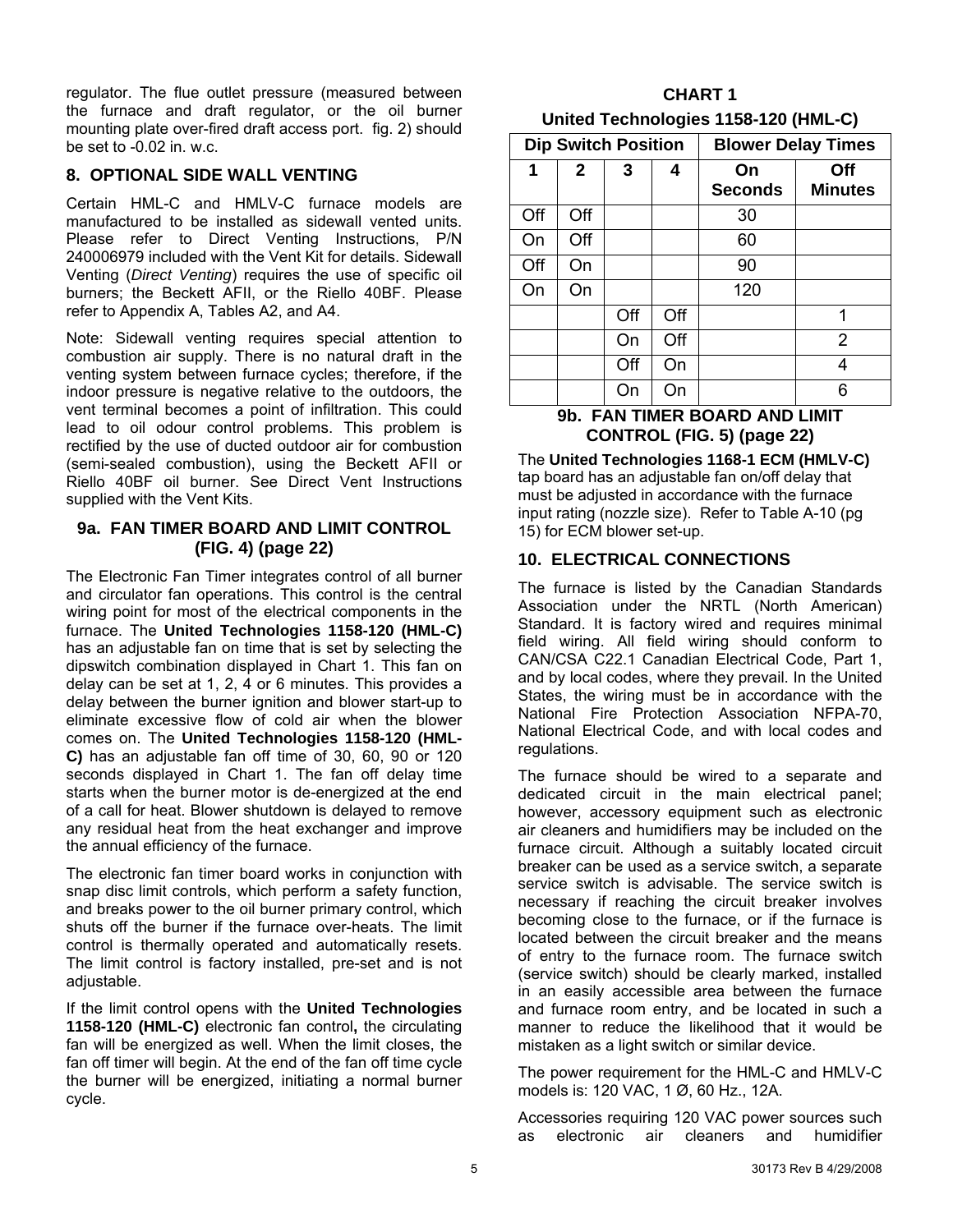<span id="page-5-0"></span>transformers may be powered from the electronic fan timer board where provisions have been made for connections, but should have their own controls. Do not use the direct drive motor connections as a power source, since there is a high risk of damaging the accessories by exposure to high voltage from the autogenerating windings of the direct drive motor.

Thermostat wiring connections and air conditioning contactor low voltage connections are shown in the wiring diagrams in Appendix B. Some micro-electronic thermostats require additional controls and wiring. Refer to the thermostat manufacturer's instructions.

The thermostat should be located approximately 5 feet above the floor, on an inside wall where there is good natural air circulation, and where the thermostat will be exposed to average room temperatures. Avoid locations where the thermostat will be exposed to cold drafts, heat from nearby lamps and appliances, exposure to sunlight, heat from inside wall stacks, etc.

The thermostat heat anticipator should be adjusted to the amperage draw of the heating control circuit as measured at the "R" and "W" terminals of the thermostat. To reduce the risk of damaging the heat anticipator, do not measure this current with the thermostat connected to the circuit. Measure the amperage by connecting an ammeter between the two wires that will connect to the thermostat "R" and "W" terminals.

#### **11. HUMIDIFIER**

A humidifier is an optional accessory available through most heating supplies outlets. Installation should be carried out in accordance with the humidifier manufacturer's installation instructions. Water or water droplets from the humidifier should not be allowed to come into contact with the furnace heat exchanger. Do not use direct drive motor connections as a source of power for 120 VAC humidifiers and humidifier transformers.

#### **12. PIPING INSTALLATION**

The entire fuel system should be installed in accordance with the requirement of CAN/CSA B-139, and local regulations. Use only an approved fuel oil tanks piping, fittings and oil filter.

In the United States the installation must be in accordance with NFPA No. 31 and local codes and authorities.

Install the oil filter as close to the burner as possible. For further details of the oil supply tank and piping requirements, please refer to the instructions and illustrations in the oil burner and oil pump instructions shipped with the furnace.

#### **13. OIL FILTER**

All fuel systems should include an oil filter between the fuel oil storage tank and the oil burner. When using an oil burner nozzle smaller than 0.65 U.S. Gallons Per Hour, install an additional 7 to 10 micron filter as close as possible to the oil burner.

#### **14. OIL BURNER NOZZLES**

The HML-C and HMLV-C are certified for multiple firing rates, ranging from 56,000 to 95,000 Btu/h. By manipulating the oil burner nozzle, flame retention head, static plate and temperature rise; the furnace may be fired at an ideal rate for a wide range of structures. Refer to Table A-1, and the furnace rating plate to determine the proper combinations.

#### **15. OIL BURNER ADJUSTMENT**

The burner air supply is adjusted to maintain the *fuel to air ratio* to obtain ideal combustion conditions. A lack of air causes "soft" and "sooty" flames, resulting in soot build-up throughout the heat exchanger passages. Excess combustion air causes a bright roaring fire and high stack temperatures resulting in poor fuel efficiency. The HML-C and HMLV-C furnaces operate most efficiently with a No. 1 smoke spot on the Bacharach Scale. This is not necessarily the optimum setting; however, because dust will inevitably build up on the air moving components of the oil burner assembly. This will result in decreased air supply with the potential result of soot building up in the flue gas passageways of the heat exchanger. Soot behaves as an insulator and impairs good heat transfer. Stack temperature will increase, and the overall efficiency will decrease. As a means of avoiding this problem, it is advisable to adjust the air supply to provide no more than a trace smoke spot on the Bacharach Scale.

See the Venting Instructions included in the Vent Kits for set-up details for sidewall vented furnaces.

#### **NOTE: SIDEWALL VENTED MODELS SHOULD BE SET UP TO DELIVER ZERO (0) SMOKE.**

## **ACAUTION**

**BEFORE OPERATING THE FURNACE CHECK BURNER ALIGNMENT WITH COMBUSTION CHAMBER. THE END CONE OF THE AIR TUBE MUST BE CENTRED TO THE ACCOMODATING RING PROVIDED IN THE DESIGN OF THE COMBUSTION CHAMBER. ADJUST AS NECESSARY.** 

#### **16. BURNER ELECTRODES**

Correct positioning of the electrode tips with respect to each other, to the fuel oil nozzle, and to the rest of the burners is essential for smooth light ups and proper operation. Refer to the oil burner instructions shipped with the furnace for electrode specifications.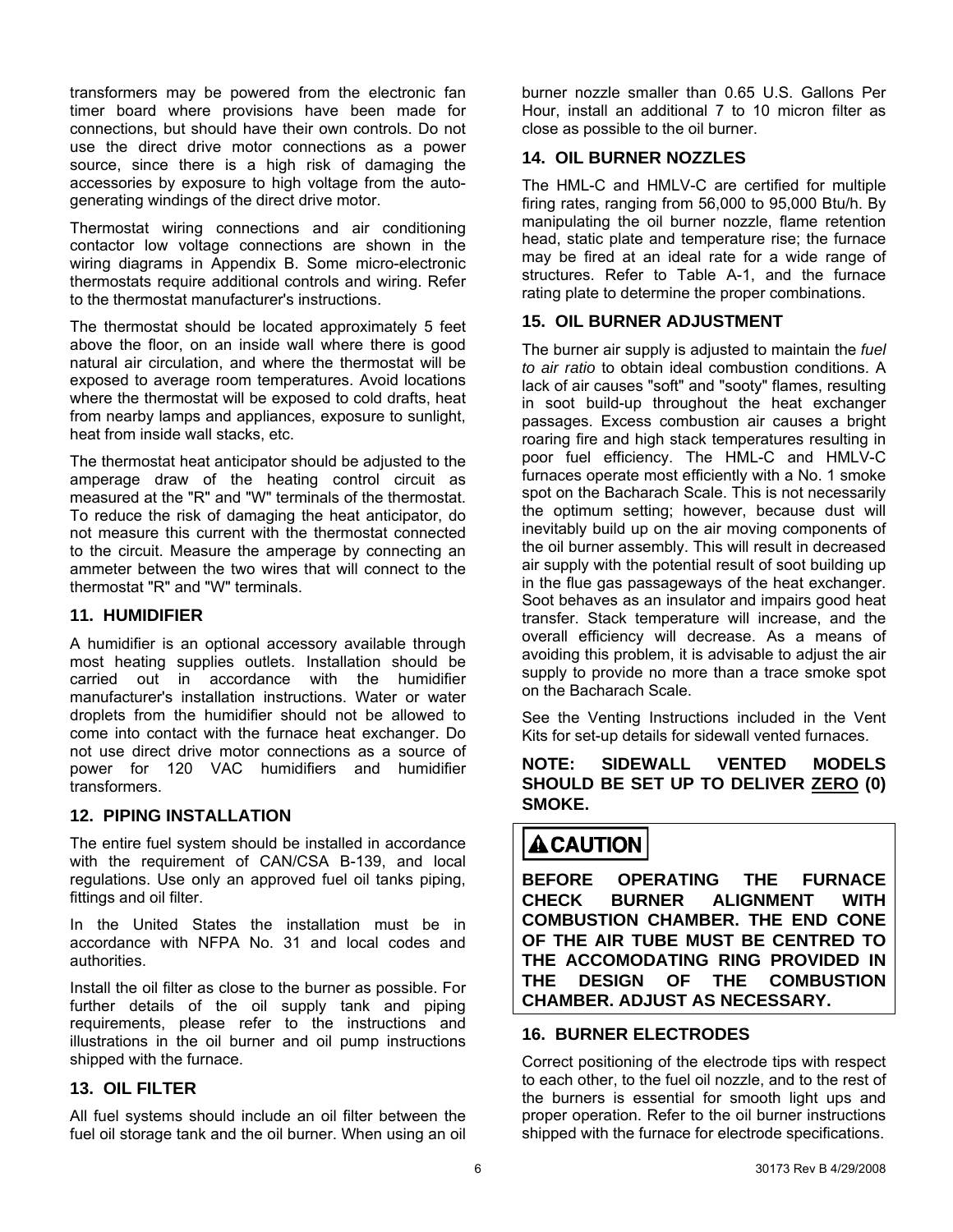<span id="page-6-0"></span>NOTE: Beckett AF Series Burner electrode specifications have been revised. They should be adjusted to be 5/16" above the nozzle centerline.

#### **17. BURNER PRIMARY (SAFETY) CONTROL**

The furnace is equipped with a primary combustion control, sometimes referred to as the burner relay or burner protector relay, which uses a light sensing device (cad cell) located in the burner housing, to monitor and control combustion. Over time, dust or combustion residuals can build up on the lens of the cad cell impairing its response to the flame. The cad cell should be checked for cleanliness and proper alignment if the primary control frequently shuts down combustion.

## **ACAUTION**

**ALL FURNACE CONTROLS ARE SENSITIVE AND SHOULD NOT BE SUBJECTED TO TAMPERING. IF PROBLEMS PERSIST, CALL YOUR SERVICE CONTRACTOR.** 

#### **18. COMBUSTION CHAMBER**

This furnace is equipped with a high quality cerafelt combustion chamber. It is held in place by a retaining bracket.

**CHECK THE ALIGNMENT OF THE COMBUSTION CHAMBER AND OIL BURNER BEFORE FIRING. IT IS POSSIBLE FOR THE COMBUSTION CHAMBER TO SHIFT IF SUBJECTED TO ROUGH HANDLING DURING TRANSIT**. The combustion chamber should be inspected for damage or carbon build up whenever the oil burner is removed for repairs or routine maintenance.

## **ACAUTION**

**DO NOT START THE BURNER UNLESS THE BLOWER ACCESS DOOR IS SECURED IN PLACE.** 

#### **19a. CIRCULATING AIR BLOWER (HML-C)**

The HML-C and HMLV-C furnace models are equipped with direct drive blower systems. HML-C models are equipped with PSC motors; HMLV-C models are equipped with electronically commutated motors (ECM). Direct drive blower speed adjustments are not normally required in properly sized extended plenum duct systems. The motor RPM and air CFM delivery will vary automatically to accommodate conditions within the usual range of external static pressures typical of residential duct systems. Under-sized duct systems may require a higher blower speed to obtain a reasonable system temperature rise. Some older duct systems were not designed to provide static pressure. They typically feature special reducing fittings at each branch run and

lack block ends on the trunk ducts. These systems may require modification to provide some resistance to the airflow to prevent over-amping of the direct drive blower motor. Selecting a lower blower speed may correct this problem. Direct drive blower speeds are adjusted by changing the "hot" wires to the motor winding connections. Please refer to wiring diagrams in Appendix B or the wiring diagram label affixed to the furnace. **THE NEUTRAL WIRE (normally the white wire) IS NEVER MOVED TO ADJUST THE BLOWER SPEED**.

It is possible and acceptable to use a single blower speed for both heating and cooling modes. The simplest method to connect the wiring from both modes is to use a "piggy-back connector" accommodating both wires on a single motor tap. It is also acceptable to connect the selected motor speed with a pigtail joined to both heating and cooling speed wires with a wire nut. As a safety precaution against accidental disconnection of the wires by vibration, it is advisable to secure the wire nut and wires with a few wraps of electricians tape.

## **ACAUTION**

**DO NOT CONNECT POWER LEADS BETWEEN MOTOR SPEEDS. THE NEUTRAL WIRE MUST ALWAYS BE CONNECTED TO THE MOTOR'S DESIGNATED NEUTRAL TERMINAL.** 

If the joining of the blower speed wiring is done in the furnace junction box, tape off both ends of the unused wire.

**Do not use the blower speed wires as a source of power to accessories as electronic air cleaners and humidifier transformers.** The unused motor taps auto-generate sufficiently high voltages to damage accessory equipment.

## **AWARNING**

**DISCONNECT THE POWER SUPPLY TO THE FURNACE BEFORE OPENING THE BLOWER ACCESS DOOR TO SERVICE THE AIR FILTER, FAN AND MOTOR. FAILURE TO SHUT OFF POWER COULD ALLOW THE BLOWER TO START UNEXPECTEDLY, CREATING A RISK OF DEATH OR PERSONAL INJURY.** 

**19b. CIRCULATING AIR BLOWER (HMLV-C) (See Section 22 Page 9)**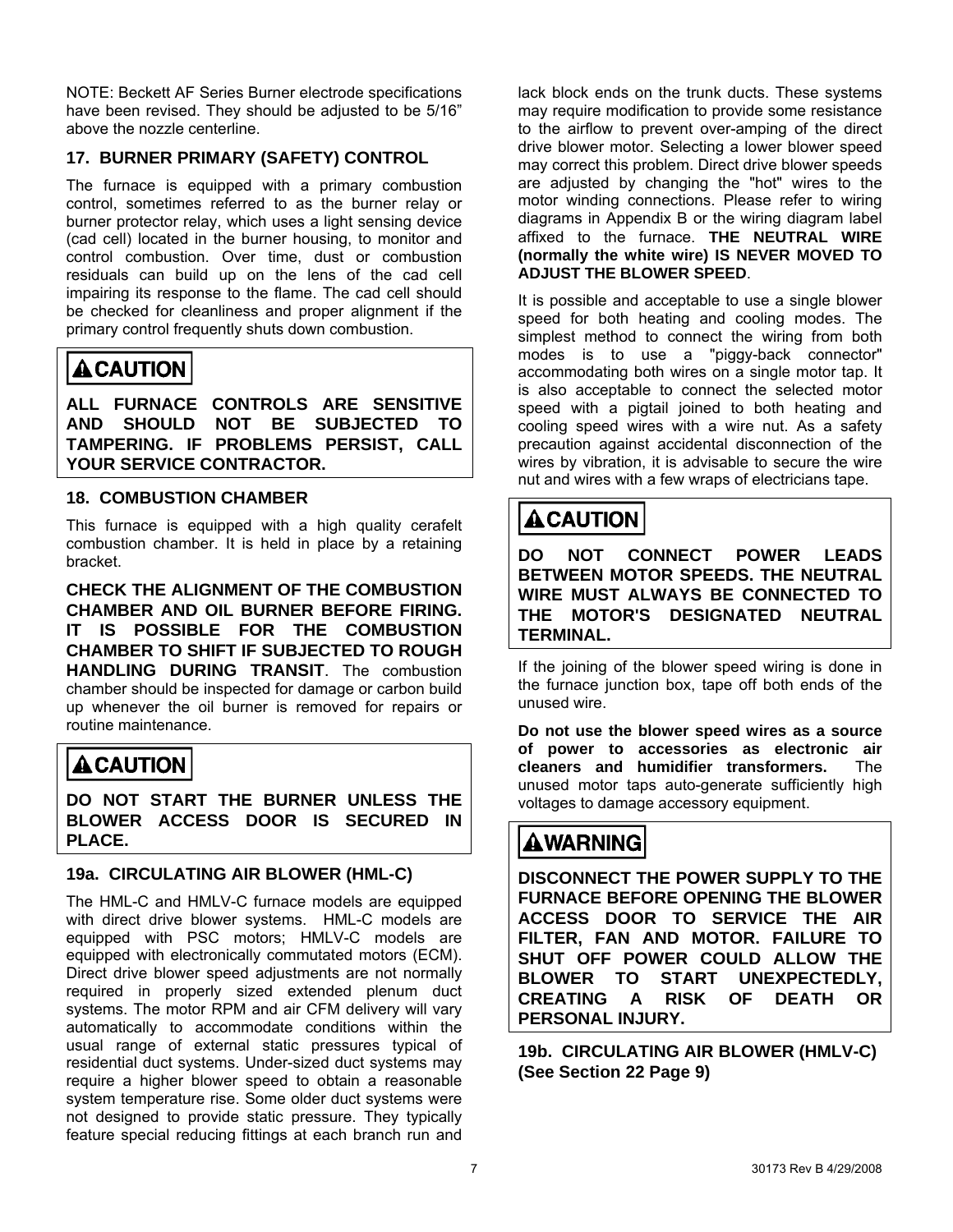#### <span id="page-7-0"></span>**20. MAINTENANCE AND SERVICE**

#### **Routine Maintenance By Home Owner**

Other than remembering to arrange for the annual professional servicing of the furnace by the service or installation contractor, the most important routine service performed by the homeowner is to maintain the air filter or filters. A dirty filter can cause the furnace to over-heat, fail to maintain indoor temperature during cold weather, increase fuel consumption and cause component failure.

The furnace filter(s) should be inspected, cleaned or replaced monthly. The furnace is factory equipped with a semi-permanent type filter. If the filter is damaged, replace with filters of the same size and type. (See Appendix A, Table A-8).

During the routine service, inspect the general condition of the furnace watching for signs of oil leaks in the vicinity of the oil burner, soot forming on any external part of the furnace, soot forming around the joints in the vent pipe, etc. If any of these conditions are present, please advise your service or installation contractor.

#### **Annual Service By Contractor**

### $\bigtriangleup$  CAUTION

#### **THE COMBUSTION CHAMBER (FIREPOT) IS FRAGILE. USE CARE WHEN INSPECTING AND CLEANING THIS AREA.**

The heat exchanger should be inspected periodically and cleaned if necessary. If cleaning is necessary, **SHUT OFF POWER TO THE FURNACE** and remove the burner. Using a stiff brush with a wire handle, brush off scale and soot from inside the drum and flue pipe. To clean the radiator, remove the clean-out caps screws, and remove the caps carefully to avoid tearing the gaskets. A wire brush can be used to loosen dirt and debris on the inside surfaces of the radiator. Clean out all accumulated dirt, soot and debris with a wire handled brush and an industrial vacuum cleaner. Before replacing the clean-out caps, inspect the gaskets. If the gaskets are broken, remove the remnants and replace with new gaskets.

The blower motor is factory oiled and permanently sealed. **DO NOT LUBRICATE**. Excess oil causes premature electric motor failure.

Inspect the blower fan. Clean if necessary.

Oil Burner Maintenance: Follow the instructions of the oil burner manufacturer. (See oil burner manufacturer's instructions supplied with furnace or burner). It is advisable to change the oil burner nozzle and oil filter on an annual basis.

The venting system should be cleaned and inspected for signs of deterioration. Replace pitted or perforated vent pipe and fittings. The barometric damper should open and close freely.

All electrical connections should be checked to ensure tight connections. Safety controls such as the high limit controls should be tested for functionality. The fan control should be checked to ensure that the fan on and off delay function continues to start and stop the blower fan at the optimal settings.

#### **21. OPERATING INSTRUCTIONS (HML-C)**

#### **Before Lighting**

Open all supply and return air registers and grilles.

Open all valves in oil pipes.

Turn on electric power supply

#### **To Light Unit**

Set the thermostat above room temperature to call for heat. The burner should start. NOTE: It may be necessary to press the RESET button on the primary combustion control relay.

There will be a fan on time delay before the circulating fan is energized. The **United Technologies 1158-120** has an adjustable fan on time that is set by selecting the dipswitch combination displayed in Chart 1. This fan on delay can be set at 1, 2, 4 or 6 minutes.

Set the thermostat below room temperature. The oil burner should stop.

The air circulation blower will continue to run until the time off setting selected on the electronic fan timer control times out. The **United Technologies 1158-120** has an adjustable fan off time of 30, 60, 90 or 120 seconds. The fan timer control adjustments may be altered if the air at the room registers is uncomfortably high upon blower start up or shutdown.

The necessary adjustments to the fan control settings should be determined by measuring the temperature of the air in the supply air take-off, or within the first few inches of the supply air trunk. The side mid point of the transition is usually ideal, providing that the thermometer probe is beyond the "line of sight" wherein false readings from radiant heat could be observed. System temperature rise is *the difference in temperature between the supply air and return air*.

To check the operation of the limit switch, shut off power to the furnace. Temporarily remove the neutral wire from the direct drive blower motor. Restore the electrical power to the furnace and set the thermostat above room temperature.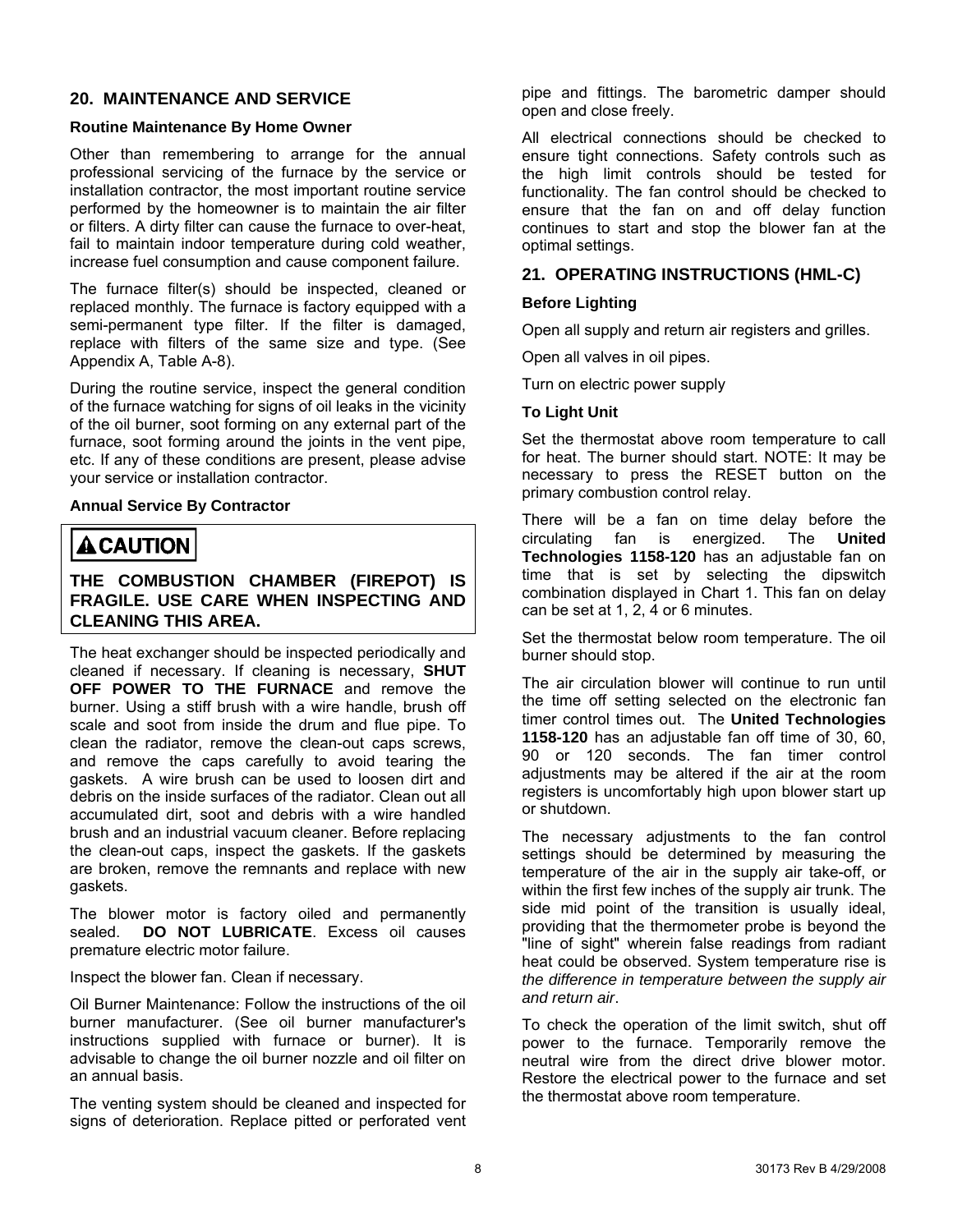After three or four minutes of burner operation, the limit control should turn the burner off. When the limit function test is complete, shut off electrical power to the furnace, replace the neutral wire to the blower fan motor, and then restore power. The blower fan will start up immediately. Once the temperature has dropped and the limit control has reset, the fan will operate until the fan off time is achieved. The oil burner will then resume operation and continue until the thermostat is satisfied. Restore the thermostat setting to a comfortable temperature.

#### **To Shut Down Unit**

Set the thermostat to the lowest possible setting.

Set the manual switch (if installed) in the Electrical Power Supply Line to "OFF".

#### **21. OPERATING INSTRUCTIONS (HMLV-C)**

#### **Before Lighting**

Open all supply and return air registers and grilles.

Open all valves in oil pipes.

Turn on electric power supply

#### **To Light Unit**

Set the thermostat above room temperature to call for heat. The burner should start. NOTE: It may be necessary to press the RESET button on the primary combustion control relay.

There will be a fan on time delay before the circulating fan is energized. The **United Technologies 1168-1** has an adjustable fan on/off time delay that is programmed into the ECM motor, and is set by selecting the SW4 DIP switch combination displayed in Table A-10 page 15. **Fan on/off delay must be adjusted according to input (nozzle size).**

1. Set the thermostat below room temperature. The oil burner should stop.

The air circulation blower will continue to run until the blower off delay setting programmed into the ECM motor times out.

To check the operation of the limit switch, shut off power to the furnace. Temporarily remove the 5 pin power connector plug from the ECM blower motor. **NOTE: Isolate the AC Line pins on the 5 pin power connector with electrical tape to prevent electric shock hazard.** Restore the electrical power to the furnace and set the thermostat above room temperature.

After three or four minutes of burner operation, the limit control should turn the burner off. When the limit function test is complete, shut off electrical power to the furnace, replace the 5 pin power plug to the blower fan motor, and then restore power. The blower fan will start up immediately. Once the temperature has dropped and the limit control has reset, the fan will operate until the fan off time is achieved. The oil burner will then resume

operation and continue until the thermostat is satisfied. Restore the thermostat setting to a comfortable temperature.

**NOTE: IF THE FURNACE IS TO BE SHUT DOWN FOR AN EXTENDED PERIOD OF TIME, CLOSE THE OIL SUPPLY VALVE TO THE BURNER.** 

## **ACAUTION**

**DO NOT ATTEMPT TO START THE BURNER WHEN EXCESS OIL HAS ACCUMULATED, WHEN THE FURNACE IS FULL OF VAPOUR, OR WHEN THE COMBUSTION CHAMBER IS VERY HOT. NEVER BURN GARBAGE OR PAPER IN THE FURNACE, AND NEVER LEAVE PAPER OR RAGS AROUND THE UNIT.** 

#### **22. ECM BLOWER MOTOR OPERATION (HMLV-C)**

#### **Setting Blower "ON" and "OFF" Timings**

Blower on/off time delays are handled by ECM motor programming. Features of this ECM variable speed motor are that it will deliver a constant airflow within a wide range of external static pressures, and also includes:

**Soft Start:** This ECM variable speed motor will slowly ramp up to the required operating speed. This feature in the heating cycle allows the heat exchanger to reach operating temperature before the set heat speed, which minimizes noise and increases comfort.

**Soft Stop:** At the end of the heating cycle, the ECM variable speed motor will slowly ramp down. This feature allows for increased energy efficiency and reduced noise levels.

**Dehumidification:** A dehumidification feature has been programmed into the variable speed motor. At the start of each cooling cycle, the variable speed motor will run at 82% of the rated airflow for 7.5 minutes. After 7.5 minutes has elapsed, the motor will increase to 100% of the rated airflow. This profile is used to provide dehumidification and improve system efficiency.

**Continuous Fan Operation**: When the thermostat continuous fan (G) switch is on without a call for heating or cooling, the indoor fan is immediately energized up to 50% of the cooling speed. This feature allows continuous circulation of air between calls for heating or cooling.

If a call for heat (W) or cool (Y) occurs during continuous fan, the blower will remain energized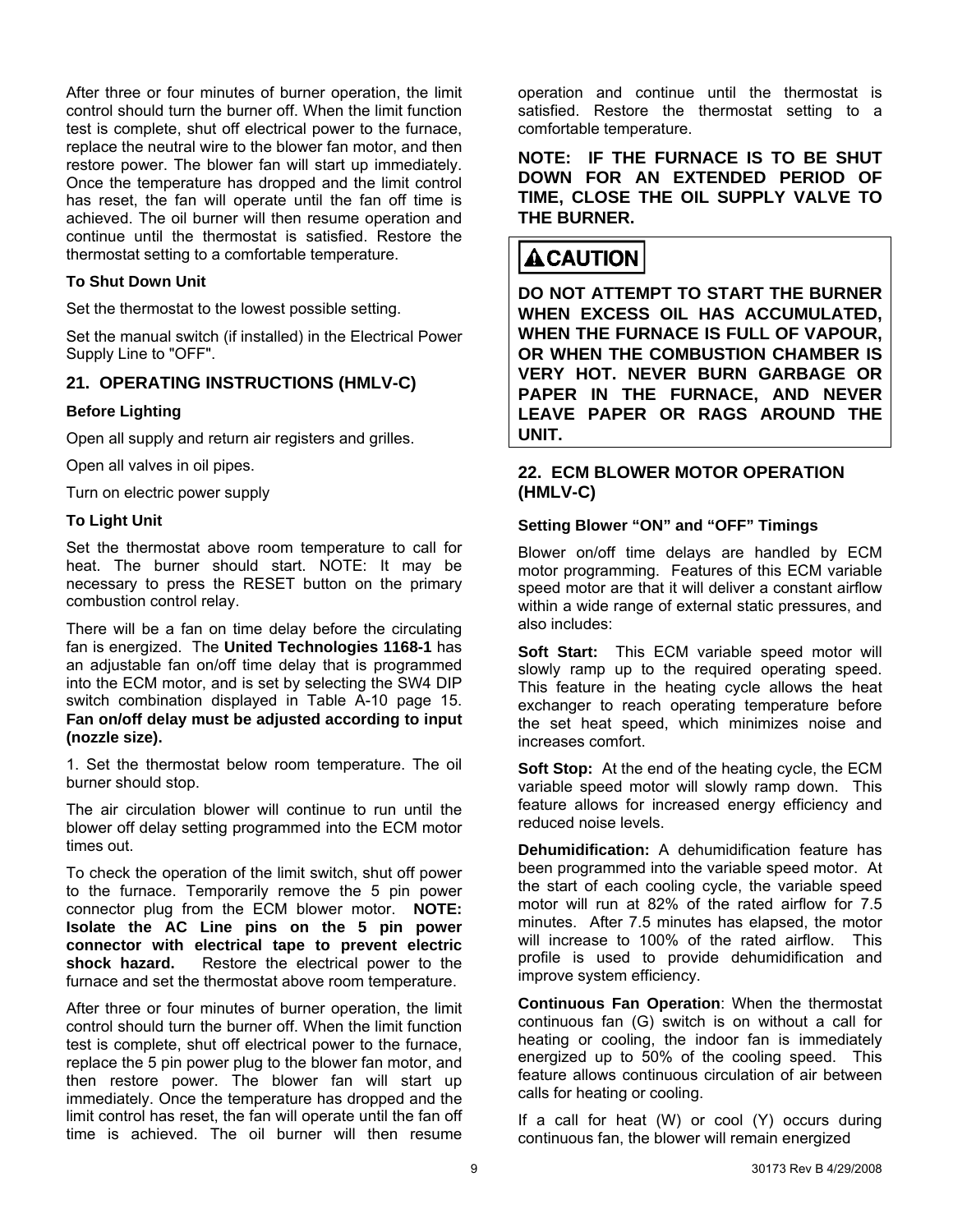#### <span id="page-9-0"></span>**Appendix A- HML-C AND HMLV-C**

HML-C and HMLV-C furnaces may be used with the following oil burners.

Please note: The Beckett AF, and Riello 40F oil burners are for applications using indoor air for combustion only. For sidewall venting applications utilizing outdoor air for combustion, use the Beckett AFII or the Riello 40BF (Balanced Flue) oil burners only.

| <b>Beckett AF Series Oil Burners</b> |                                          |                               |                       |                                |                  |                |                               |  |  |  |  |
|--------------------------------------|------------------------------------------|-------------------------------|-----------------------|--------------------------------|------------------|----------------|-------------------------------|--|--|--|--|
|                                      | (For use with chimney vented units only) |                               |                       |                                |                  |                |                               |  |  |  |  |
| <b>Furnace</b><br><b>Model</b>       | Output<br><b>BTU/Hr</b>                  | <b>Burner</b><br><b>Model</b> | <b>Nozzle</b>         | <b>Pump</b><br><b>Pressure</b> | <b>Flow Rate</b> | Head $1$       | <b>Static</b><br><b>Plate</b> |  |  |  |  |
| HML-60C $2$                          | 59,000                                   | AF76BNHS                      | $0.50 / 80^{\circ}$ A | 100 PSIG                       | 0.50 USGPH       | F <sub>3</sub> | $3 - \frac{3}{8}$ in.         |  |  |  |  |
| HMLV-60C <sup>2</sup>                |                                          |                               |                       |                                |                  |                |                               |  |  |  |  |
| HML-80C                              | 75,000                                   | AF76BNHS                      | $0.65 / 80^{\circ}$ A | 100 PSIG                       | 0.65 USGPH       | F <sub>3</sub> | $3 - \frac{3}{8}$ in.         |  |  |  |  |
| HMLV-80C                             |                                          |                               |                       |                                |                  |                |                               |  |  |  |  |
| HML-90C                              | 86,000                                   | AF76BNHS                      | $0.75/80^{\circ}$ A   | 100 PSIG                       | 0.75 USGPH       | F <sub>3</sub> | $3 - \frac{3}{8}$ in.         |  |  |  |  |
| HMLV-90C                             |                                          |                               |                       |                                |                  |                |                               |  |  |  |  |
| <b>HML-100C</b>                      | 95,000                                   | AF76BNHS                      | $0.85 / 70^{\circ}$ A | 100 PSIG                       | 0.85 USGPH       | F <sub>3</sub> | $3 - \frac{3}{8}$ in.         |  |  |  |  |
| <b>HMLV-100C</b>                     |                                          |                               |                       |                                |                  |                |                               |  |  |  |  |

#### **Table A-1 Beckett AF Oil Burner Set-Up**

<sup>1</sup> Head is shielded by ceramic insulator.  $2^2$  Low Firing Rate Baffle required when using a 0.50-gallon nozzle.

#### **Table A-2 Beckett AFII Oil Burner Set-Up**

| <b>Beckett AFII Series Oil Burners</b>                                                                                                                                    |        |         |                       |          |            |                 |  |  |  |  |
|---------------------------------------------------------------------------------------------------------------------------------------------------------------------------|--------|---------|-----------------------|----------|------------|-----------------|--|--|--|--|
| (For use with sidewall vented units with outdoor combustion air, or chimney vented units with indoor air<br>for combustion)                                               |        |         |                       |          |            |                 |  |  |  |  |
| <b>Furnace</b><br><b>Burner</b><br><b>Pump</b><br>Output<br>Head<br><b>Nozzle</b><br><b>Flow Rate</b><br><b>BTU/Hr</b><br><b>Model</b><br><b>Model</b><br><b>Pressure</b> |        |         |                       |          |            |                 |  |  |  |  |
| HML-60CB2U<br>HMLV-60CB2U                                                                                                                                                 | 63,000 | AFII-85 | $0.50 / 60^{\circ}$ A | 120 PSIG | 0.55 USGPH | FB <sub>0</sub> |  |  |  |  |
| HML-80CB2U<br>HMLV-80CB2U                                                                                                                                                 | 75,000 | AFII-85 | $0.60 / 60^{\circ}$ A | 115 PSIG | 0.65 USGPH | FB <sub>3</sub> |  |  |  |  |
| HML-90CB2U<br>HMLV-90CB2U                                                                                                                                                 | 86,000 | AFII-85 | $0.70/60^{\circ}$ A   | 115 PSIG | 0.75 USGPH | FB <sub>3</sub> |  |  |  |  |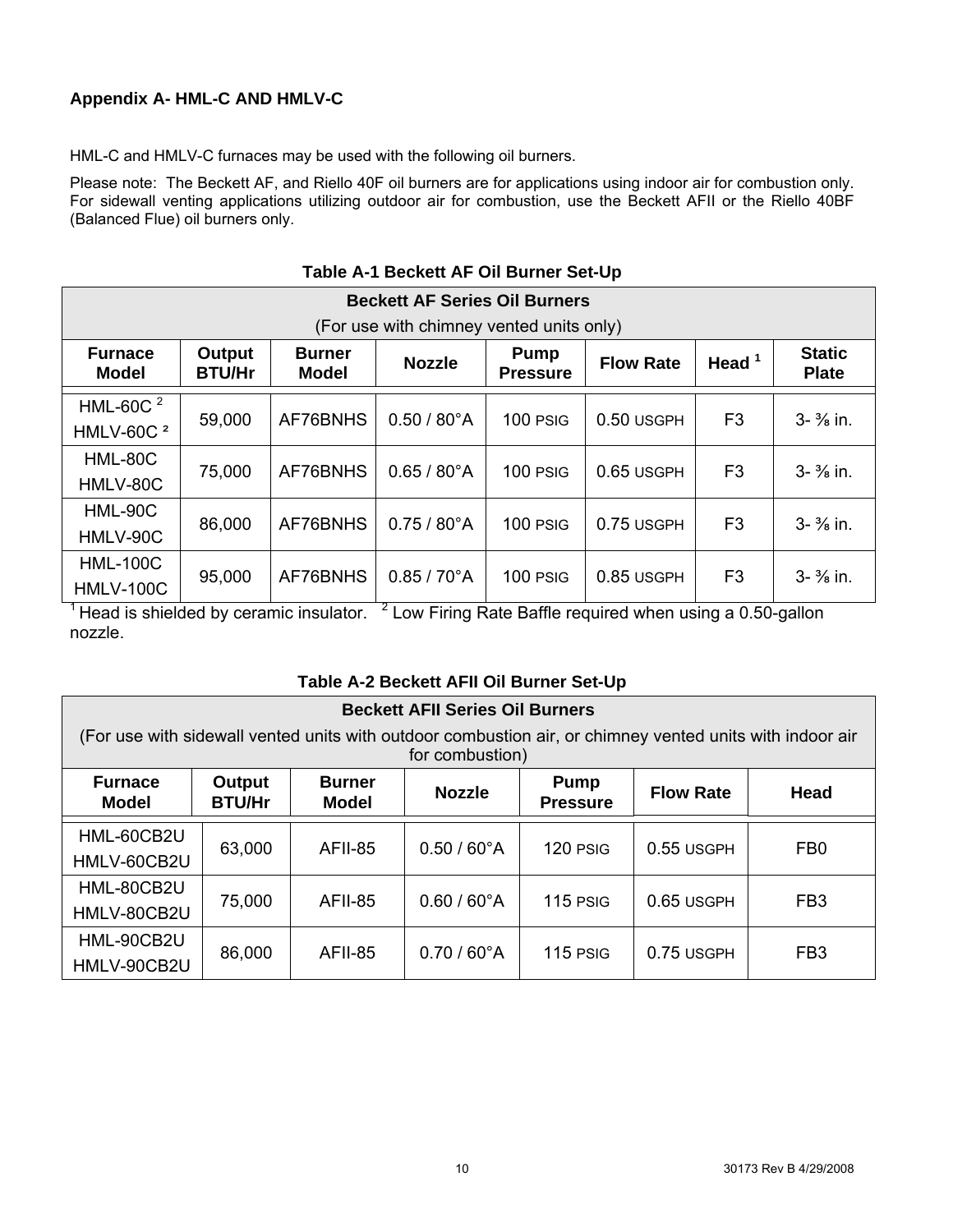#### **Table A-3 Riello 40F Series Oil Burner Set-Up**

<span id="page-10-0"></span>

| <b>Riello 40F Series Oil Burners</b> |                                     |                                                                                  |                       |            |                  |                 |                                     |  |  |  |  |  |
|--------------------------------------|-------------------------------------|----------------------------------------------------------------------------------|-----------------------|------------|------------------|-----------------|-------------------------------------|--|--|--|--|--|
|                                      | (For use with chimney vented units) |                                                                                  |                       |            |                  |                 |                                     |  |  |  |  |  |
| <b>Furnace</b><br><b>Model</b>       | Output<br><b>BTU/Hr</b>             | <b>Burner</b><br><b>Pump</b><br><b>Nozzle</b><br><b>Model</b><br><b>Pressure</b> |                       |            | <b>Flow Rate</b> | <b>Air Gate</b> | <b>Turbulator</b><br><b>Setting</b> |  |  |  |  |  |
| HML-60CRF<br>HMLV-60CRF              | 59,000                              | 40F3                                                                             | $0.50 / 60^{\circ}$ W | $105$ PSIG | 0.50 USGPH       | 2.6             | 1.0                                 |  |  |  |  |  |
| HML-80CRF<br>HMLV-80CRF              | 75,000                              | 40F3                                                                             | $0.60 / 60^{\circ}$ W | 115 PSIG   | $0.65$ USGPH     | 2.6             | 1.5                                 |  |  |  |  |  |
| HML-90CRF<br>HMLV-90CRF              | 86,000                              | 40F3                                                                             | $0.65 / 60^{\circ}$ W | 135 PSIG   | 0.75 USGPH       | 3.6             | 2.0                                 |  |  |  |  |  |

| <b>Riello Balanced Flue Series Oil Burners</b><br>(For use with sidewall vented units using outdoor combustion air) |        |                               |                       |                                |              |                                     |  |  |  |  |
|---------------------------------------------------------------------------------------------------------------------|--------|-------------------------------|-----------------------|--------------------------------|--------------|-------------------------------------|--|--|--|--|
| Output<br><b>Furnace Model</b><br><b>BTU/Hr</b>                                                                     |        | <b>Burner</b><br><b>Model</b> | <b>Nozzle</b>         | <b>Pump</b><br><b>Pressure</b> |              | <b>Turbulator</b><br><b>Setting</b> |  |  |  |  |
| HML-60CRBU<br>HMLV-60CRBU                                                                                           | 59,000 | 40BF3                         | $0.50 / 60^{\circ}$ W | $105$ PSIG                     | $0.50$ USGPH | 1.0                                 |  |  |  |  |
| HML-80CRBU<br>HMLV-80CRBU                                                                                           | 75,000 | 40BF3                         | $0.60 / 60^{\circ}$ W | 115 PSIG                       | 0.65 USGPH   | 1.5                                 |  |  |  |  |
| HML-90CRBU<br>HMLV-90CRBU                                                                                           | 86,000 | 40BF3                         | $0.65/60^{\circ}$ W   | 135 PSIG                       | 0.75 USGPH   | 2.0                                 |  |  |  |  |

#### **Table A-4 Riello Balanced Flue (BF) Burner Set-Up**

**NOTE**: Air gate setting may vary for sidewall vented units where air gate must be adjusted to achieve zero smoke.

#### **A.1 OIL BURNER AIR ADJUSTMENT**

For complete details, consult the oil burner instruction manual provided in the furnace documents envelope.

#### **Beckett AF Burner**

Adjust the air shutter by loosening the locking screws and moving the air shutter, and if necessary, the bulk air band.

#### **Beckett AFII Burner**

Adjust the burner air supply by first loosening the locking screw located on the black dial to the right of the burner. Turn the black dial clockwise to increase the combustion air and counter-clockwise to decrease the combustion air. Re-tighten the locking screw after obtaining the proper setting.

#### **Riello 40 Series (Chimney Vented)**

Riello burners are factory set with respect to nozzle size; pump pressure, air gate and turbulator

adjustments for each model and firing rate. By removing the burner cover and loosening the screws that secure the air adjustment plate, the combustion air can be adjusted. Move the adjusting plate to either increase or decrease combustion air. When the proper air setting is achieved, retighten the fixing screws.

#### **Riello Balanced Flue (BF) Series**

Riello burners are factory set with respect to nozzle size; pump pressure, and turbulator adjustments for each model and firing rate. The combustion air can be adjusted with the burner cover on by first removing the plastic cover on the top right hand side of the burner cover. With a Philips head screw driver, turn the adjustment screw clockwise to increase combustion air or counter-clockwise to decrease combustion air. When the combustion air is set, re-insert the plastic cover.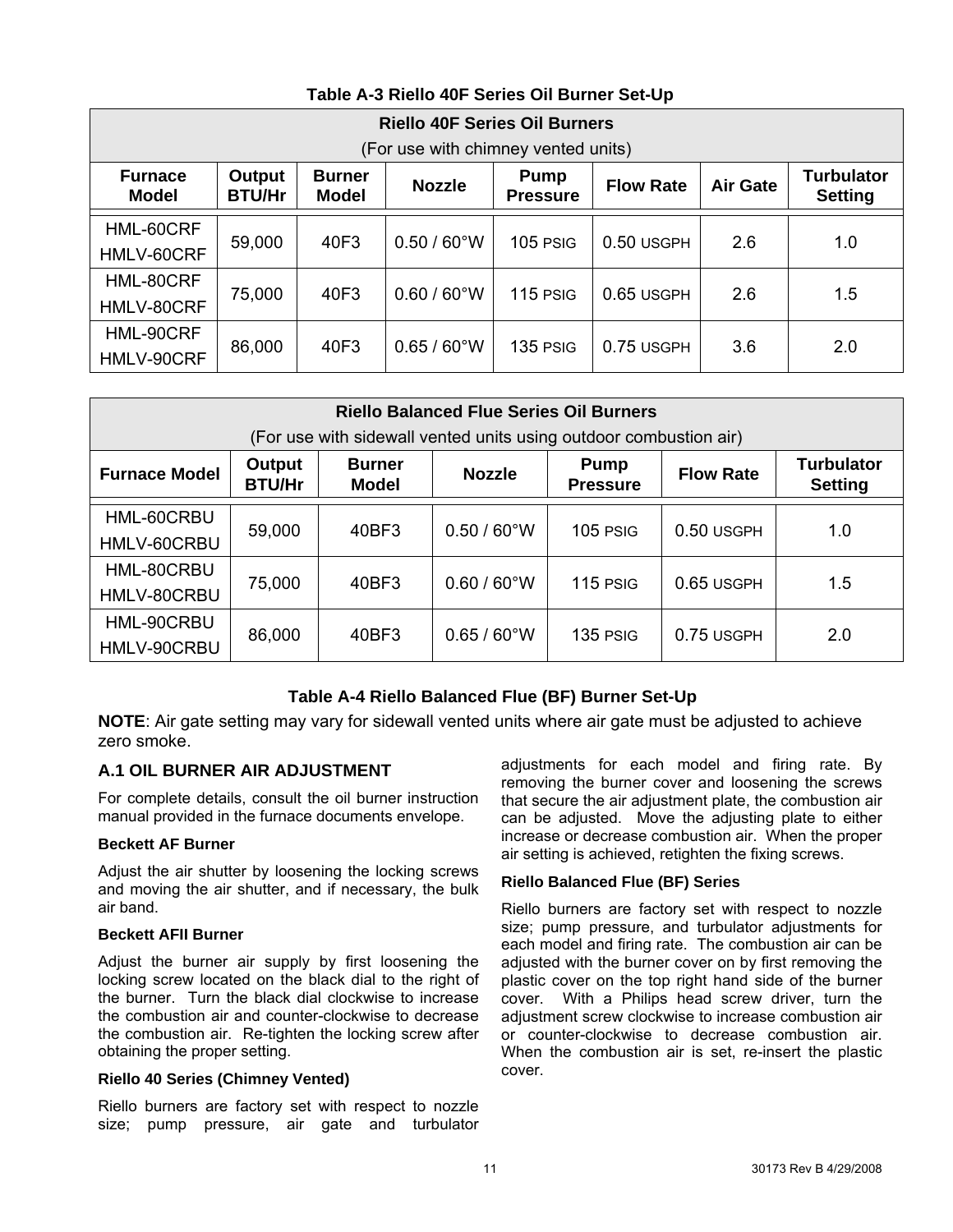#### <span id="page-11-0"></span>**A.2 BURNER ELECTRODES**

Adjustment of the electrode tips with respect to each other, the nozzle, and to the rest of the burner is very important to ensure smooth start-ups and to permit efficient combustion.

#### **Beckett AF Burner**

Electrode gap: 5/32 inch.

Distance above horizontal centerline: 5/16 inch. Older instruction sheets specify 7/16 inch. The current specification is 5/16 inch.

Distance ahead of nozzle: 1/16 inch.

"Z" dimension, the distance from the front of the end cone (head) to the face of the nozzle should be 1-1/8 inches. If a ceramic head is used, the distance from the end cone to the nozzle face is increased to 1-3/8 inches.

#### **Riello 40F, & BF Burners**

Electrode gap: 5/32 inch.

Distance above horizontal centerline: 13/64 inch.

Distance ahead of nozzle: 5/64 to 7/64 inch.

#### **A.3 START UP**

The furnace should be operated for a minimum of 10 minutes to reach steady state conditions before fine tuning combustion. The warm up time is ideal for testing the oil pump pressure.

Drill a 1/4-inch test port in the venting between the furnace flue outlet and draft regulator (barometric damper). Insert a stack thermometer and note the flue gas temperature. The flue gases should be within a range of 350°F to 450°F. If the flue gases are below the range, it may be necessary to slow down the blower fan. If the flue gases are above the range, the blower fan may require speeding up. Stack temperature varies directly with the system temperature rise. System temperature rise is the difference between the furnace outlet temperature and furnace inlet temperature as measured in the vicinity of the connection between the plenum take-offs and the trunk ducts. Temperature rise value is listed on the system rating plate.

Perform a smoke spot test. The smoke spot should not exceed No. 1 on the Bacharach Scale.

After the air adjustments have been completed, recheck the draft pressure at the test port on the burner mounting plate as shown in Figure 2. The draft should be adjusted to -0.02 inches w.c.

In the United States, the Beckett AF Burner may be equipped with Beckett's "*Inlet Air Shut-Off*" to increase efficiency. (Beckett Part No. AF/A 5861).

#### **NOTE: USE OF THE INLET AIR SHUT-OFF COULD CAUSE POST COMBUSTION NOZZLE DRIP.**

#### **A.4 SPECIAL INSTRUCTIONS FOR UNITS EQUIPPED WITH RIELLO BURNERS**

Riello burners are factory set with respect to nozzle size, pump pressure, air gate and turbulator adjustments for each model and firing rate; therefore, do not use the above listed set up procedures.

Riello specifications are listed in Tables A-3 and A-4. Consult the Riello Installation Instructions supplied with the Burner for specific information concerning burner adjustments, operation, and trouble-shooting.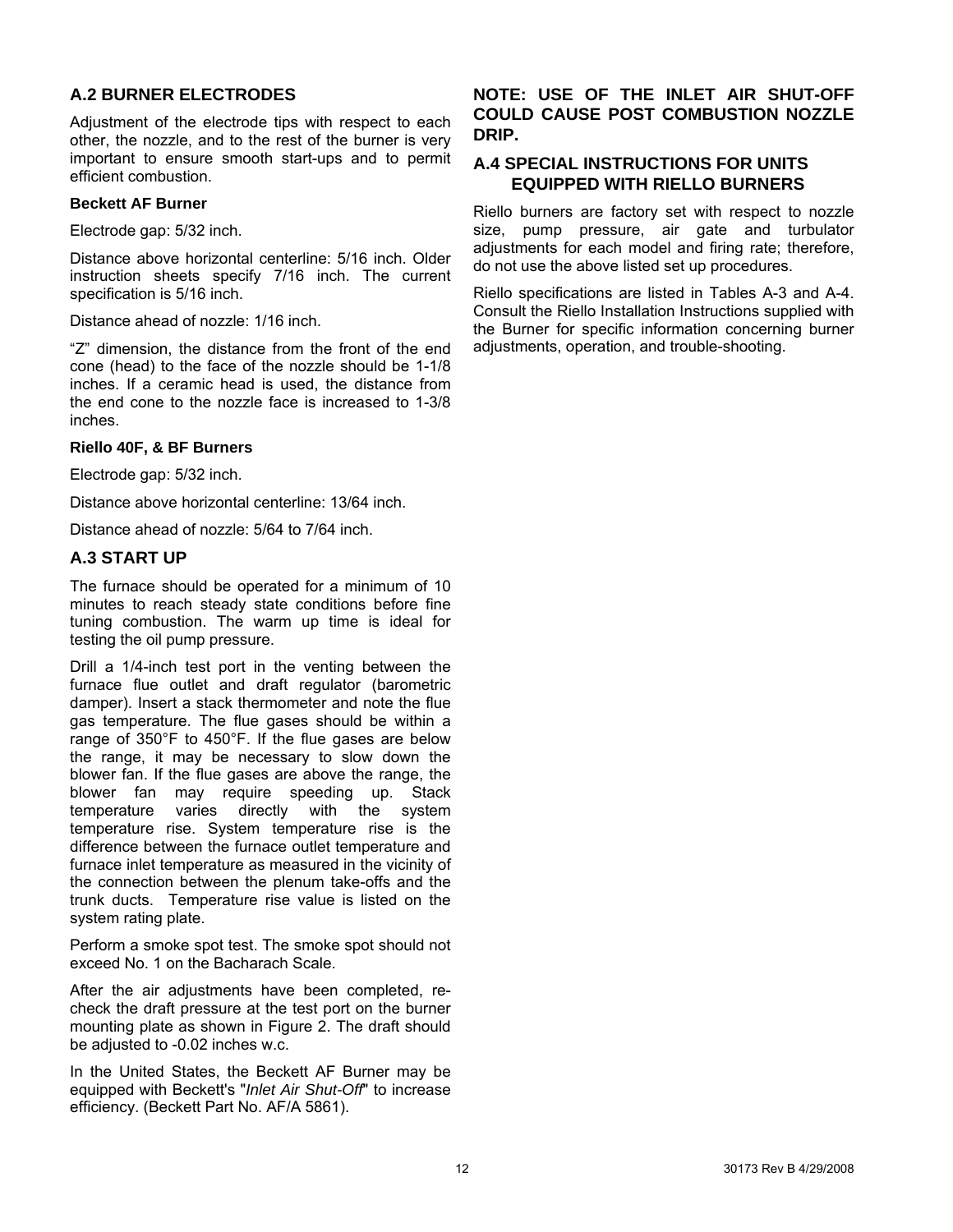|                                |               |               |              | <b>Blower Set-Up</b> | <b>Cooling Capacity</b> |      |              |                  |
|--------------------------------|---------------|---------------|--------------|----------------------|-------------------------|------|--------------|------------------|
| <b>Furnace</b><br><b>Model</b> | <b>Blower</b> | 0.20 in. w.c. |              | 0.50 in. w.c.        |                         |      |              |                  |
|                                |               | <b>Speed</b>  | <b>Motor</b> | <b>Speed</b>         | <b>Motor</b>            | Tons | <b>Power</b> | <b>CFM Range</b> |
| HML-60C                        | 100-10T DD    | Low           | $1/2$ HP     | Med-Low              | $1/2$ HP                | 3    | $1/2$ HP     | $690 - 1500$     |
| HML-80C                        | 100-10T DD    | Med-Low       | $1/2$ HP     | Med-High             | $1/2$ HP                | 3    | $1/2$ HP     | $690 - 1500$     |
| HML-90C                        | 100-10T DD    | Med-High      | $1/2$ HP     | High                 | $1/2$ HP                | 3    | $1/2$ HP     | $690 - 1500$     |
| <b>HML-100C</b>                | 100-10T DD    | Med-High      | $1/2$ HP     | High                 | $1/2$ HP                | 3    | $1/2$ HP     | $690 - 1500$     |

#### **Table A-6 Direct Drive Blower Set-Up PSC Motor**

#### **Table A-8 Direct Drive Blower Characteristics PSC Motor**

|                                                 |                           |     |                |         | $\Delta$ T |      |                              |      | <b>CFM</b> |                                        |  |  |
|-------------------------------------------------|---------------------------|-----|----------------|---------|------------|------|------------------------------|------|------------|----------------------------------------|--|--|
| <b>Furnace</b><br><b>Blower</b><br><b>Model</b> | <b>Motor</b><br><b>HP</b> |     | <b>FLA</b>     |         |            |      | <b>Motor</b><br><b>Speed</b> |      |            | External Static Pressure - Inches w.c. |  |  |
|                                                 |                           |     |                |         |            | 0.20 | 0.30                         | 0.40 | 0.50       | 0.60                                   |  |  |
|                                                 |                           |     |                |         | High       | 1741 | 1651                         | 1556 | 1476       | 1369                                   |  |  |
| HML-C                                           |                           |     |                |         | Med-High   | 1557 | 1497                         | 1434 | 1369       | 1278                                   |  |  |
| 100-10T DD<br>$60 - 100$                        | $1/2$ HP                  | 7.0 | $60^{\circ}$ F | Med-Low | 1063       | 1051 | 1037                         | 1037 | 1011       |                                        |  |  |
|                                                 |                           |     |                |         | Low        | 697  | 697                          | 687  | 672        | 646                                    |  |  |

|                      |                |                              |     |                |                                                     | <b>CFM RANGE</b>               |                 |         |  |
|----------------------|----------------|------------------------------|-----|----------------|-----------------------------------------------------|--------------------------------|-----------------|---------|--|
| <b>Furnace</b>       | <b>Blower</b>  | <b>Motor</b><br><b>Motor</b> |     |                | $\Delta$ T<br><b>Continous</b><br><b>FLA</b><br>Fan |                                | <b>Heating</b>  | Cooling |  |
| <b>Model</b>         |                | <b>HP</b>                    |     |                |                                                     | $ 0.38 - 0.48 $ inches<br>W.C. | 0.5 inches w.c. |         |  |
| HMLV-C<br>$60 - 100$ | 100-10T<br>DD. | $1/2$ HP<br><b>ECM</b>       | 7.7 | $60^{\circ}$ F | 445 - 605                                           | 625 - 1500                     | $600 - 1200$    |         |  |

TIP: These Formulae will assist with the design of the ductwork and the determination of airflow delivery:

CFM = Bornet Output / (1.085 x System Temperature Rise  $(\Delta T)$ )

System Temperature Rise  $(\Delta T)$  = Bonnet Output / (1.085 x CFM)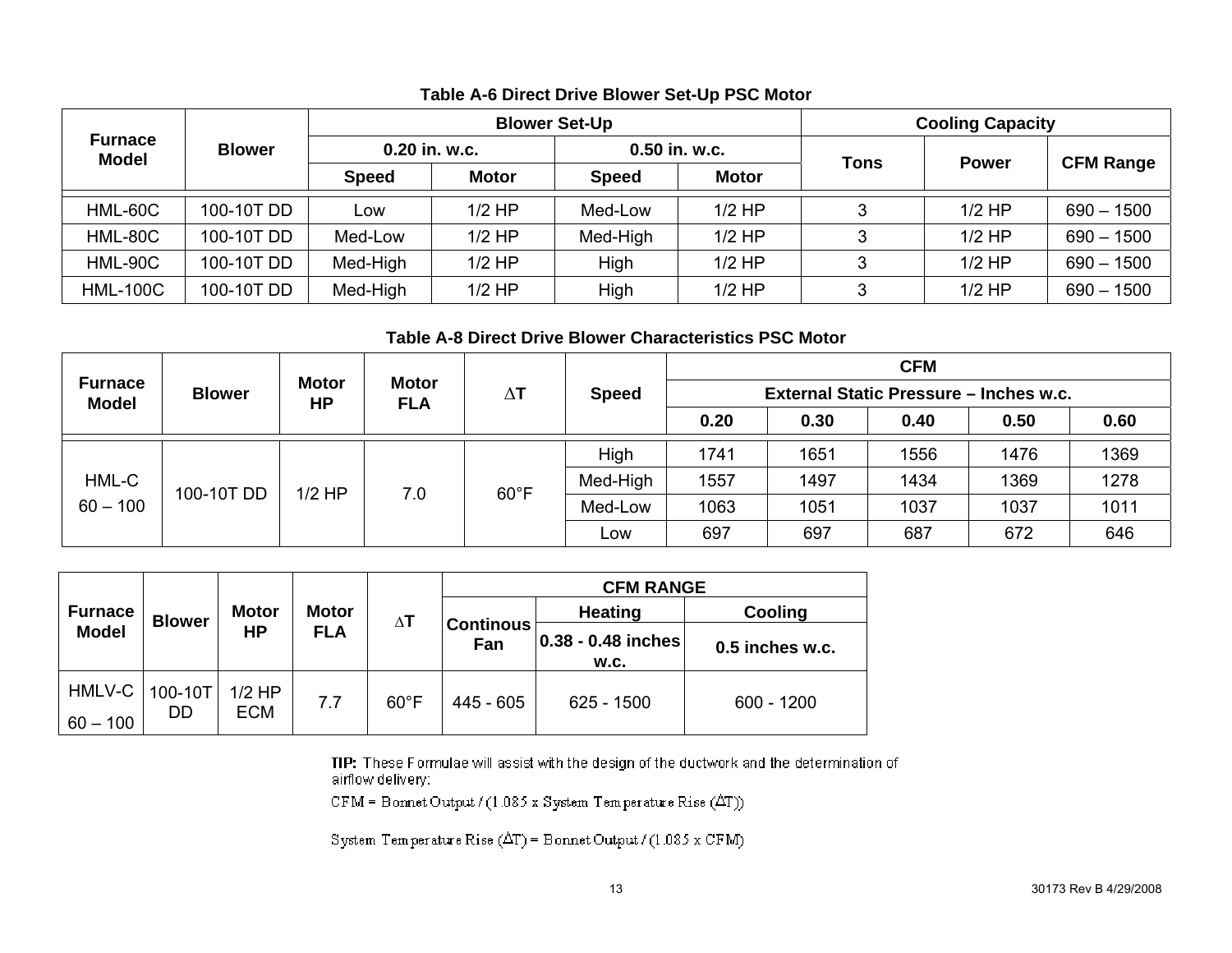| Cabinet         |                                                                |            | <b>Plenum Openings</b> |                           |                                | <b>Filter</b>  |             | <b>Shipping</b> |                       |       |
|-----------------|----------------------------------------------------------------|------------|------------------------|---------------------------|--------------------------------|----------------|-------------|-----------------|-----------------------|-------|
|                 | <b>Furnace</b><br><b>Model</b><br><b>Width</b><br><b>Depth</b> |            | Return                 |                           | <b>Flue</b><br><b>Diameter</b> |                | <b>Size</b> | Weight          |                       |       |
|                 |                                                                |            | <b>Height</b>          | <b>Supply</b>             | <b>Side</b>                    | <b>Bottom</b>  |             | <b>Type</b>     |                       | (LB.) |
| HML-C<br>HMLV-C | 22                                                             | $30 - 3/4$ | 49-5/8                 | $20\frac{1}{2} \times 20$ | 14 x 22                        | $14 \times 22$ |             | Permanent       | $16 \times 25 \times$ | 210   |

**Table A-9 General Dimensions (Inches)**

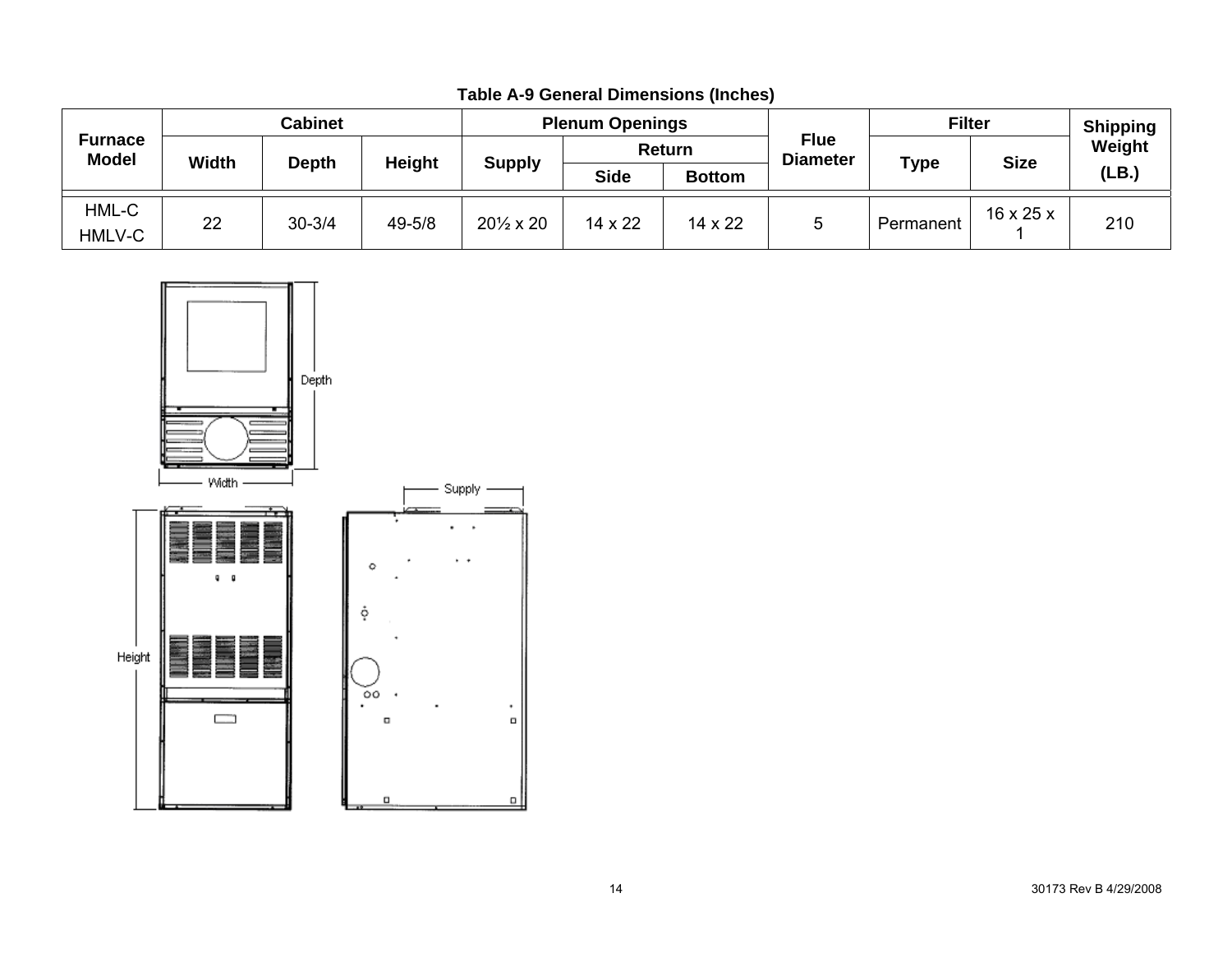#### **DIP SWITCH ADJUSTMENT CHART**

FOR INPUT 0.50 USGPH TO 0.85 USGPH

|            | SW1 - HEAT                    |      |              |            | SW <sub>2</sub> - COOL     |      |            |
|------------|-------------------------------|------|--------------|------------|----------------------------|------|------------|
|            | <b>DIP Switch</b><br>Position | POS. | <b>INPUT</b> |            | <b>DIP Switch Position</b> | POS. | AC Siz     |
|            |                               |      | <b>USGPH</b> |            |                            |      | <b>TON</b> |
| <b>OFF</b> | <b>OFF</b>                    | A    | 0.65         | <b>OFF</b> | <b>OFF</b>                 |      | 3          |
| <b>ON</b>  | <b>OFF</b>                    | B    | 0.85         | <b>ON</b>  | <b>OFF</b>                 | в    | 2.5        |
| <b>OFF</b> | ON                            |      | 0.75         | <b>OFF</b> | <b>ON</b>                  |      | 2          |
| ON         | ON                            |      | 0.50         | <b>ON</b>  | <b>ON</b>                  |      | 1.5        |

|              | SW2 - COOL                 |            |      |         |
|--------------|----------------------------|------------|------|---------|
| <b>INPUT</b> | <b>DIP Switch Position</b> |            | POS. | AC Size |
| USGPH        |                            | 2          |      | (TON)   |
| 0.65         | <b>OFF</b>                 | <b>OFF</b> | Α    |         |
| 0.85         | <b>ON</b>                  | <b>OFF</b> | B    | 2.5     |
| 0.75         | <b>OFF</b>                 | ON         | С    | 2       |
| 0.50         | ON                         | ΟN         |      | 1.5     |

|            | SW3 - ADJUST                  |      |            |            | SW4 - DELAY                |      |              |
|------------|-------------------------------|------|------------|------------|----------------------------|------|--------------|
|            | <b>DIP Switch</b><br>Position | POS. | <b>CFM</b> |            | <b>DIP Switch Position</b> | POS. | <b>INPUT</b> |
|            |                               |      |            |            |                            |      | <b>USGPI</b> |
| <b>OFF</b> | OFF                           | A    | 0%         | <b>OFF</b> | <b>OFF</b>                 | Α    | 0.65         |
| ON         | OFF.                          | в    | (+)15%     | <b>ON</b>  | <b>OFF</b>                 | B    | 0.85         |
| <b>OFF</b> | ON                            |      | (-)15%     | <b>OFF</b> | <b>ON</b>                  | C    | 0.75         |
| ON         | ON                            |      | N/A        | ON         | <b>ON</b>                  |      | 0.50         |

|            | SW4 - DELAY                |      |              |
|------------|----------------------------|------|--------------|
|            | <b>DIP Switch Position</b> | POS. | <b>INPUT</b> |
|            | 2                          |      | <b>USGPH</b> |
| <b>OFF</b> | OFF                        | А    | 0.65         |
| ΟN         | <b>OFF</b>                 | В    | 0.85         |
| OFF        | ΟN                         | C    | 0.75         |
| ΟN         | ΟN                         | n    | 0.50         |



**NOTE:**

**SW1 (HEAT) AND SW4 (DELAY) DIP SWITCHES MUST BOTH BE ADJUSTED ACCORDING TO INPUT (NOZZLE SIZE).** 

**SW2 (COOL): 1 TON is approximately equal to 400 CFM** 

**SW3 (ADJUST): (Heating Mode) Increase OR decrease temperature rise respectively** 

 **(Cooling Mode) Increase OR decrease CFM respectively**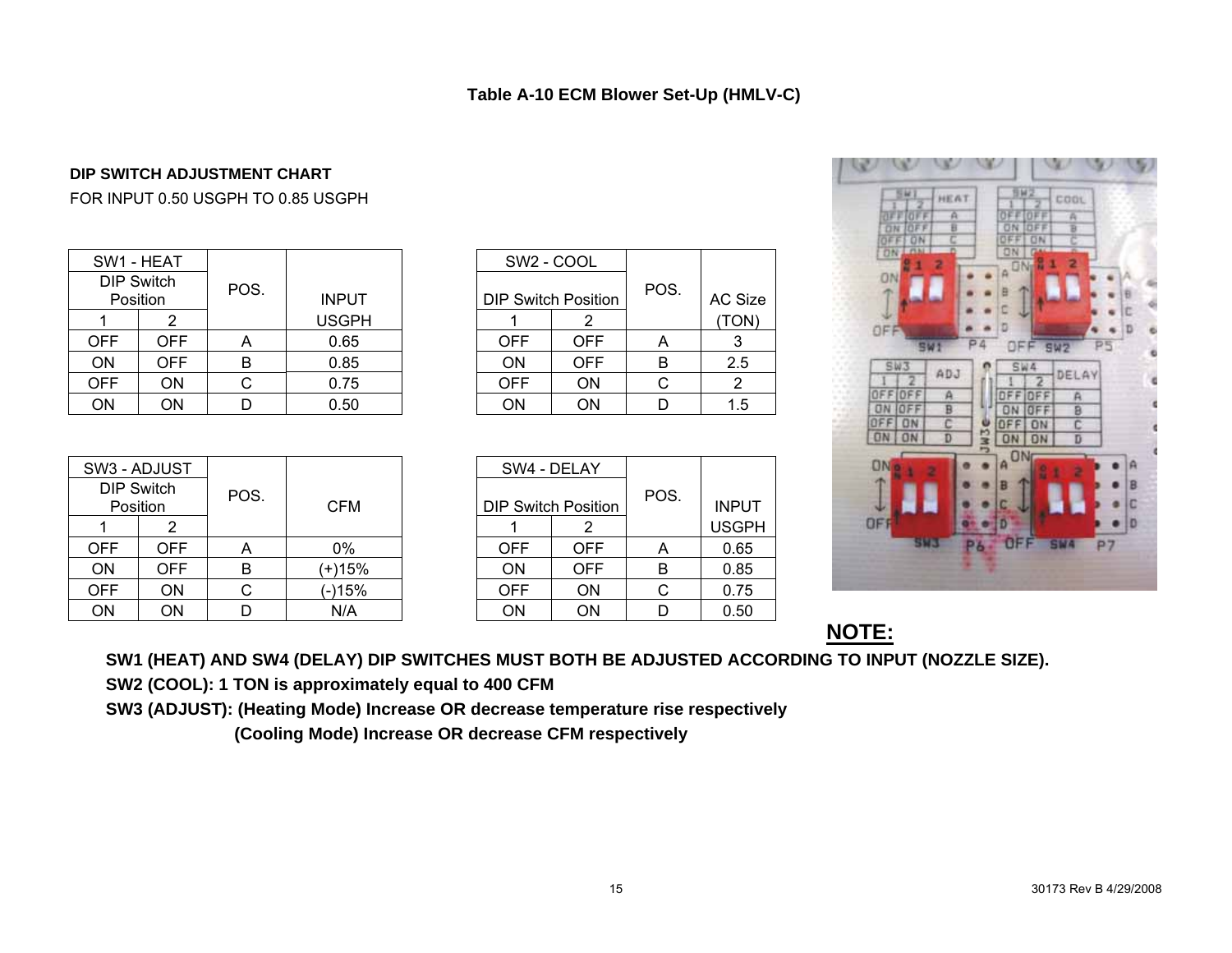#### **APPENDIX B: WIRING DIAGRAMS**

Chimney Vent Burner Wiring Diagram HML-C HMLV-C

<span id="page-15-0"></span>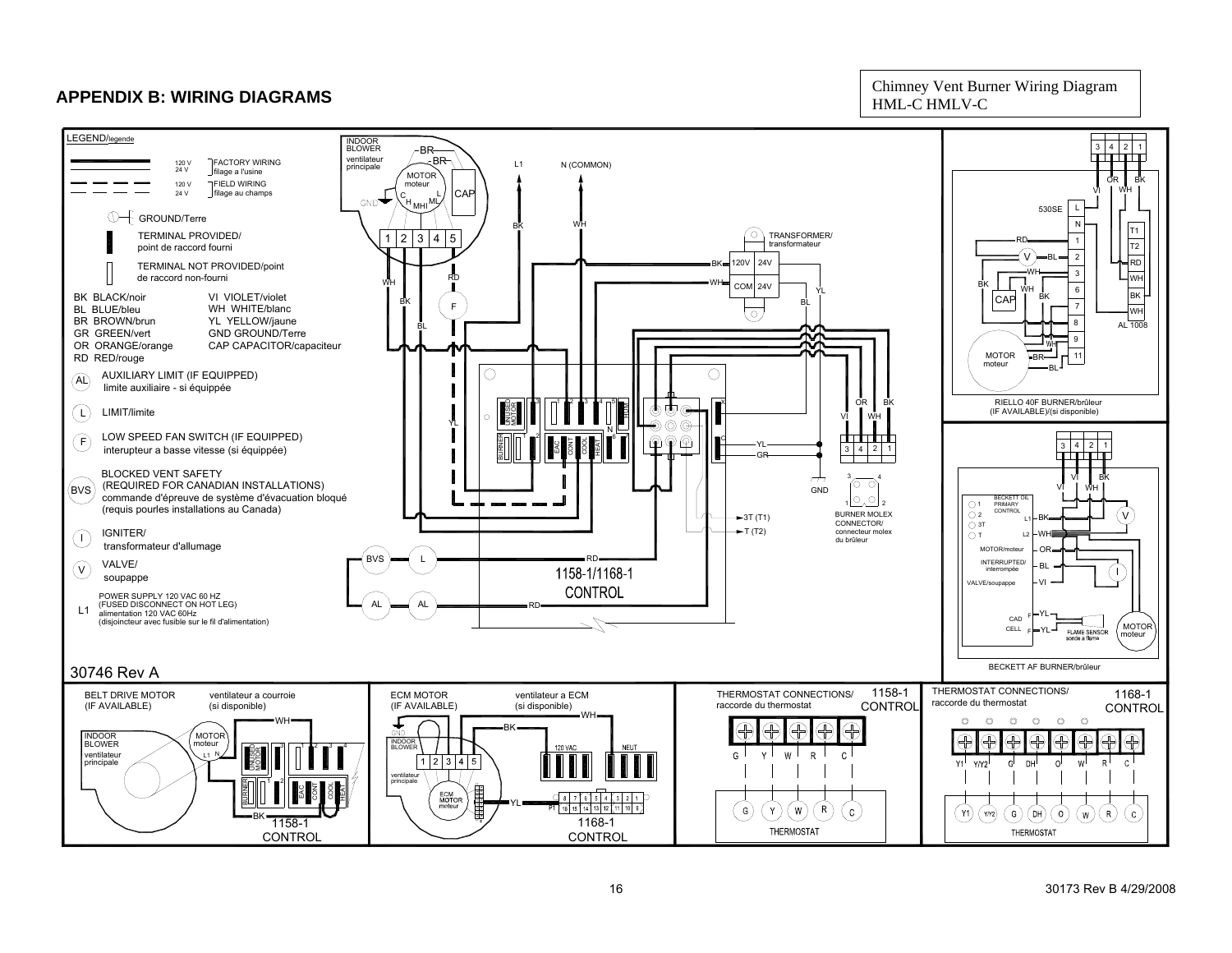#### HML-C HMLV-CLEGEND/legende FACTORY WIRING3 | 4 | 2 | 1 | 5 120 VINDOOR24 V filage a l'usine  $-BR$ BLOWER FIELD WIRING120 VVI principale ventilateur BR TO T1 $\triangleleft$ 24 V filage au champs L1N (COMMON) MOTORTO T2  $\rightarrow$  YL moteur**CAF** RIELLO 40BF BURNER/brûleurGROUND/Terre ORR IRD  $GND$ (IF AVAILABLE)/(si disponible) HMLTERMINAL PROVIDED/MHIWHpoint de raccord fourni 530SE <sup>L</sup> ര BKWHRDTERMINAL NOT PROVIDED/point TRANSFORMER/ transformateur 1 | 2 | 3 4 5 7 5 N $R$   $/$  PRESSURE<br>SWITCH TIMERBLde raccord non-fourniVBRR— 1 120V 24VBL123 VI VIOLET/violetBKBK BLACK/noirCNC2BLGY BL BLUE/bleuWH WHITE/blanc RDWHWH3WHCOMI 24V YL BR BROWN/brunYL YELLOW/jaune YLVI——∧OR BKWHBKBL6GR GREEN/vert GND GROUND/TerreF**CAP** WHBKKII—II <del>Y</del>II—IRD ر ه ا OR ORANGE/orange CAP CAPACITOR/capaciteur 7RDBL℧ RD RED/rouge 8WH AUXILIARY LIMIT (IF EQUIPPED) 9ORALAL 1009 limite auxiliaire - si équippée moteur MOTOR 11BR $\bigcirc$  $\circ$ WH12BKLIMIT/limiteL VI RDUNUSED  $\frac{1}{2}$   $\frac{1}{2}$ 12 43 a 4 m 5 XLOW SPEED FAN SWITCH (IF EQUIPPED) HUM ⊚  $\overline{10}$ F VIWHinterupteur a basse vitesse (si équippée)  $\circledcirc$ YL $(2)$  5 N3 | 4 | 2 | 1 | 5 43 $\tilde{\mathsf{P}}$ والتلبتانية  $\begin{smallmatrix}\mathbb{F}\mathbb{F} & \mathbb{F} & \mathbb{F} \end{smallmatrix}$ 7卫 C $\bigcirc$ CONT COOL  $\sqrt{1}$  $\bigcap$  igniter/ HEAT EAC YL3 | 4 | 2 | 1 | 5 transformateur d'allumage GRBURNER MOLEXD BK VII IRD CONNECTOR/VALVE/VIWH $\overline{\phantom{a}}$  connecteur molex V) VALVL soupappe GNDdu brûleur $O T1$ LIMITRD T2 VBKL1POWER SUPPLY 120 VAC 60 HZ L1 (FUSED DISCONNECT ON HOT LEG) alimentation 120 VAC 60HzT1 $\overline{2}$ WH(disjoincteur avec fusible sur le fil d'alimentation)  $T \rightarrow T2$ **MOTOR** ORINTERRUPTED/BLinterrompée DD. L 1158-1/1168-1 VALVE/soupappe VICONTROL YLFALL — (AL <del>) — — — R</del>D CADMOTORBECKETT OILCELL  $\sim$ YL**RIMARY** F<sup>1L</sup> FLAME SENSOR moteu moteur**CONTROL** sonde a flameBECKETT AFII BURNER/brûleur240005212 Rev A1158-1THERMOSTAT CONNECTIONS/ THERMOSTAT CONNECTIONS/ ECM MOTORventilateur a ECM1168-1BELT DRIVE MOTOR ventilateur a courroie raccorde du thermostat(IF AVAILABLE) (si disponible) (IF AVAILABLE) (si disponible) raccorde du thermostatCONTROL **CONTROL** WH $\circ$  $\circ$  $\circ$  $\Omega$  $\circ$ WH $\Omega$ BK**MOTO** INDOOR⊕ Æ Æ Æ ⊕ ſ moteur INDOOR**BLOWER** UNUSED 31 m 1 d 2 m 3 m 4 খা⊓া∎≚∎া∎৭ /I IBIOWFR ventilateurMUTHER LIBERTY G W V.  $\mathsf{R}$ N $1 \mid 2$  $\vert$ 3 l 4 | 5 principale **VM<sub>2</sub>** d **DH**  $\epsilon$ ventilateur $\frac{2}{\left|\mathbf{r}\right|}\left|\frac{1}{\mathbf{r}}\right|$   $\frac{1}{\mathbf{r}}\left|\frac{1}{\mathbf{r}}\right|$   $\frac{1}{\mathbf{r}}\left|\frac{1}{\mathbf{r}}\right|$  principale BURNER  $\frac{1}{2}$   $\frac{1}{2}$   $\frac{1}{2}$   $\frac{1}{2}$   $\frac{1}{2}$   $\frac{1}{2}$   $\frac{1}{2}$   $\frac{1}{2}$   $\frac{1}{2}$   $\frac{1}{2}$   $\frac{1}{2}$   $\frac{1}{2}$   $\frac{1}{2}$   $\frac{1}{2}$   $\frac{1}{2}$   $\frac{1}{2}$   $\frac{1}{2}$   $\frac{1}{2}$   $\frac{1}{2}$   $\frac{1}{2}$   $\frac{1}{2}$   $\frac{1}{2}$  HEAT EAC  $Q$  8 7 6 5 4  $(3)$  2 1  $\frac{1}{2}$   $\frac{1}{16}$   $\frac{1}{16}$   $\frac{1}{14}$   $\frac{1}{13}$   $\frac{1}{12}$   $\frac{1}{11}$   $\frac{1}{10}$   $\frac{1}{9}$ YL $\left( 6\right)$  $Y$  $[W]$  $\mathsf{R}$  $\overline{\mathsf{c}}$  .  $\left[ 1, 1 \right]$ (DH G  $\Omega$ BK1168-11158-1THERMOSTAT THERMOSTAT **CONTROL**

Direct Vent Burner Wiring Diagram

**CONTROL**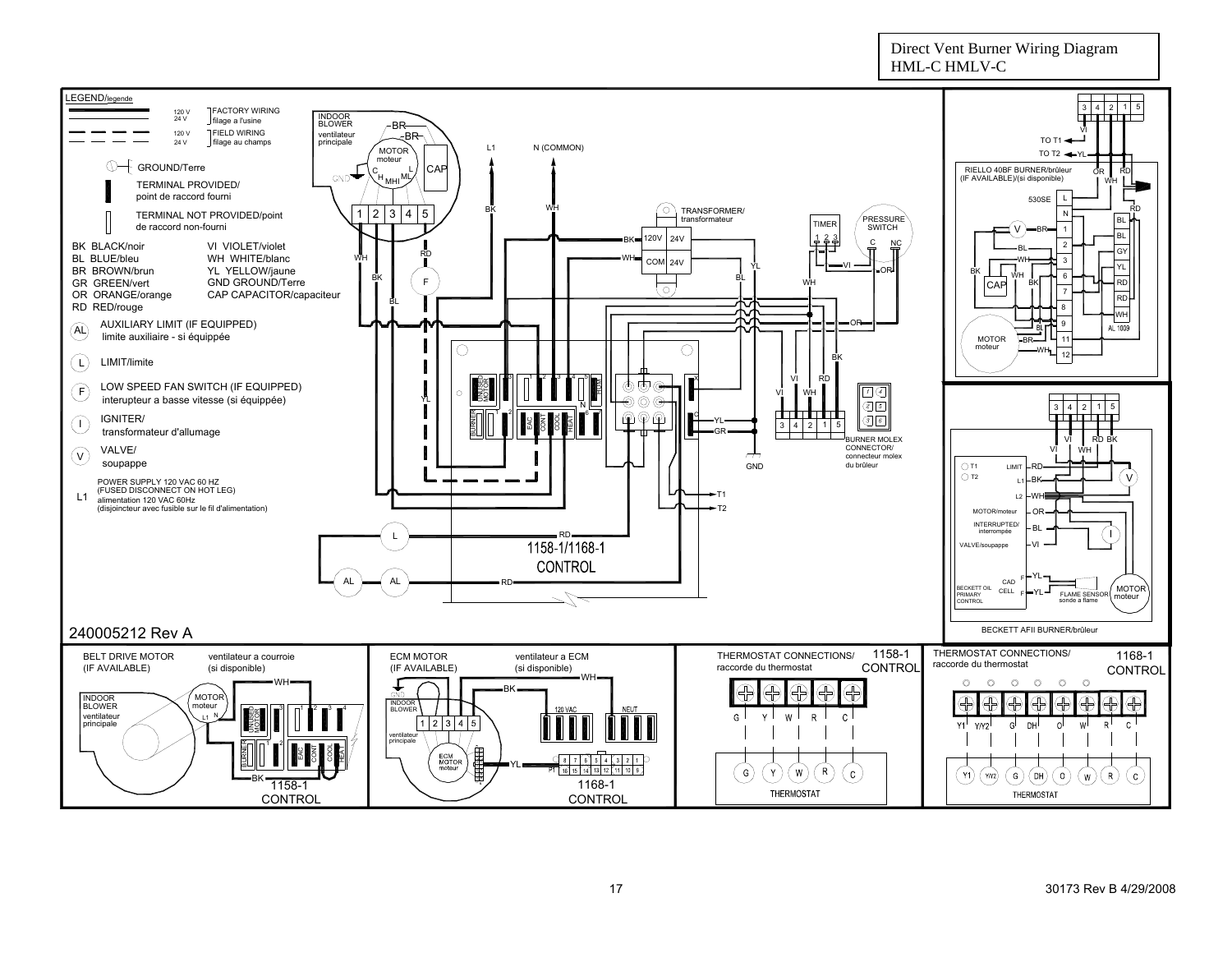#### <span id="page-17-0"></span>**OPERATION OF OIL BURNER**

Once the furnace flue pipe, electrical and oil line connections have been made, use the following instructions to set the burner:

Shut off the electrical power to the furnace.

Install an oil pressure gauge to the pressure port on the oil pump. (Refer to the oil pump specification sheet included with the burner instructions).

Restore electrical power to the furnace.

Start the furnace and bleed all air from the fuel oil lines.

Close the purge valve and fire the unit.

Allow the furnace to warm up to normal operating temperatures. During this time, set the pump pressure in accordance with the data provided in Appendix A, Table A-2, and A-5.

When the furnace has reached "*steady state*" (after approximately 10 minutes). Set combustion air damper to get a TRACE of smoke.

Check the system temperature rise. *The temperature rise is the difference between the return air temperature measured at a point near the return air inlet, and the supply air temperature measured near the furnace outlet*. The system temperature rise is listed on the furnace rating plate. If the temperature rise is too high, the airflow must be increased. If the temperature rise is too low, the fan should be slowed down.

Turn off the burner. Observing the duct thermometer in the supply air stream, note the temperature at which the blower fan stops. The fan adjustments can be made by moving the dipswitch settings on the timer control board for fan off delay.

To check the operation of the limit switch, shut off power to the furnace. Temporarily remove the neutral wire from the direct drive blower motor. Restore the electrical power to the furnace and set the thermostat above room temperature. After three or four minutes of burner operation, the limit control should turn the burner off. When the limit function test is complete, shut off electrical power to the furnace, replace the neutral wire to the blower fan motor, and then restore power. The blower fan will start up immediately. Once the temperature has dropped and the limit control has reset, the fan will operate until the fan off time is achieved. The oil burner will then resume operation and continue until the thermostat is satisfied. Restore the thermostat setting to a comfortable temperature.

Set the heat anticipator adjustment in the thermostat (if so equipped), by removing the "R" or "W" wire to the thermostat, then reading the amperage draw between the two wires. Failure to remove one of the wires from the thermostat while performing this test could burn out

the heat anticipator. Set the heat anticipator to the amperage measured.

**NOTE: THE FURNACE SHOULD BE RUN THROUGH AT LEAST THREE FULL CYCLES BEFORE LEAVING THE INSTALLATION, TO ENSURE THAT ALL CONTROLS ARE OPERATING PROPERLY AND AS EXPECTED.** 

**NOTE: ALL JOINTS IN ANY POSITIVE PRESSURE VENTING SYSTEM MUST BE CHECKED FOR LEAKS BEFORE LEAVING THE INSTALLATION SITE.**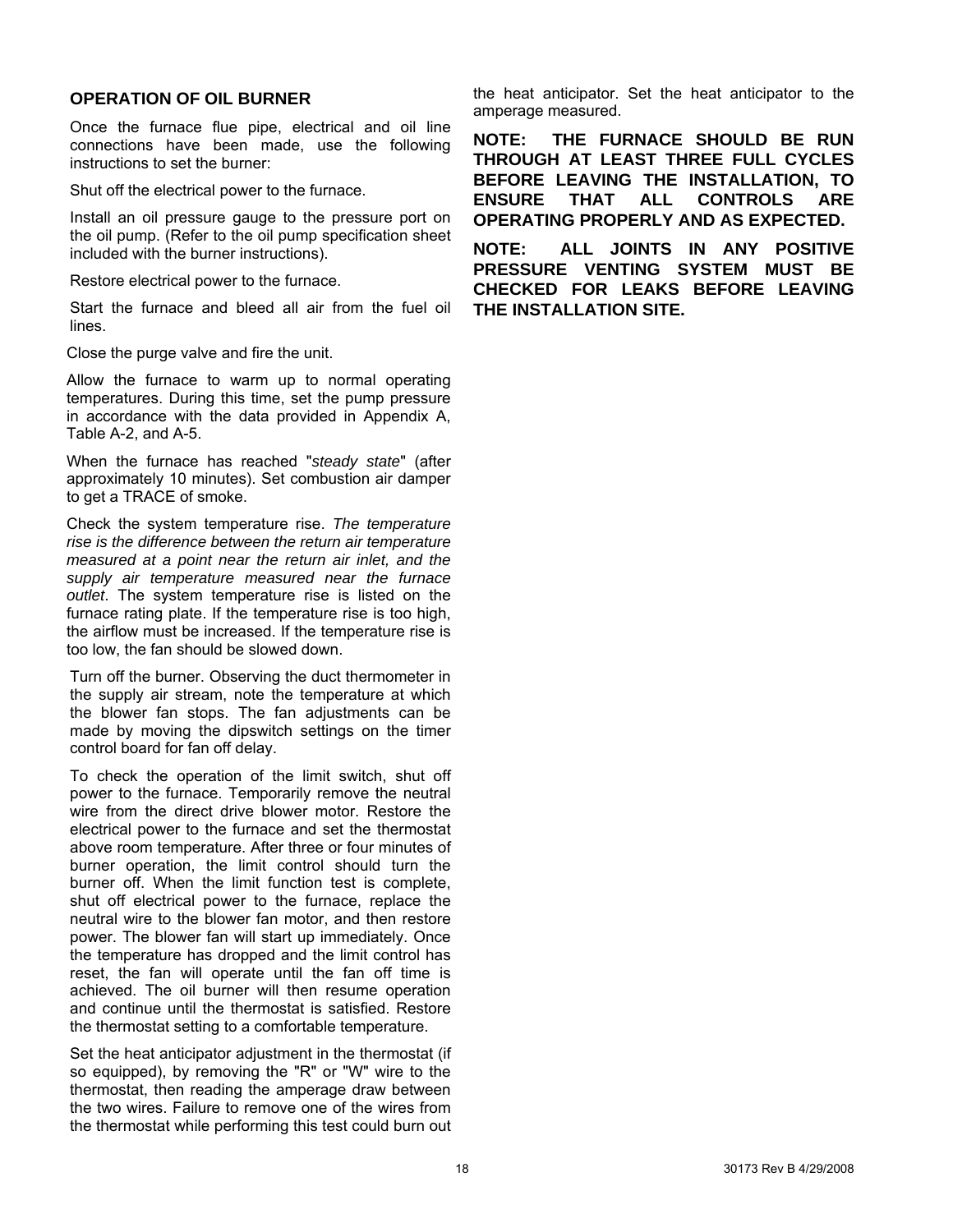#### **APPENDIX C OIL PRIMARY CONTROL DETAILED SEQUENCE OF OPERATION**

<span id="page-18-0"></span>Power is applied to unit. The oil primary control completes a self-diagnostic procedure. If no light or flame is present, and unit passes its self-diagnostic procedure, the control enters into the idle mode.

*Thermostat calls for heat*:

- A) Safety check is made for flame (4 second delay).
	- 1) If flame is not present, the oil primary control will apply power to the burner motor and igniter.
	- 2) If flame is present, the control remains in the idle state.
- B) Unit enters a pre-purge period of 15 seconds.
- C) After 10 seconds, control checks for flame presence.
	- 1) If flame is not present, the oil primary control enters the trial for ignition state.
	- 2) When flame is present, the control enters lock out mode.
- D) The Oil Primary Control monitors the burner flame.
	- 1) When flame is present, the control enters ignition carryover state. (Continues to spark for 10 sec.).
		- a) Provides continuous spark after flame is sensed to assure that burner remains lit.
		- b) Turns on LED diagnostic light.
		- c) Starts carryover timer.
			- (i) Flame and call for heat are monitored.
				- If flame is lost and lockout timer has not expired, the control will return to trial for ignition state.
				- If flame is lost and lockout timer has expired, the control will enter the recycle state.
					- ♦ Recycle timer starts.
					- ♦ Burner motor and igniter and solenoid valve are turned off.
					- ♦ LED diagnostic light flashes slowly.
- E) Carryover timer expires.
	- 1) Enters run state.
		- a) Igniter turns off.

*Combustion continues until thermostat is satisfied, or the oil primary control detects a loss of flame and enters into Recycle Mode.* 

- F) Thermostat is satisfied call for heat is terminated:
	- a) Oil primary control shuts off burner motor and solenoid valve.
		- (i) If the control utilizes a blower motor off delay, after 30 seconds, flame presence is checked.
			- If flame is not present, the control LED diagnostic light is off and returns to idle state.
			- If flame is presence is detected, the control enters lock out mode.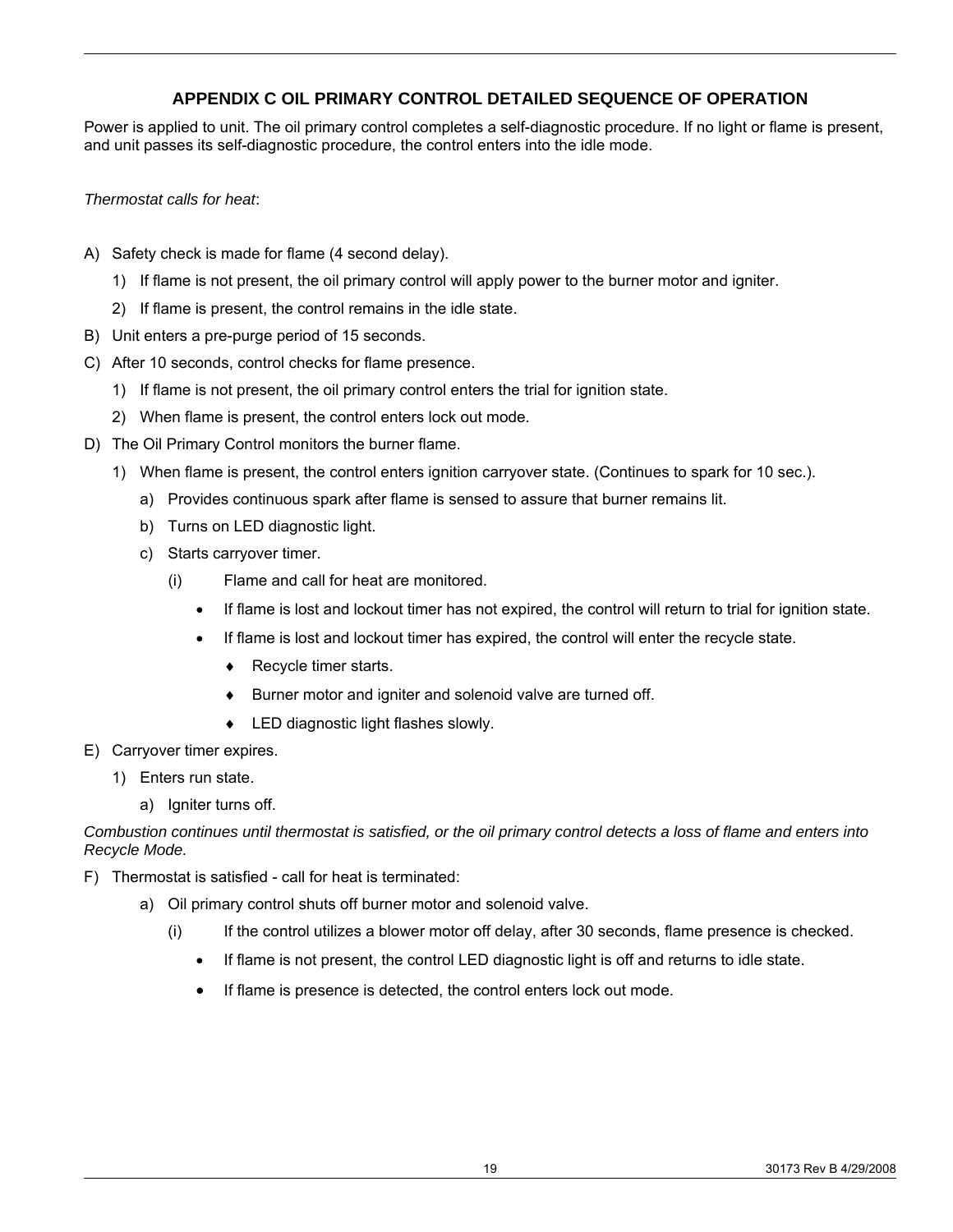**FIGURE 4: UNITED TECHNOLOGIES 1158-120 FAN TIMER BOARD (HML-C)** 



**FIGURE 5: UNITED TECHNOLOGIES 1168-1 ECM TAP BOARD (HMLV-C)** 

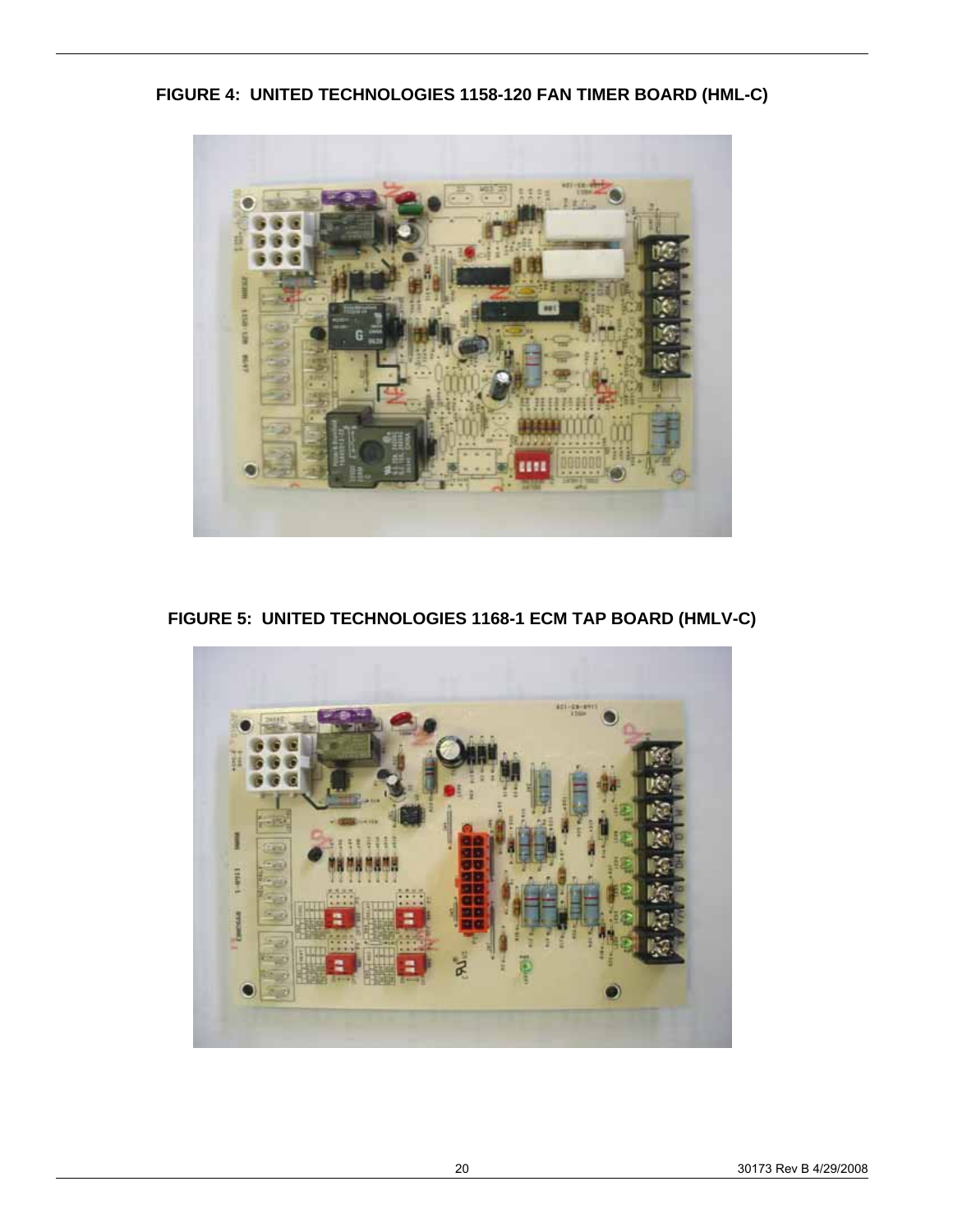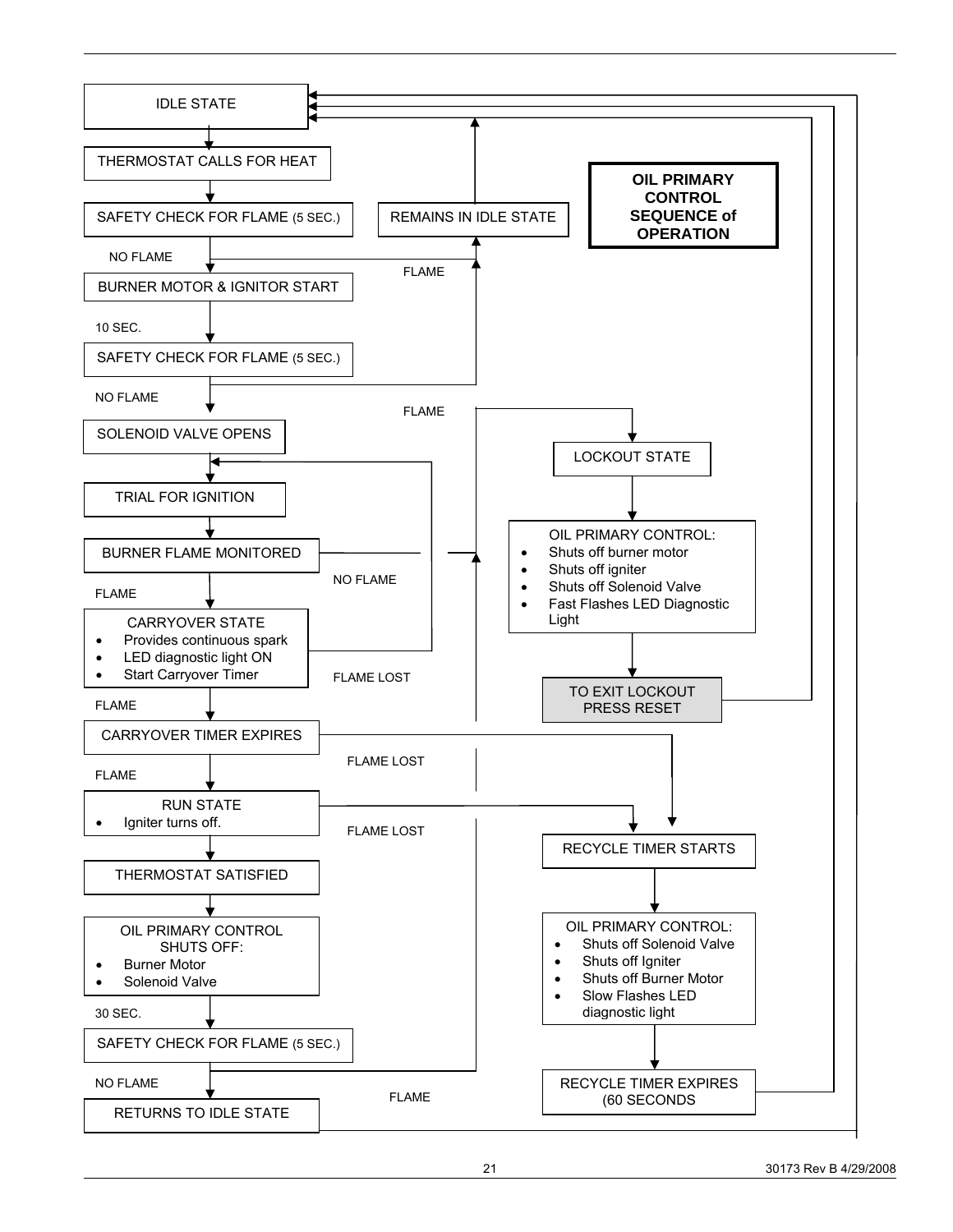#### **Table C-1: 1158-120 ELECTRONIC FAN TIMER BOARD (EFT) DETAILED SEQUENCE OF OPERATION**

| <b>Mode</b>  | <b>Action</b>                                                               | <b>System Response</b>                                                                                                                                                                                                                                                                                                                                                               |
|--------------|-----------------------------------------------------------------------------|--------------------------------------------------------------------------------------------------------------------------------------------------------------------------------------------------------------------------------------------------------------------------------------------------------------------------------------------------------------------------------------|
|              | Thermostat calls for heat. ("W"<br>terminal is energized).                  | EFT closes the oil primary control T - T connections).<br>Ignition system and the oil primary control start the furnace. Oil flows as long as the oil<br>primary control senses flame.<br>Burner motor is energized and heat "fan on" delay timing begins. When timing is<br>complete, the circulator fan is energized at heat speed.                                                |
| <b>HEAT</b>  | Thermostat ends call for heat.<br>("W" terminal is de-energized).           | The oil primary control is de-energized, terminating the burner cycle.<br>Heat "fan off" delay timing begins. Length of delay depends on EFT dipswitch settings.<br>When timing is complete, the circulator fan is de-energized.<br>EFT returns to standby mode, (Oil primary control and circulator fan are off, unless<br>continuous fan operation is selected at the thermostat). |
|              | Burner fails to light.                                                      | Oil primary control locks out within lockout timing, (30 seconds).<br>Burner motor is de-energized. (Even though thermostat is still calling for heat).<br>If circulator fan has started, it continues through the selected heat "fan off" delay<br>period.                                                                                                                          |
|              | Established flame fails.                                                    | Burner motor is de-energized and oil primary control goes into recycle mode.<br>If the selected heat "fan off" delay timing is longer than the recycle delay timing, the<br>circulator fan continues to run through the next trial for ignition.                                                                                                                                     |
| COOL         | Thermostat begins call for cool.<br>(G and Y terminals are<br>energized).   | Cooling contactor is energized immediately.<br>Circulator fan is energized at cool speed.                                                                                                                                                                                                                                                                                            |
|              | Thermostat ends call for cool. (G<br>and Y terminals are de-<br>energized). | Cooling contactor is de-energized immediately.<br>Circulator fan turns off immediately.                                                                                                                                                                                                                                                                                              |
| <b>FAN</b>   | Thermostat begins call for fan.<br>(G terminal is energized).               | Circulator fan is energized immediately at cooling speed.                                                                                                                                                                                                                                                                                                                            |
|              | Thermostat ends call for fan. (G<br>terminal is de-energized).              | Circulator fan is de-energized immediately.                                                                                                                                                                                                                                                                                                                                          |
|              | Limit switch string opens.                                                  | Oil primary control shuts off burner.<br>Circulator fan is energized immediately at heat speed.<br>EFT opens the oil primary control $T - T$ connections. Circulating fan runs as long as<br>limit string stays open.<br>If there is a call for cooling or fan, the circulating fan switches from heating to cooling<br>speed.                                                       |
| <b>LIMIT</b> | Limit switch string closes (with<br>existing call for heat).                | EFT begins heat "fan off" delay sequence.<br>Circulating fan turns off after the selected heat "fan off" timing.<br>EFT re-closes the oil primary control T - T connections.<br>Oil primary control is energized, initiating burner light off.                                                                                                                                       |
|              | Limit switch string closes<br>(without existing call for heat).             | Circulator fan turns off when heat "fan off" delay time is complete.<br>Normal operation resumes; EFT control is in standby mode awaiting next thermostat<br>command.                                                                                                                                                                                                                |
| <b>FAN</b>   | Continuous circulating fan is<br>connected.                                 | Circulating fan is energized when there is no call for heat, cool, or fan.<br>If fan operation is required by a call for heat, cool, or fan, the EFT switches off the<br>continuous fan speed tap before energizing the other fan speed.                                                                                                                                             |
|              |                                                                             |                                                                                                                                                                                                                                                                                                                                                                                      |
| EAC          | Electronic Air Cleaner is<br>connected.                                     | Electronic air cleaner (EAC) connections are energized when the heat or cool speed of<br>the circulator fan is energized. EAC connections are not energized when the optional<br>continuous fan terminal is energized.                                                                                                                                                               |

#### **1168-1 ELECTRONIC FAN TIMER BOARD (EFT) DETAILED SEQUENCE OF OPERATION**

HUM | Humidity control is connected. | Humidifier connections are energized when the oil burner motor is energized.

#### **Thermostat Input LEDs (LED1-5, LED8)**

Six green LEDs are placed behind their respective thermostat connections (Y1, Y/Y2, G, DH, O, and W) and operate whenever a call is present.

**Thermostat calls for heat "W"**. The 24VAC input signal is passed to pin 2 of P1 and will drive the K1 relay that provides dedicated contacts to the T-T input of the Oil Primary Control. **Thermostat calls for cool "Y1"**. The 24VAC input signal is passed to pin 6 of P1. **Thermostat calls for fan "G"**. The 24VAC input signal is passed to pin 15 of P1. **Thermostat calls for dehumidification "DH"**. The 24VAC input signal is passed to pin 10 of P1. **Thermostat calls for reversing valve "O"**. The 24VAC input signal is passed to pin 9 of P1.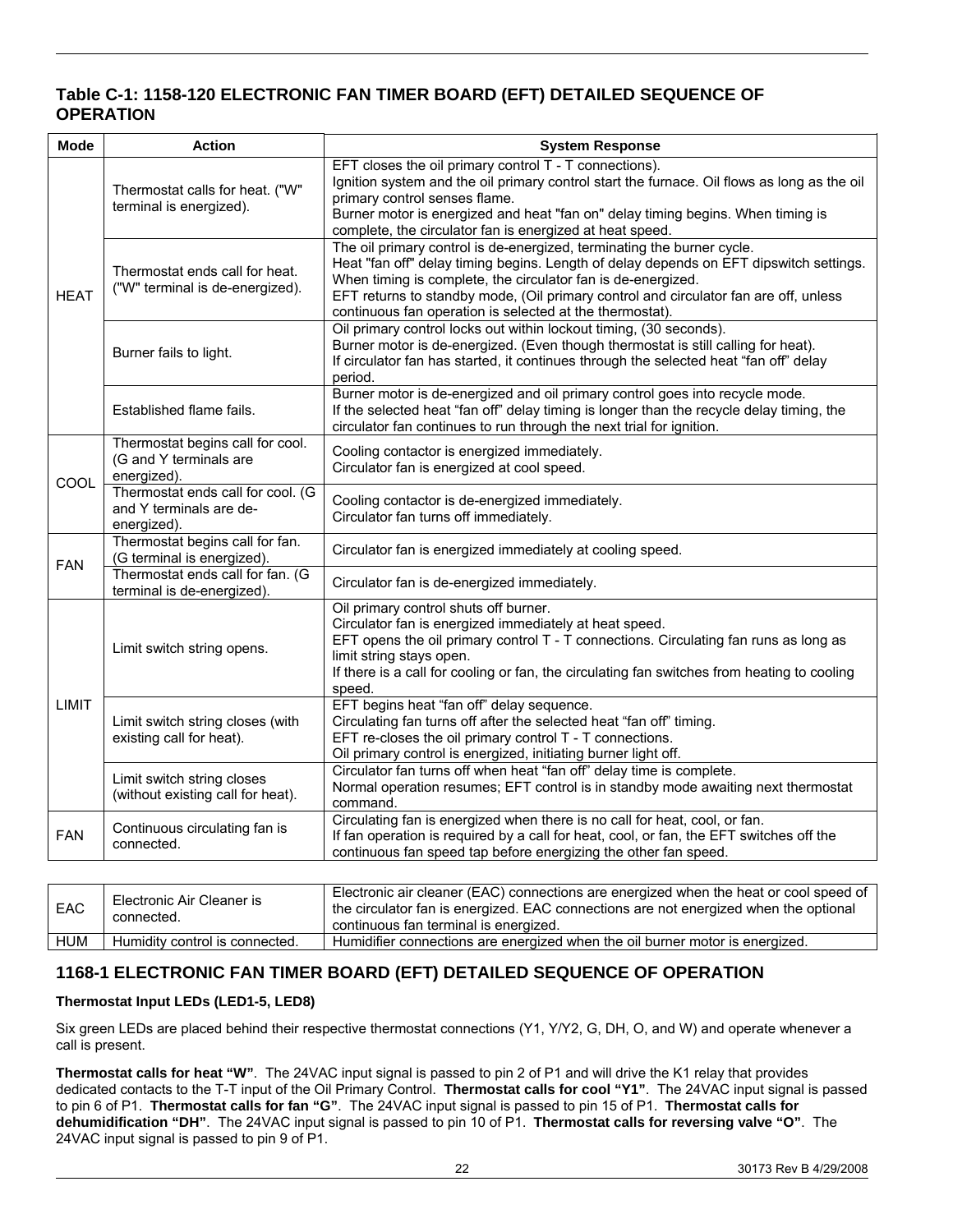#### <span id="page-22-0"></span>**OIL PRIMARY CONTROL LED DIAGNOSTIC LIGHT**

The LED diagnostic light has several functions. It indicates the state or mode in which the oil burner is operating. It will also indicate fault conditions, and help determine cad cell resistance while the burner is operating.

#### **NORMAL CONDITIONS**:

The LED diagnostic light will turn on when the burner enters the carryover state; the point at which ignition spark is on, and will remain on through the run state, where the ignition spark is terminated but the burner continues to fire.

The LED diagnostic light will turn off at the end of the burner cycle as the oil primary control enters the idle state, and will remain off until the next heating cycle.

#### **FAULT CONDITIONS:**

If the LED diagnostic light is flashing quickly; 1 Hz  $\frac{1}{2}$ second on /  $\frac{1}{2}$  second off), the oil primary control is in the lockout state or in restricted mode. To exit the lockout state, press the reset button.

If the LED diagnostic light is flashing slowly;  $\frac{1}{4}$  Hz (2) seconds on / 2 seconds off), the oil primary control is in the recycle state. This indicates that flame sensing was lost after the lockout timer expired during the ignition carryover state. The oil primary control will return to the idle state within 60 seconds.

#### **CAD CELL CONDITION**:

If the LED diagnostic light is off, the cad cell is not sensing flame.

If the LED diagnostic light is on, the cad cell is sensing flame, or viewing ambient light.

The resistance of the cad cell may be checked while the oil primary control is in the run state by pressing the reset button. The LED diagnostic light will flash the following code:

#### **Table C-2: Cad Cell Resistance**

| Flashes | Resistance in Ohms |
|---------|--------------------|
|         | Less than 400      |
|         | Between 400 - 800  |
|         | Between 800 - 1600 |
|         | Between 1600- 5000 |

#### **TROUBLESHOOTING**

IMPORTANT: Due to the potential hazard of line voltage, only a trained, experienced service technician should perform the troubleshooting procedure.

#### **PRELIMINARY STEPS:**

Check the diagnostic light for indications of burner condition. Refer to the oil primary control LED DIAGNOSTIC LIGHT section for details.

## **ACAUTION**

**WHEN SIMULATING A CALL FOR HEAT AT THE OIL PRIMARY CONTROL, DISCONNECT AT LEAST ONE THERMOSTAT LEAD WIRE FROM THE T1 - T2 TERMINALS TO PREVENT DAMAGE TO THE THERMOSTAT. NEGLECTING THIS PROCEDURE MAY BURN OUT THE HEAT ANTICIPATOR OF A STANDARD 24 VAC THERMOSTAT, OR CAUSE HARM TO COMPONENTS WITHIN A MICRO-ELECTRONIC THERMOSTAT.** 

Before checking the oil primary control, perform these preliminary checks, (repair or replace controls as necessary):

- Check the power supply; fuse box or breaker, any service switches, all wiring connections, and burner motor reset button (if equipped).
- Check the limit switches to ensure that the switch contacts are closed.
- Check the electrode gap and position.
- Check the contacts between the oil primary control and the electrodes.
- Check oil supply (tank gauge).
- Check the oil nozzle, oil filter, and oil valves.
- Check the piping or tubing to the oil tank.
- Check the oil pump pressure.

#### **CHECK OIL PRIMARY CONTROL AND IGNITER**

If the trouble does not appear to be in the burner or ignition hardware, check the oil primary control and the igniter by using the following equipment:

Screwdriver.

Voltmeter (0 - 150 VAC)

Insulated jumper wires with both ends stripped.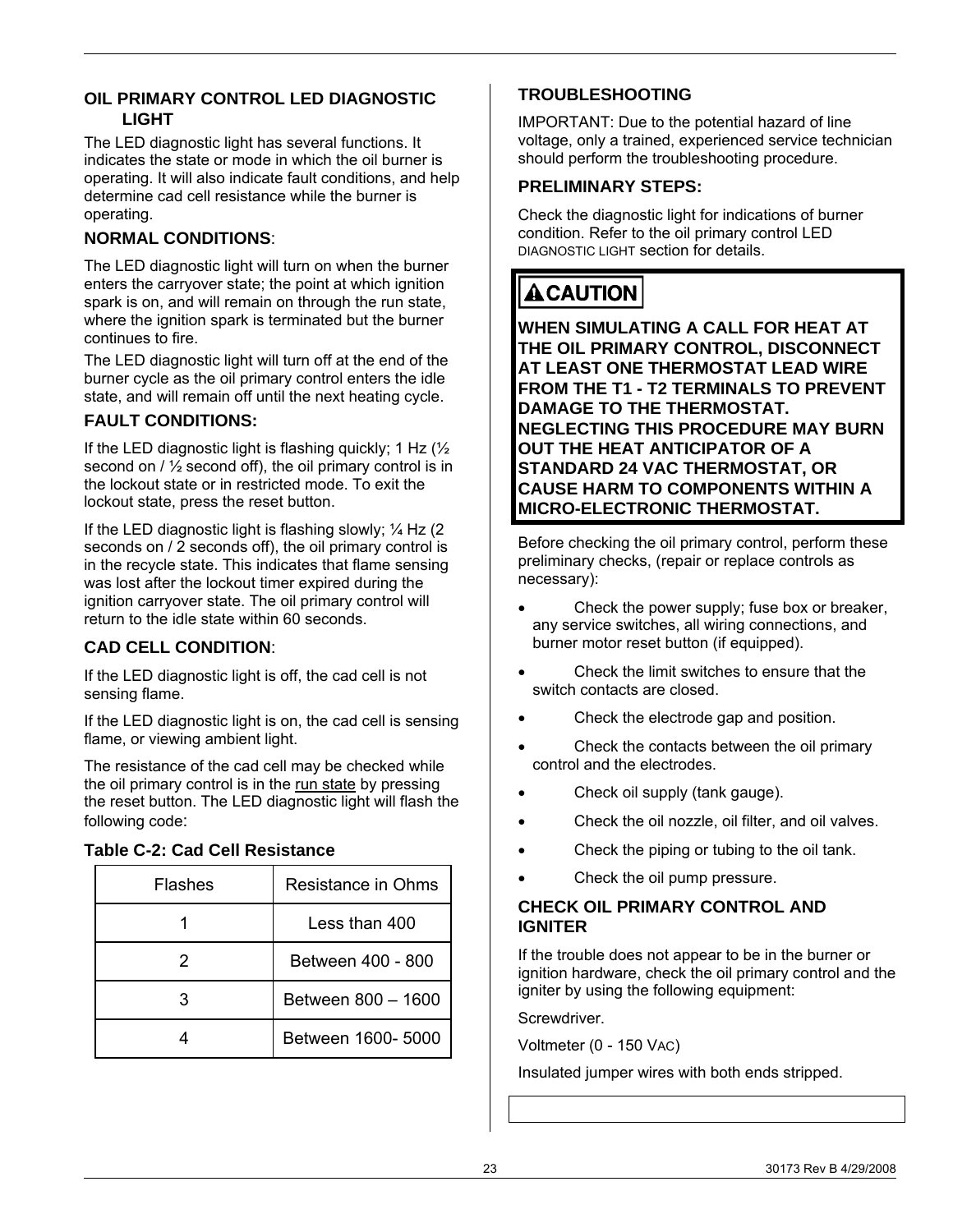## **AWARNING**

**ELECTRICAL SHOCK HAZARD.** 

**TROUBLESHOOTING IS DONE WITH THE SYSTEM POWERED. BE CAREFUL TO OBSERVE ALL NECESSARY PRECAUTIONS TO PREVENT ELECTRICAL SHOCK OR EQUIPMENT DAMAGE.** 

#### **Table C-3: Oil Primary Control TROUBLESHOOTING**

#### **PRELIMINARY CHECKS**:

Make sure that limit switches are closed and those contacts are clean.

Check for line voltage power on the oil primary control black and white lead wires.

Refer to Table C-4 or C-5 for further troubleshooting information.

|  | Condition: Burner motor does not start when there is a call for heat. |
|--|-----------------------------------------------------------------------|
|  |                                                                       |

| <b>Procedure</b>                                                                                                                                                     | <b>Status</b>              | <b>Corrective Action</b>                                                                                                                                                                                                                                                                                  |
|----------------------------------------------------------------------------------------------------------------------------------------------------------------------|----------------------------|-----------------------------------------------------------------------------------------------------------------------------------------------------------------------------------------------------------------------------------------------------------------------------------------------------------|
| 1. Check that limit switches are<br>closed and contacts are clean.                                                                                                   | N/A                        | N/A                                                                                                                                                                                                                                                                                                       |
| 2. Check for line voltage power at<br>the oil primary control. Voltage<br>should be 120 Vac between the<br>black and white lead wires on the<br>oil primary control. | N/A                        | N/A                                                                                                                                                                                                                                                                                                       |
| 3. Check indicator light with<br>burner off, no call for heat (no                                                                                                    | Indicator light is on.     | Cad cell is defective, sees external light, or connections<br>have shorted. Go to step 4.                                                                                                                                                                                                                 |
| flame).                                                                                                                                                              | Indicator light is off.    | Go to step 5.                                                                                                                                                                                                                                                                                             |
|                                                                                                                                                                      | Indicator light turns off. | Eliminate external light source or permanently shield cad<br>cell.                                                                                                                                                                                                                                        |
| 4. Shield cad cell from external<br>light.                                                                                                                           | Indicator light stays on.  | Replace cad cell with new cad cell and recheck.<br>If indicator light does not turn off, remove yellow lead<br>wires from oil primary control and recheck.<br>If indicator light is still on, replace the oil primary control.<br>If the indicator light turns off, replace cad cell bracket<br>assembly. |
| 5. Jumper thermostat (T-T)<br>terminals on oil primary control                                                                                                       | Burner starts.             | Trouble is in thermostat circuit. Check thermostat-wiring<br>connections.<br>If connections are clean and tight, check thermostat wires<br>for continuity.                                                                                                                                                |
| <b>IMPORTANT</b><br>First remove one thermostat lead<br>wire.                                                                                                        | Burner does not start.     | Disconnect line voltage power and open line switch.<br>Check all wiring connections.<br>Tighten any loose connections and recheck.<br>If burner still doesn't start, replace the oil primary control<br>If burner still doesn't start, check the oil burner motor. It<br>may be seized or burned out.     |

#### **Condition: Burner starts then locks out on safety with indicator light flashing at 1 Hz rate (½ second on, ½ second off)**

| <b>Procedure</b>                                                                                      | <b>Status</b>           | <b>Corrective Action</b>                                                                               |
|-------------------------------------------------------------------------------------------------------|-------------------------|--------------------------------------------------------------------------------------------------------|
| 1. Check that the limit switches<br>are closed and contacts are clean.                                |                         |                                                                                                        |
| 2. Check for line voltage power at<br>the oil primary control. Voltage<br>should be 120 Vac (nominal) |                         |                                                                                                        |
| 3. Check indicator light with<br>burner off, no call for heat (no                                     | Indicator light is on.  | Cad cell or controller is defective, sees external light, or<br>connections are shorted. Go to step 4. |
| flame).                                                                                               | Indicator light is off. | Go to step 5.                                                                                          |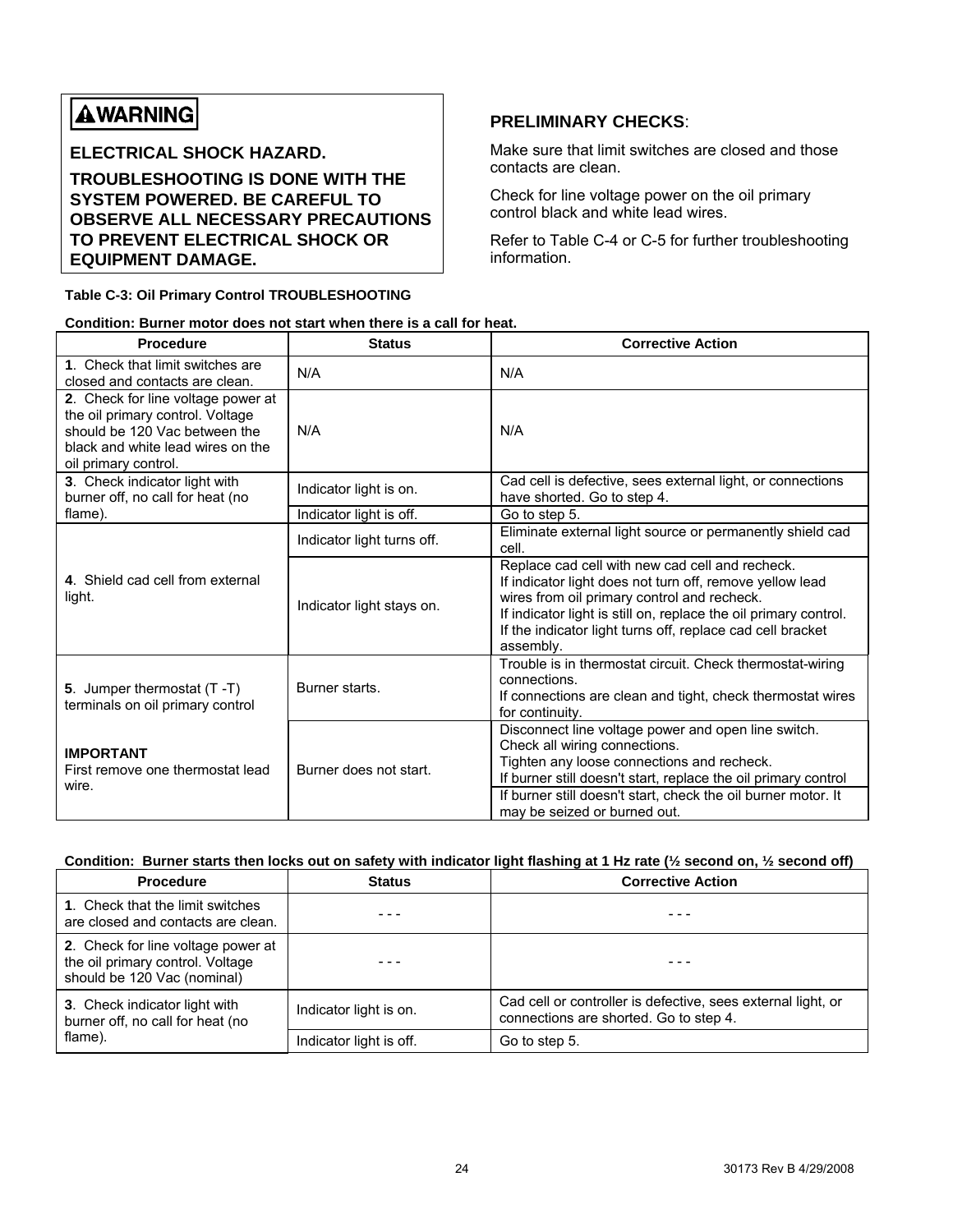### **Table C-3: Oil Primary Control Troubleshooting** *continued from previous page*

| <b>Procedure</b>                                               | <b>Status</b>              | <b>Corrective Action</b>                                                                                                                                                                                                                                                                      |  |  |
|----------------------------------------------------------------|----------------------------|-----------------------------------------------------------------------------------------------------------------------------------------------------------------------------------------------------------------------------------------------------------------------------------------------|--|--|
|                                                                | Indicator light turns off. | Eliminate external light source or permanently shield cad cell.                                                                                                                                                                                                                               |  |  |
| 4. Shield cad cell from external<br>light.                     | Indicator light stays on.  | Replace cad cell with new cad cell and recheck.<br>If indicator light does not turn off, remove cad cell lead wires<br>from oil primary control and recheck.<br>If indicator light turns off, replace cad cell bracket assembly.<br>If indicator light does not turn off, replace controller. |  |  |
| 5. Jumper thermostat (T-T)<br>terminals on oil primary control | Burner starts.             | Trouble in thermostat or limit circuit. Check thermostat or limit<br>wiring connections.                                                                                                                                                                                                      |  |  |
| <b>IMPORTANT</b><br>First remove one thermostat<br>lead wire.  | Burner does not start.     | Disconnect the line voltage power and open line switch.<br>Check all wiring connections.<br>Tighten any loose connections and recheck.<br>If burner does not start, replace oil primary control                                                                                               |  |  |

#### **Condition: Burner starts then locks out on safety with indicator light flashing at 1 Hz rate (½ second on, ½ second off)**

|                                                                                                                                                                                                                                                                                               | Indicator light stops flashing.                                                             | Go to Step 7.                                                                                                                                      |
|-----------------------------------------------------------------------------------------------------------------------------------------------------------------------------------------------------------------------------------------------------------------------------------------------|---------------------------------------------------------------------------------------------|----------------------------------------------------------------------------------------------------------------------------------------------------|
| 6. Reset oil primary control by<br>pushing in and releasing red<br>reset button.                                                                                                                                                                                                              | Indicator light continues to<br>flash at 1 Hz rate.                                         | Verify that the control is not in restricted mode. (See notes at<br>end of this table.). If not in restricted mode, replace oil<br>primary control |
| 7. Listen for spark after burner                                                                                                                                                                                                                                                              | Ignition is off                                                                             | Spark igniter could be defective. Check for line voltage at<br>igniter terminals. If line voltage is present, replace oil primary<br>control.      |
| turns on (after 2 second delay).                                                                                                                                                                                                                                                              | Ignition is on.                                                                             | Go to Step 8.                                                                                                                                      |
|                                                                                                                                                                                                                                                                                               | Ignition is on but no oil is<br>being sprayed into the<br>combustion chamber.               | Wait for "Valve ON" delay to complete. Check oil supply, and<br>oil line valve. Check for filter blockage or seized oil pump.                      |
| 8. Check indicator light after<br>flame is established, but before<br>oil primary control locks out.                                                                                                                                                                                          | Indicator light is on until the<br>control locks out and starts<br>flashing during lockout. | Replace oil primary control                                                                                                                        |
|                                                                                                                                                                                                                                                                                               | Indicator light stays off.                                                                  | Go to step 9.                                                                                                                                      |
| 9. Check cad cell sighting for                                                                                                                                                                                                                                                                | Burner locks out.                                                                           | Go to step 10.                                                                                                                                     |
| view of flame.<br>Disconnect line voltage power<br>and open line switch.<br>Unplug cad cell and clean cad<br>cell face with soft clothe. Check<br>sighting for clear view of flame.<br>Replace cad cell in socket.<br>Reconnect line voltage power<br>and close line switch.<br>Start burner. | Burner keeps running.                                                                       | System is OK.                                                                                                                                      |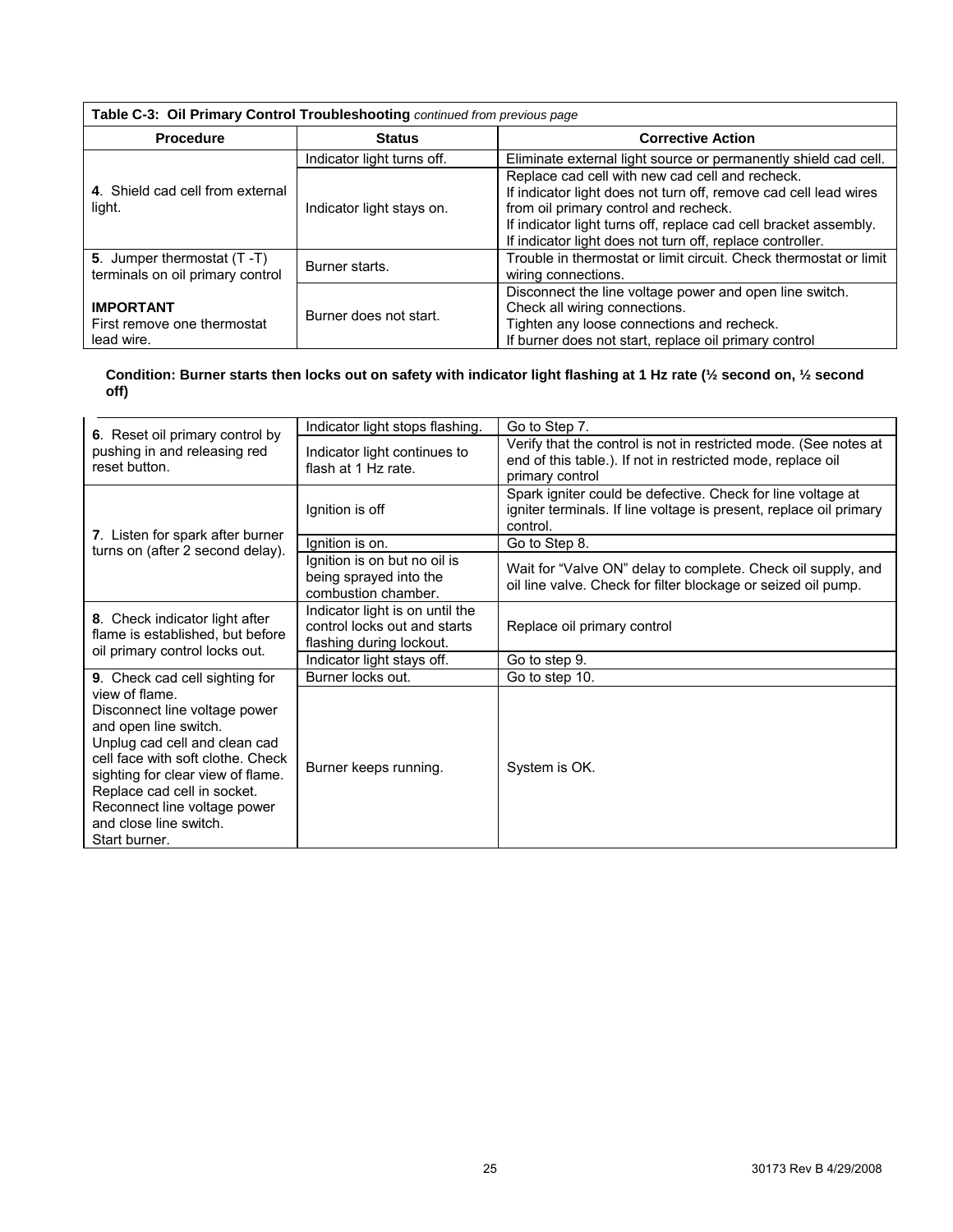#### **Table C-3: Oil Primary Control Troubleshooting** *continued.*

| <b>Procedure</b>                                                                                                                                                                                                                                                                                                                                                                                                          | <b>Status</b>                                           | <b>Corrective Action</b>                           |
|---------------------------------------------------------------------------------------------------------------------------------------------------------------------------------------------------------------------------------------------------------------------------------------------------------------------------------------------------------------------------------------------------------------------------|---------------------------------------------------------|----------------------------------------------------|
| 10. Check cad cell.                                                                                                                                                                                                                                                                                                                                                                                                       | Indicator light is on.                                  | Remount control onto burner housing. Go to step 6. |
| Disconnect line voltage power<br>and open line switch.<br>Remove existing cad cell and<br>replace with new cad cell.<br>Disconnect all wires from<br>thermostat terminals to ensure<br>that there is no call for heat.<br>Reconnect line voltage power<br>and close line switch.<br>Expose new cad cell to bright<br>light such as a flashlight.                                                                          | Indicator light is off.                                 | Go to step 11.                                     |
| 11. Check cad cell bracket                                                                                                                                                                                                                                                                                                                                                                                                | Indicator light is on.                                  | Replace cad cell bracket assembly.                 |
| assembly.<br>Disconnect line voltage power<br>and open line switch.<br>Remove cad cell wires from<br>quick connect connectors on<br>and leave control lead wires<br>open.<br>Apply power to device.<br>Place jumper across cad cell<br>terminals after burner motor<br>turns on.                                                                                                                                          | Indicator light is off.<br>Replace oil primary control. |                                                    |
| NOTE: Restricted Mode - (Limited Reset): In order to limit the accumulation of unburned oil in the combustion chamber, the<br>control can be reset only 3 times, after which, the control locks out. The reset count returns to zero each time a call for heat is<br>successfully completed.<br>To reset from RESTRICTED MODE: press and hold the reset button for 30 seconds. When the LED flashes twice, the device has |                                                         |                                                    |

reset.

**NOTE:** Disable function: Pressing and holding the reset button will disable all functions until the button is released. The burner will restart at the beginning of the normal heat cycle on SAFETY CHECK.

#### **Table C4: System and General Troubleshooting**

| <b>Problem</b><br><b>Possible Cause</b><br>Remedy |                                  |                                                                                                                                                                                                                                                                                                        |
|---------------------------------------------------|----------------------------------|--------------------------------------------------------------------------------------------------------------------------------------------------------------------------------------------------------------------------------------------------------------------------------------------------------|
|                                                   | Thermostat not calling for heat. | Check thermostat and adjust. Also, check thermostat for<br>accuracy; if it is a mercury switch type, it might be off level.                                                                                                                                                                            |
| Furnace will not start.                           | No power to furnace.             | Check furnace switch, main electrical panel furnace fuse or<br>circuit breaker. Also look for any other hand operated switch,<br>such as an old poorly located furnace switch, which was not<br>removed during furnace replacement.<br>Remove thermostat wires from oil primary control terminals T-T. |
|                                                   | Thermostat faulty.               | Place a jumper across T-T. If furnace starts, replace thermostat,<br>thermostat sub-base (if equipped), or both.                                                                                                                                                                                       |
|                                                   | Oil primary control faulty.      | Check reset button on oil primary control. Remove thermostat<br>wires from oil primary control terminals T1 - T2. Check for 24V<br>across T-T. If no voltage is present, check for 115V to oil<br>primary control. If 115V is present, go to Table C-3.                                                |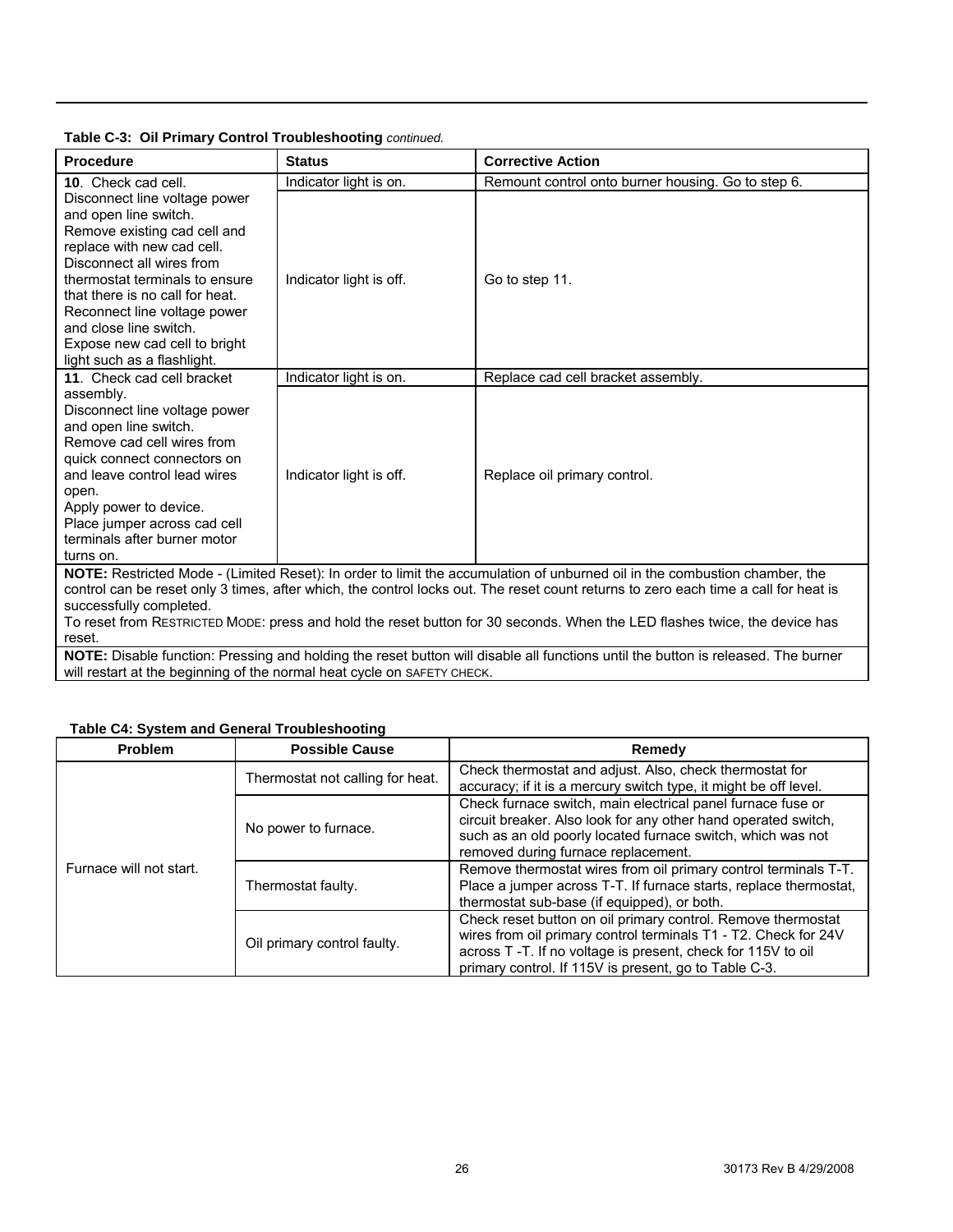| Problem                                                                                            | <b>Possible Cause</b>                                                                                | Remedy                                                                                                                                                                                                                                                                                                                                                                           |  |
|----------------------------------------------------------------------------------------------------|------------------------------------------------------------------------------------------------------|----------------------------------------------------------------------------------------------------------------------------------------------------------------------------------------------------------------------------------------------------------------------------------------------------------------------------------------------------------------------------------|--|
| Furnace will not start.                                                                            | Photo Cell wiring shorted or<br>room light leaking into photo<br>cell compartment                    | Check photo cell (cad cell) wiring for short circuits. Also, check<br>for room light leaking into cad cell compartment. Repair light<br>leak if necessary. See Table C-3.                                                                                                                                                                                                        |  |
|                                                                                                    | Open safety switch.                                                                                  | Check for open limit or auxiliary limit. Also, check internal wiring<br>connections; loose connectors, etc.                                                                                                                                                                                                                                                                      |  |
|                                                                                                    | No fuel oil.                                                                                         | Check fuel oil supply. Check that all hand operated fuel oil<br>valves are in the open position. Fill oil storage tank if necessary.                                                                                                                                                                                                                                             |  |
|                                                                                                    | Clogged nozzle.                                                                                      | Replace nozzle with high quality replacement. Use rating plate<br>or Tables in Appendix A as a guide.                                                                                                                                                                                                                                                                            |  |
| Furnace will not start<br>without first pushing oil                                                | Clogged oil filter.                                                                                  | Replace oil tank filter or in-line filter if used.                                                                                                                                                                                                                                                                                                                               |  |
| primary control reset<br>button.<br>(Happens on frequent                                           | Low oil pump pressure.                                                                               | Connect pressure gauge to oil pump. Adjust pump pressure, or<br>replace oil pump if necessary. Ensure that erratic pressure<br>readings are not caused by defective fuel oil line.                                                                                                                                                                                               |  |
| basis)                                                                                             | Air getting into fuel oil lines, or<br>fuel oil line dirty, clogged, or in<br>some manner defective. | Check fuel oil lines. Replace any compression fittings found with<br>high quality flared fittings. Check for any signs of oil leaks. Any<br>oil leak is a potential source of air or contaminants.                                                                                                                                                                               |  |
|                                                                                                    | Defective burner motor.                                                                              | Check burner motor. If burner motor is cutting out on over-load,<br>determine why. Replace if necessary.                                                                                                                                                                                                                                                                         |  |
| Furnace starts, but cuts<br>out requiring manually<br>resetting the oil protector<br>reset button. | Photo Cell (Cad Cell)<br>defective.                                                                  | If cad cell is dirty, clean it. (Determine why cad cell is getting<br>dirty). If cad cell is poorly aimed, realign it. NOTE: The photocell<br>should have a resistance of 100 K $\Omega$ in absence of light; a<br>maximum of 1500 $\Omega$ in the presence of light. Ensure that room<br>light is not leaking into the cad cell compartment. (See<br>diagnostic light section). |  |
|                                                                                                    | No fuel oil.                                                                                         | Check fuel oil supply. Check that all hand operated fuel oil<br>valves are in the open position. Fill oil storage tank if necessary.                                                                                                                                                                                                                                             |  |
|                                                                                                    | Clogged nozzle.                                                                                      | Replace nozzle with high quality replacement. Use rating plate<br>or Tables in Appendix A as a guide.                                                                                                                                                                                                                                                                            |  |
|                                                                                                    | Clogged oil filter.                                                                                  | Replace oil tank filter or in-line filter if used.                                                                                                                                                                                                                                                                                                                               |  |
| Furnace starts, but cuts<br>out requiring manually<br>resetting the oil protector<br>reset button. | Low oil pump pressure.                                                                               | Connect pressure gauge to oil pump. Adjust pump pressure, or<br>replace oil pump if necessary. Ensure that erratic pressure<br>readings are not caused by defective fuel oil line.                                                                                                                                                                                               |  |
|                                                                                                    | Air getting into fuel oil lines, or<br>fuel oil line dirty, clogged, or in<br>some manner defective. | Check fuel oil lines. Replace any compression fittings found with<br>high quality flared fittings. Check for any signs of oil leaks. Any<br>oil leak is a potential source of air or contaminants.                                                                                                                                                                               |  |
|                                                                                                    | Defective burner motor.                                                                              | Check burner motor. If burner motor is cutting out on over-load,<br>determine why. Replace if necessary.                                                                                                                                                                                                                                                                         |  |
|                                                                                                    | Water or contaminants in oil.                                                                        | Drain fuel oil storage tank; replace fuel oil. (Consult with fuel oil<br>supplier).                                                                                                                                                                                                                                                                                              |  |
|                                                                                                    | Frozen oil line.                                                                                     | Gently warm oil line. Insulate oil line. (Outdoor piping size may<br>require increased diameter).                                                                                                                                                                                                                                                                                |  |
|                                                                                                    | Electrodes out of adjustment or<br>defective.                                                        | Check electrode settings. Check electrodes for dirt build-up or<br>cracks in porcelain.                                                                                                                                                                                                                                                                                          |  |
| Oil burner sputtering at                                                                           | Poor transformer high voltage<br>connections or defective<br>transformer.                            | Check contacts between the igniter and electrodes. If OK,<br>replace the igniter                                                                                                                                                                                                                                                                                                 |  |
| nozzle                                                                                             | Fuel oil filter clogged.                                                                             | Replace fuel oil storage tank filter and / or fuel oil in-line filter.                                                                                                                                                                                                                                                                                                           |  |
|                                                                                                    | Defective oil pump.                                                                                  | Check burner motor and / or fuel oil pump coupling. Check oil<br>pump pressure. Replace fuel oil pump if necessary.                                                                                                                                                                                                                                                              |  |
|                                                                                                    | Fuel oil line partially clogged or<br>contains air.                                                  | Bleed air from oil line. If problem persists, replace oil line.                                                                                                                                                                                                                                                                                                                  |  |

#### **Table C-4: System and General Troubleshooting** *continued*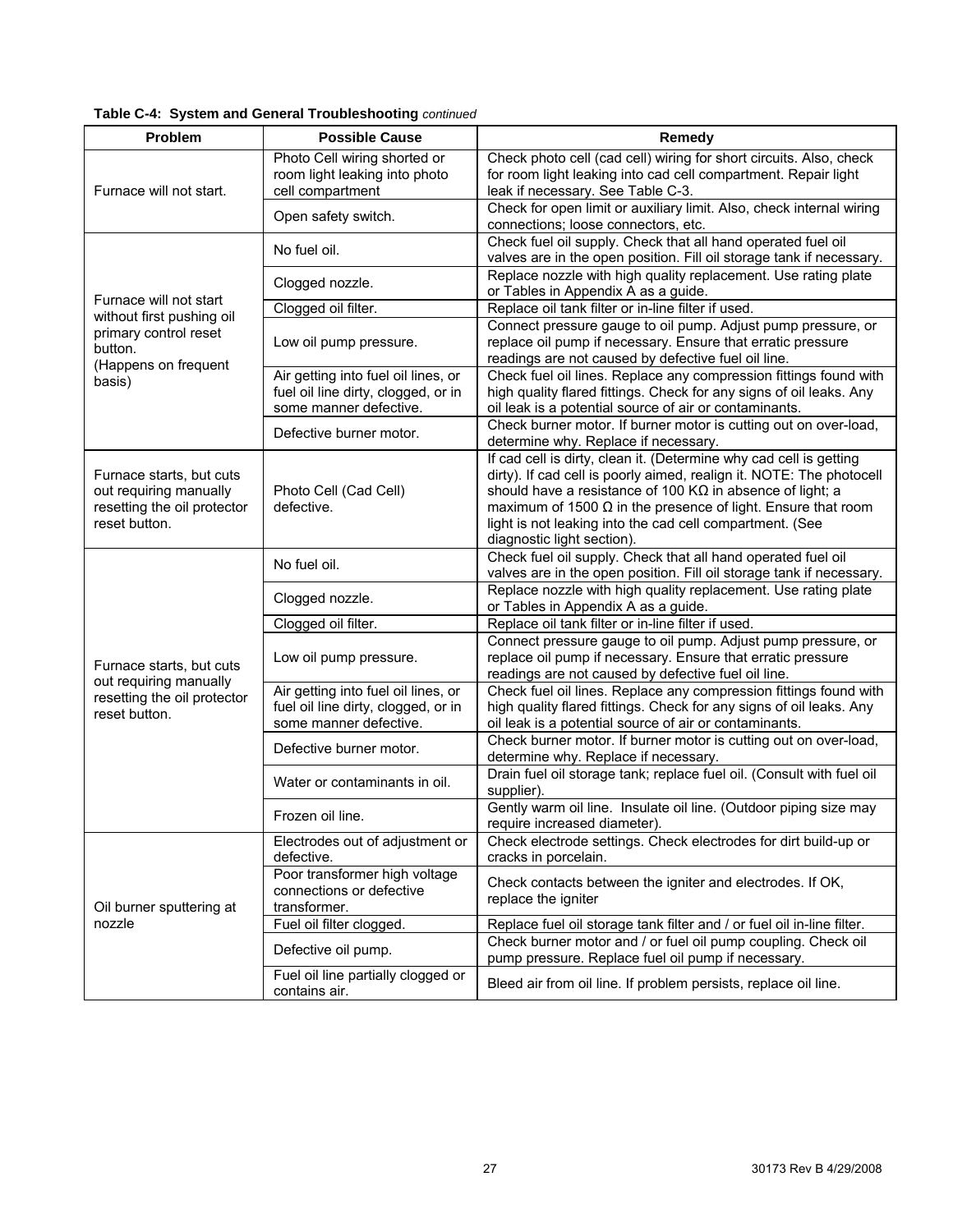|  |  |  | Table C-4: System and General Troubleshooting continued |  |
|--|--|--|---------------------------------------------------------|--|
|--|--|--|---------------------------------------------------------|--|

| Problem                                                  | <b>Possible Cause</b>                                                                   | Remedy                                                                                                                                                                                                                                                                                                                      |
|----------------------------------------------------------|-----------------------------------------------------------------------------------------|-----------------------------------------------------------------------------------------------------------------------------------------------------------------------------------------------------------------------------------------------------------------------------------------------------------------------------|
|                                                          | System temperature rise too<br>high.                                                    | System temperature rise ideally should not exceed 85°F. Check<br>for clogged air filters. Check blower fan for excess dirt build-up<br>or debris. Speed up blower fan if necessary.                                                                                                                                         |
| Excessive fuel oil                                       | Poor "fan off" delay timing<br>selection, (fan stops too soon).                         | Check "fan off" delay timing setting. Use a duct thermometer in<br>the supply air plenum take-off or first few inches of the supply air<br>trunk duct. Ideally, the fan will shut off at a temperature of 90° -<br>100°F. Manipulate the dip switch settings to come as close as<br>possible to this "fan off" temperature. |
| consumption.                                             | Fuel oil leak.                                                                          | Check fuel oil line for leaks. Repair or replace if necessary.                                                                                                                                                                                                                                                              |
|                                                          | Stack temperature too high.                                                             | Check stack temperature. Stack temperatures will normally<br>range from 350° to 450°F. Check draft regulator. Draft should be<br>set to -0.02 in. w.c.                                                                                                                                                                      |
|                                                          | Thermostat improperly<br>adjusted or in poor location.                                  | Check thermostat heat anticipator setting against measured<br>amperage draw. Increase heat anticipator setting if necessary.<br>If the thermostat is being influenced by drafts, sunlight, duct<br>work, etc., relocate to more suitable location.                                                                          |
| Too much smoke.                                          | Insufficient combustion air<br>adjustment at oil burner, or<br>improper draft pressure. | Adjust the oil burner combustion air band and draft regulator to<br>gain the highest practical $CO2$ or lowest practical $O2$ content in<br>the flue gases. See Burner Set Up.                                                                                                                                              |
|                                                          | Heat exchanger partially<br>clogged.                                                    | Check for soot build-up in heat exchanger flue passages,<br>especially in the outer radiator.                                                                                                                                                                                                                               |
| Soot building up on blast                                | Poor alignment between oil<br>burner blast tube and fire pot.                           | Check alignment. Blast tube should be centered with fire pot<br>burner opening. Oil burner head should be 1/4 inch back from the<br>inside surface of the fire pot.                                                                                                                                                         |
| tube (end coning).                                       | Flame impingement caused by<br>Incorrect nozzle angle.                                  | Check nozzle size and angle. (See Appendix A). Check distance<br>from head to inside surface of the fire pot.                                                                                                                                                                                                               |
|                                                          | Defective fire-pot                                                                      | Check fire-pot. Repair or replace.                                                                                                                                                                                                                                                                                          |
|                                                          | Airflow blocked or dirty air<br>filter.                                                 | Clean or replace air filter.                                                                                                                                                                                                                                                                                                |
|                                                          | Thermostat adjustments or<br>location.                                                  | Check thermostat heat anticipator setting against measured<br>amperage draw. Increase heat anticipator setting if necessary.<br>If the thermostat is being influenced by drafts, sunlight, duct<br>work, etc., relocate to more suitable location.                                                                          |
| Furnace will not warm<br>home to desired<br>temperature. | Insufficient airflow.                                                                   | Check all dampers. Open closed dampers including registers in<br>unused rooms. Check system temperature rise. If temperature<br>rise is too high, speed up blower fan.                                                                                                                                                      |
|                                                          | Defective high limit control.                                                           | Test high limit function of all limit switches. Use a duct<br>thermometer to assess accuracy of limit control. Check for<br>obstructions to airflow around limit switch bi-metal elements.<br>Replace control if necessary.                                                                                                 |
|                                                          | Under-sized nozzle.                                                                     | Check nozzle. If problem is not caused by air flow problems, use<br>larger nozzle, if permitted by rating plate.                                                                                                                                                                                                            |
|                                                          | Blower fan motor stopping<br>intermittently on overload.                                | Check blower fan motor amperage draw. Check motor<br>ventilation ports, clean if necessary. Replace motor if necessary.                                                                                                                                                                                                     |
|                                                          | Burner motor stopping<br>intermittently on overload.                                    | Check burner motor. Replace if necessary.                                                                                                                                                                                                                                                                                   |
| Home does not heat<br>evenly                             | Improper distribution of heat.                                                          | This is not likely to be a furnace problem. Balance duct system.                                                                                                                                                                                                                                                            |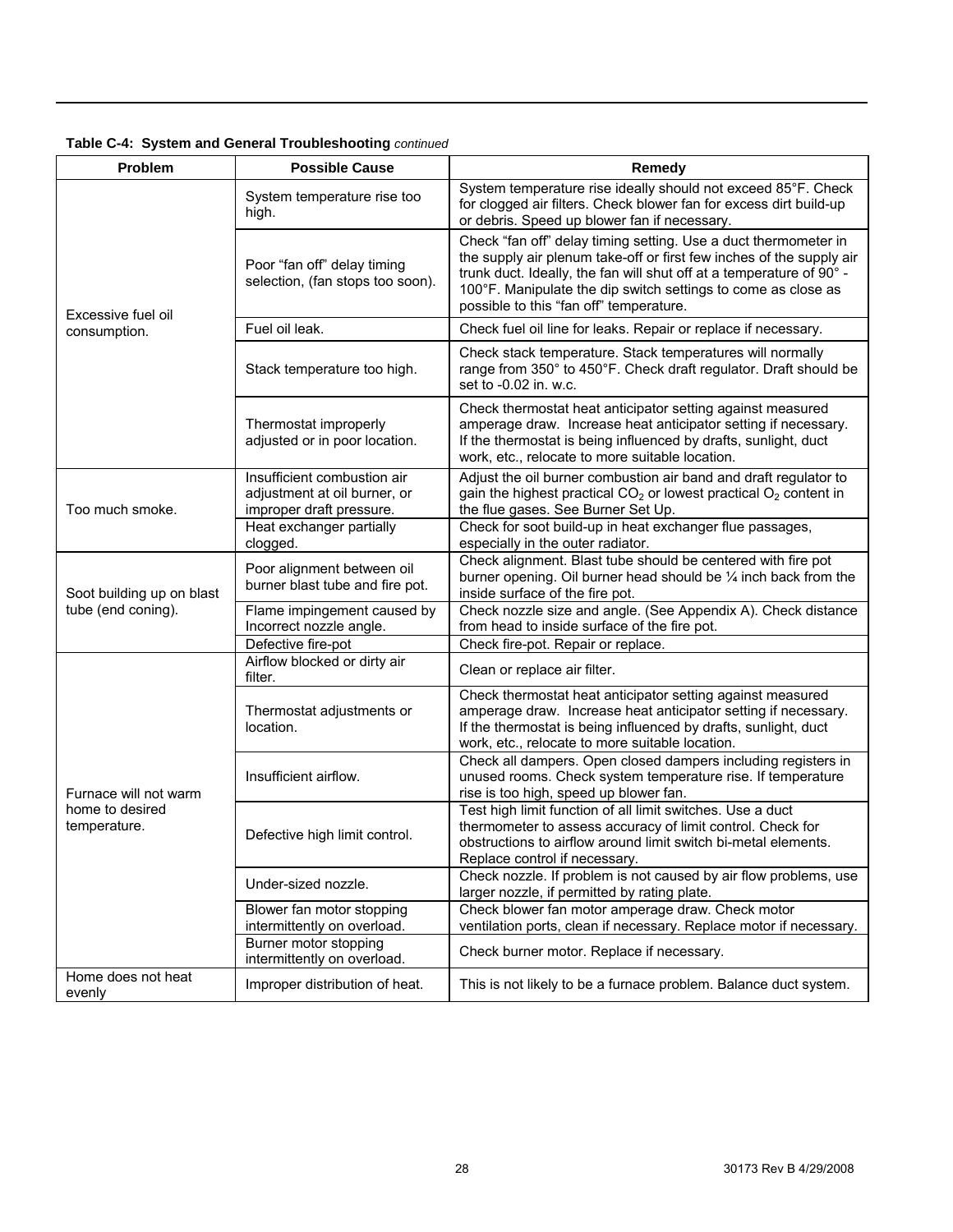#### <span id="page-28-0"></span>**Table C-4: System and General Troubleshooting** *continued*

| <b>Problem</b>                                  | <b>Possible Cause</b>                    | Remedy                                                                                                                                                                 |
|-------------------------------------------------|------------------------------------------|------------------------------------------------------------------------------------------------------------------------------------------------------------------------|
| Supply air temperature                          | Airflow blocked or dirty air<br>filter.  | Clean or replace air filter.                                                                                                                                           |
| too hot.                                        | Insufficient airflow.                    | Check all dampers. Open closed dampers including registers in<br>unused rooms. Check system temperature rise. If temperature<br>rise is too high, speed up blower fan. |
| Supply air temperature                          | Excess airflow.                          | Check system temperature rise. Slow down blower fan if<br>necessary.                                                                                                   |
| too cool.                                       | Excessive duct losses.                   | Check supply air ductwork. Seal leaky joints and seams.<br>Insulate ductwork if necessary.                                                                             |
| Supply air temperature<br>too cool during first | Fan control "fan on" setting too<br>low. | Increase "fan on" dipswitch settings on EFT if control has this<br>option.). Register air deflectors may help.                                                         |
| moments of furnace<br>cycle.                    | Excessive duct losses.                   | Check supply air ductwork. Seal leaky joints and seams.<br>Insulate ductwork if necessary.                                                                             |

**ENSURE THAT ALL SAFETY DEVICES AND ELECTRICAL COMPONENTS HAVE BEEN SET FOR NORMAL OPERATION. ENSURE THAT ALL ELECTRICAL CONNECTIONS ARE TIGHT AND THAT THE WIRING IS SECURE.**



and other homeowner maintenance procedures. Please ensure that the homeowner is informed and

annual service. **1.** Where the circuit breaker or fuse is located in the main electrical panel. **9.** The terms and conditions of the manufacturer's

warranty and the contractor's warranty. **2.** Where the furnace switch is located, and the switch "on" and "off" positions if not obvious.

**FINAL CHECK OUT**<br> **3.** Where the oil shut-off valve from the oil storage<br>
tank is located.

**4.** How to operate the thermostat, and other related accessories.

**5.** How to operate the manual reset button on the primary control, and especially when not to push the reset button.

**6.** How and where to visually inspect the venting **IMPORTANT: IMPORTANT:** system for leaks or other problems.

**7.** How to inspect, clean and replace the air filter,

understands: **8.** Who to call for emergency service and routine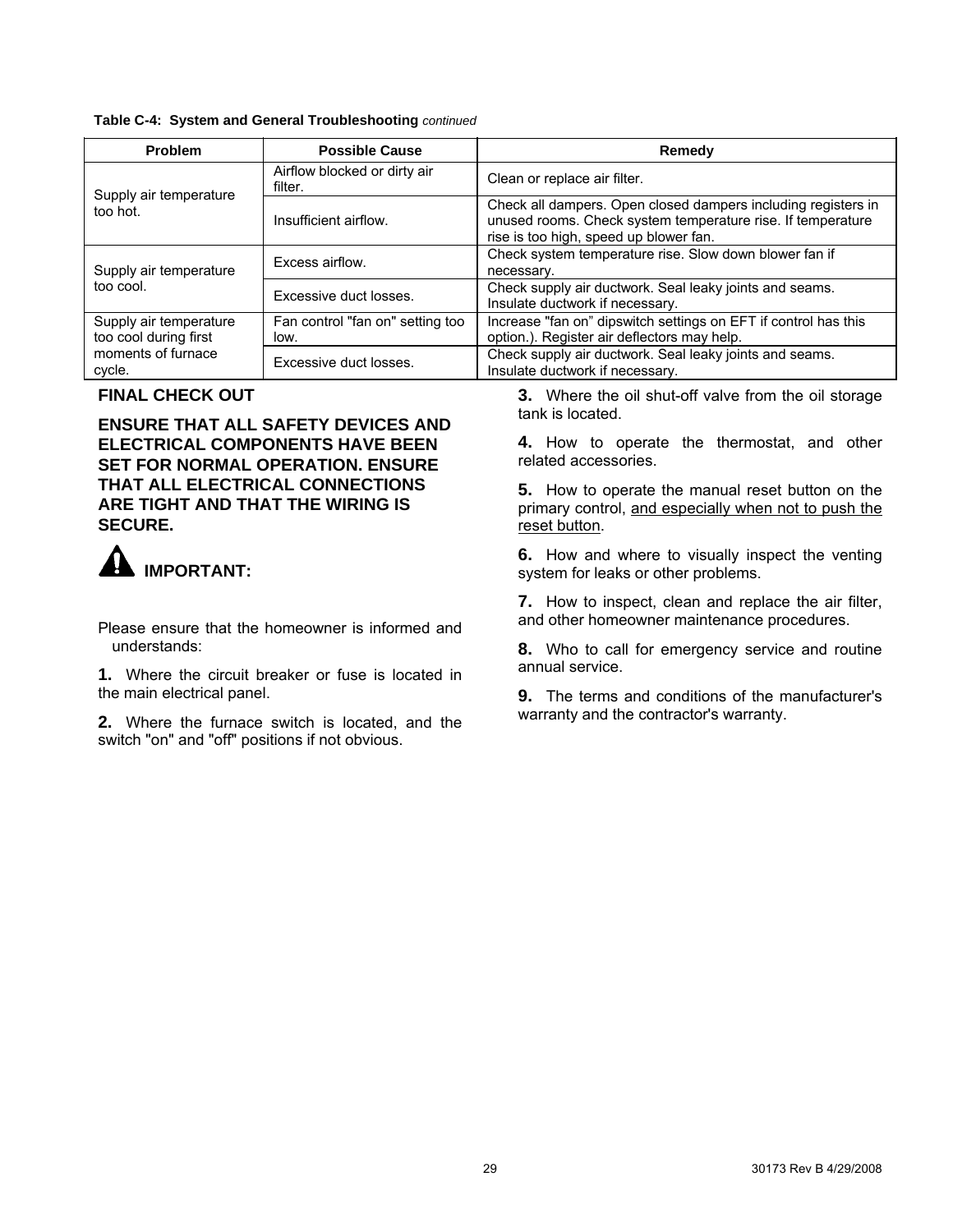### <span id="page-29-0"></span>**HOMEOWNER'S REFERENCE TABLE**

| Model No.       |  |
|-----------------|--|
| Serial No.      |  |
| Date Installed  |  |
| Contractor      |  |
| Contact         |  |
| Address         |  |
|                 |  |
|                 |  |
| Postal Code     |  |
| Telephone No.   |  |
| After Hours No. |  |

#### **FUEL SUPPLIER**

| Fuel Oil<br>Supplier |  |
|----------------------|--|
| Contact              |  |
| Telephone No.        |  |
| After Hours No.      |  |

#### **IF DIFFERENT FROM INSTALLATION CONTRACTOR:**

| Service Tech.   |  |
|-----------------|--|
| Telephone No.   |  |
| After Hours No. |  |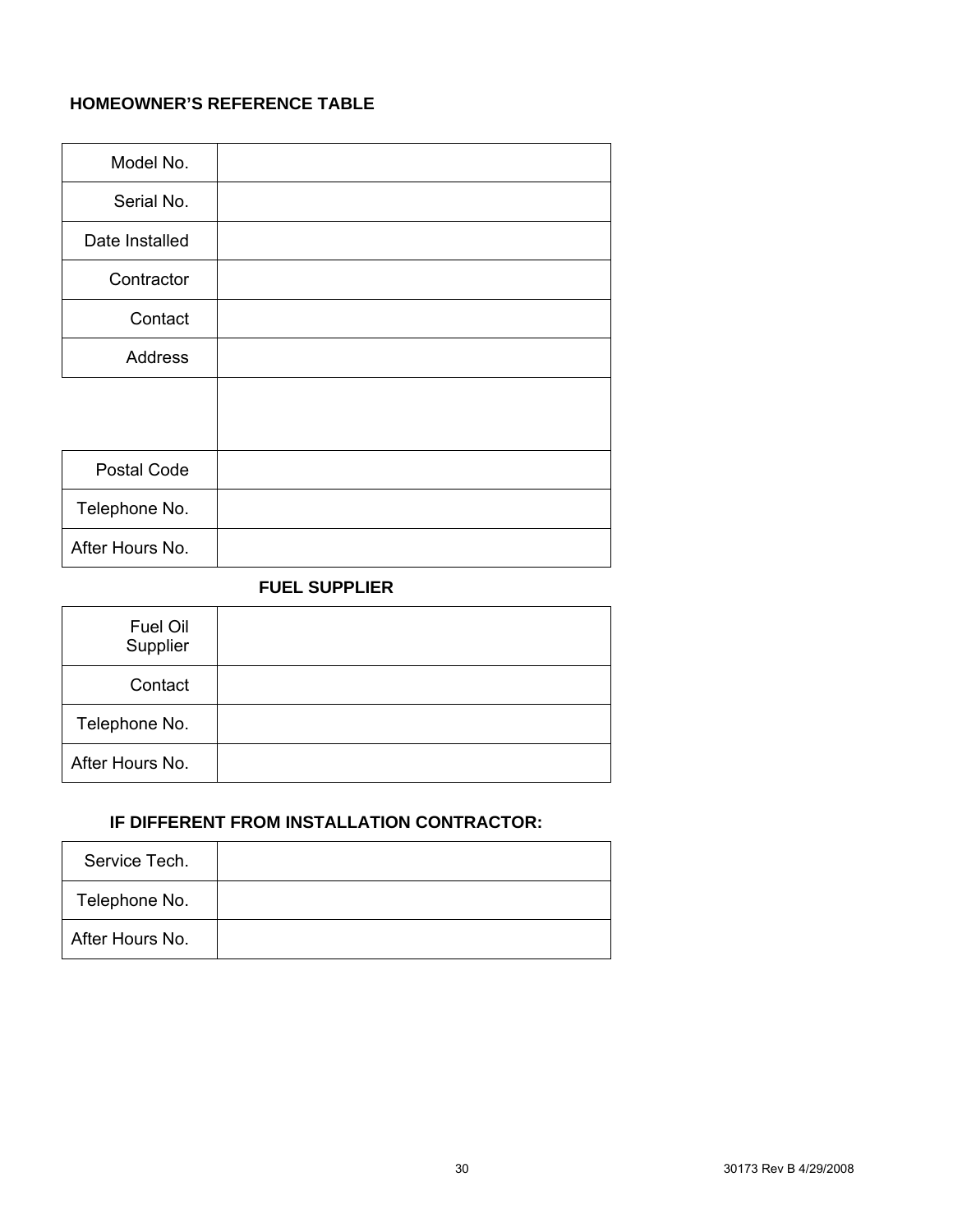## <span id="page-30-0"></span>**PARTS LISTING: HIGHBOY MODEL: HML-80C AND HMLV-80C**

| No.<br>Left Side Panel Assembly<br>29187L<br>1<br>2<br>29186L<br><b>Right Side Panel Assembly</b><br>3<br><b>Rear Panel</b><br>29205L<br>29189<br><b>Blower Division Assembly</b><br>4<br>5<br>26216<br><b>Base Panel</b><br>Inner Front Panel<br>30066<br>6<br>$\overline{7}$<br>27721L<br><b>Blower Access Panel</b><br>21437L<br>8<br><b>Top Panel</b><br>9<br><b>Heat Exchanger Assembly</b><br>28675<br><b>Combustion Chamber Retainer Bracket</b><br>27068<br>10<br>11<br><b>Replacement Combustion Chamber</b><br>27000WP<br>12<br>Oil Burner Mounting Plate<br>29869<br>$\overline{13}$<br><b>Flue Connector</b><br>29005<br>14<br>Pouch Gasket<br>2080175<br>15<br><b>Flue Collar Gasket</b><br>21994<br>16<br>20602<br><b>Insulation Retainer</b><br>$\overline{17}$<br>Radiator Clean-out Cover (2 per unit)<br>29162<br>17<br>Radiator Clean-out Cover Gasket (2 per unit)<br>240006333<br>18<br><b>Clean-out Gasket Retainer</b><br>29161<br>18<br><b>Clean-out Tube Gasket</b><br>29163<br>19<br>Filter Frame 16" X 25"<br>18020<br>20<br><b>Filter Frame End Support</b><br>5592B2<br>21<br>Filter 16" X 25" X 1" Permanent<br>2180023<br>24<br><b>Control Box</b><br>29362<br>25<br><b>Upper Door Panel</b><br>30164L<br>28479<br>Logo Bezel<br>Logo Label<br>28563<br>26<br>30071<br>Limit Disc 60T11 BOF 155°F<br>27<br>Fan Timer Control 1158-120 UTEC<br>29388<br>Fan Timer Control 1168-1 ECM UTEC<br>240007048<br>29364<br>28<br>Wire Harness, Controls Fan Timer<br>29<br>29365<br>Wire Harness, Blower<br>30<br>29751<br>Wire Harness, Fan Timer Board, Transformer<br>31<br>Wire Harness, ECM Control<br>240006438<br>31<br>Wire Harness, ECM Supply<br>240005742<br>32<br>Transformer<br>27738<br>33<br><b>Draft Regulator</b><br>27494 (5")<br>34<br>Oil Burner Assembly, Beckett AF76BNHS<br>30067<br>Burner Motor 1/7 HP 3450 RPM PSC<br>29689<br>Beckett Clean-cut Oil Pump A2EA6520<br>29688<br>Solid State Ignitor 10SAY-01<br>29522<br>Oil Primary Combustion Control<br>29664<br><b>Flame Retention Head</b><br>11961 (F3)<br>Nozzle, 0.65/80°A<br>210086<br>Low Fire Kit<br>29880<br>Low Firing Rate Baffle<br>25521101 | Ref. | <b>Description</b> | Part No. |
|------------------------------------------------------------------------------------------------------------------------------------------------------------------------------------------------------------------------------------------------------------------------------------------------------------------------------------------------------------------------------------------------------------------------------------------------------------------------------------------------------------------------------------------------------------------------------------------------------------------------------------------------------------------------------------------------------------------------------------------------------------------------------------------------------------------------------------------------------------------------------------------------------------------------------------------------------------------------------------------------------------------------------------------------------------------------------------------------------------------------------------------------------------------------------------------------------------------------------------------------------------------------------------------------------------------------------------------------------------------------------------------------------------------------------------------------------------------------------------------------------------------------------------------------------------------------------------------------------------------------------------------------------------------------------------------------------------------------------------------------------------------------------------------------------------------------------------------------------------------------------------------------------------------------------------------------------------------------------------------------------------------------------------------------------------------------------------------------------------------------------------------------------------|------|--------------------|----------|
|                                                                                                                                                                                                                                                                                                                                                                                                                                                                                                                                                                                                                                                                                                                                                                                                                                                                                                                                                                                                                                                                                                                                                                                                                                                                                                                                                                                                                                                                                                                                                                                                                                                                                                                                                                                                                                                                                                                                                                                                                                                                                                                                                            |      |                    |          |
|                                                                                                                                                                                                                                                                                                                                                                                                                                                                                                                                                                                                                                                                                                                                                                                                                                                                                                                                                                                                                                                                                                                                                                                                                                                                                                                                                                                                                                                                                                                                                                                                                                                                                                                                                                                                                                                                                                                                                                                                                                                                                                                                                            |      |                    |          |
|                                                                                                                                                                                                                                                                                                                                                                                                                                                                                                                                                                                                                                                                                                                                                                                                                                                                                                                                                                                                                                                                                                                                                                                                                                                                                                                                                                                                                                                                                                                                                                                                                                                                                                                                                                                                                                                                                                                                                                                                                                                                                                                                                            |      |                    |          |
|                                                                                                                                                                                                                                                                                                                                                                                                                                                                                                                                                                                                                                                                                                                                                                                                                                                                                                                                                                                                                                                                                                                                                                                                                                                                                                                                                                                                                                                                                                                                                                                                                                                                                                                                                                                                                                                                                                                                                                                                                                                                                                                                                            |      |                    |          |
|                                                                                                                                                                                                                                                                                                                                                                                                                                                                                                                                                                                                                                                                                                                                                                                                                                                                                                                                                                                                                                                                                                                                                                                                                                                                                                                                                                                                                                                                                                                                                                                                                                                                                                                                                                                                                                                                                                                                                                                                                                                                                                                                                            |      |                    |          |
|                                                                                                                                                                                                                                                                                                                                                                                                                                                                                                                                                                                                                                                                                                                                                                                                                                                                                                                                                                                                                                                                                                                                                                                                                                                                                                                                                                                                                                                                                                                                                                                                                                                                                                                                                                                                                                                                                                                                                                                                                                                                                                                                                            |      |                    |          |
|                                                                                                                                                                                                                                                                                                                                                                                                                                                                                                                                                                                                                                                                                                                                                                                                                                                                                                                                                                                                                                                                                                                                                                                                                                                                                                                                                                                                                                                                                                                                                                                                                                                                                                                                                                                                                                                                                                                                                                                                                                                                                                                                                            |      |                    |          |
|                                                                                                                                                                                                                                                                                                                                                                                                                                                                                                                                                                                                                                                                                                                                                                                                                                                                                                                                                                                                                                                                                                                                                                                                                                                                                                                                                                                                                                                                                                                                                                                                                                                                                                                                                                                                                                                                                                                                                                                                                                                                                                                                                            |      |                    |          |
|                                                                                                                                                                                                                                                                                                                                                                                                                                                                                                                                                                                                                                                                                                                                                                                                                                                                                                                                                                                                                                                                                                                                                                                                                                                                                                                                                                                                                                                                                                                                                                                                                                                                                                                                                                                                                                                                                                                                                                                                                                                                                                                                                            |      |                    |          |
|                                                                                                                                                                                                                                                                                                                                                                                                                                                                                                                                                                                                                                                                                                                                                                                                                                                                                                                                                                                                                                                                                                                                                                                                                                                                                                                                                                                                                                                                                                                                                                                                                                                                                                                                                                                                                                                                                                                                                                                                                                                                                                                                                            |      |                    |          |
|                                                                                                                                                                                                                                                                                                                                                                                                                                                                                                                                                                                                                                                                                                                                                                                                                                                                                                                                                                                                                                                                                                                                                                                                                                                                                                                                                                                                                                                                                                                                                                                                                                                                                                                                                                                                                                                                                                                                                                                                                                                                                                                                                            |      |                    |          |
|                                                                                                                                                                                                                                                                                                                                                                                                                                                                                                                                                                                                                                                                                                                                                                                                                                                                                                                                                                                                                                                                                                                                                                                                                                                                                                                                                                                                                                                                                                                                                                                                                                                                                                                                                                                                                                                                                                                                                                                                                                                                                                                                                            |      |                    |          |
|                                                                                                                                                                                                                                                                                                                                                                                                                                                                                                                                                                                                                                                                                                                                                                                                                                                                                                                                                                                                                                                                                                                                                                                                                                                                                                                                                                                                                                                                                                                                                                                                                                                                                                                                                                                                                                                                                                                                                                                                                                                                                                                                                            |      |                    |          |
|                                                                                                                                                                                                                                                                                                                                                                                                                                                                                                                                                                                                                                                                                                                                                                                                                                                                                                                                                                                                                                                                                                                                                                                                                                                                                                                                                                                                                                                                                                                                                                                                                                                                                                                                                                                                                                                                                                                                                                                                                                                                                                                                                            |      |                    |          |
|                                                                                                                                                                                                                                                                                                                                                                                                                                                                                                                                                                                                                                                                                                                                                                                                                                                                                                                                                                                                                                                                                                                                                                                                                                                                                                                                                                                                                                                                                                                                                                                                                                                                                                                                                                                                                                                                                                                                                                                                                                                                                                                                                            |      |                    |          |
|                                                                                                                                                                                                                                                                                                                                                                                                                                                                                                                                                                                                                                                                                                                                                                                                                                                                                                                                                                                                                                                                                                                                                                                                                                                                                                                                                                                                                                                                                                                                                                                                                                                                                                                                                                                                                                                                                                                                                                                                                                                                                                                                                            |      |                    |          |
|                                                                                                                                                                                                                                                                                                                                                                                                                                                                                                                                                                                                                                                                                                                                                                                                                                                                                                                                                                                                                                                                                                                                                                                                                                                                                                                                                                                                                                                                                                                                                                                                                                                                                                                                                                                                                                                                                                                                                                                                                                                                                                                                                            |      |                    |          |
|                                                                                                                                                                                                                                                                                                                                                                                                                                                                                                                                                                                                                                                                                                                                                                                                                                                                                                                                                                                                                                                                                                                                                                                                                                                                                                                                                                                                                                                                                                                                                                                                                                                                                                                                                                                                                                                                                                                                                                                                                                                                                                                                                            |      |                    |          |
|                                                                                                                                                                                                                                                                                                                                                                                                                                                                                                                                                                                                                                                                                                                                                                                                                                                                                                                                                                                                                                                                                                                                                                                                                                                                                                                                                                                                                                                                                                                                                                                                                                                                                                                                                                                                                                                                                                                                                                                                                                                                                                                                                            |      |                    |          |
|                                                                                                                                                                                                                                                                                                                                                                                                                                                                                                                                                                                                                                                                                                                                                                                                                                                                                                                                                                                                                                                                                                                                                                                                                                                                                                                                                                                                                                                                                                                                                                                                                                                                                                                                                                                                                                                                                                                                                                                                                                                                                                                                                            |      |                    |          |
|                                                                                                                                                                                                                                                                                                                                                                                                                                                                                                                                                                                                                                                                                                                                                                                                                                                                                                                                                                                                                                                                                                                                                                                                                                                                                                                                                                                                                                                                                                                                                                                                                                                                                                                                                                                                                                                                                                                                                                                                                                                                                                                                                            |      |                    |          |
|                                                                                                                                                                                                                                                                                                                                                                                                                                                                                                                                                                                                                                                                                                                                                                                                                                                                                                                                                                                                                                                                                                                                                                                                                                                                                                                                                                                                                                                                                                                                                                                                                                                                                                                                                                                                                                                                                                                                                                                                                                                                                                                                                            |      |                    |          |
|                                                                                                                                                                                                                                                                                                                                                                                                                                                                                                                                                                                                                                                                                                                                                                                                                                                                                                                                                                                                                                                                                                                                                                                                                                                                                                                                                                                                                                                                                                                                                                                                                                                                                                                                                                                                                                                                                                                                                                                                                                                                                                                                                            |      |                    |          |
|                                                                                                                                                                                                                                                                                                                                                                                                                                                                                                                                                                                                                                                                                                                                                                                                                                                                                                                                                                                                                                                                                                                                                                                                                                                                                                                                                                                                                                                                                                                                                                                                                                                                                                                                                                                                                                                                                                                                                                                                                                                                                                                                                            |      |                    |          |
|                                                                                                                                                                                                                                                                                                                                                                                                                                                                                                                                                                                                                                                                                                                                                                                                                                                                                                                                                                                                                                                                                                                                                                                                                                                                                                                                                                                                                                                                                                                                                                                                                                                                                                                                                                                                                                                                                                                                                                                                                                                                                                                                                            |      |                    |          |
|                                                                                                                                                                                                                                                                                                                                                                                                                                                                                                                                                                                                                                                                                                                                                                                                                                                                                                                                                                                                                                                                                                                                                                                                                                                                                                                                                                                                                                                                                                                                                                                                                                                                                                                                                                                                                                                                                                                                                                                                                                                                                                                                                            |      |                    |          |
|                                                                                                                                                                                                                                                                                                                                                                                                                                                                                                                                                                                                                                                                                                                                                                                                                                                                                                                                                                                                                                                                                                                                                                                                                                                                                                                                                                                                                                                                                                                                                                                                                                                                                                                                                                                                                                                                                                                                                                                                                                                                                                                                                            |      |                    |          |
|                                                                                                                                                                                                                                                                                                                                                                                                                                                                                                                                                                                                                                                                                                                                                                                                                                                                                                                                                                                                                                                                                                                                                                                                                                                                                                                                                                                                                                                                                                                                                                                                                                                                                                                                                                                                                                                                                                                                                                                                                                                                                                                                                            |      |                    |          |
|                                                                                                                                                                                                                                                                                                                                                                                                                                                                                                                                                                                                                                                                                                                                                                                                                                                                                                                                                                                                                                                                                                                                                                                                                                                                                                                                                                                                                                                                                                                                                                                                                                                                                                                                                                                                                                                                                                                                                                                                                                                                                                                                                            |      |                    |          |
|                                                                                                                                                                                                                                                                                                                                                                                                                                                                                                                                                                                                                                                                                                                                                                                                                                                                                                                                                                                                                                                                                                                                                                                                                                                                                                                                                                                                                                                                                                                                                                                                                                                                                                                                                                                                                                                                                                                                                                                                                                                                                                                                                            |      |                    |          |
|                                                                                                                                                                                                                                                                                                                                                                                                                                                                                                                                                                                                                                                                                                                                                                                                                                                                                                                                                                                                                                                                                                                                                                                                                                                                                                                                                                                                                                                                                                                                                                                                                                                                                                                                                                                                                                                                                                                                                                                                                                                                                                                                                            |      |                    |          |
|                                                                                                                                                                                                                                                                                                                                                                                                                                                                                                                                                                                                                                                                                                                                                                                                                                                                                                                                                                                                                                                                                                                                                                                                                                                                                                                                                                                                                                                                                                                                                                                                                                                                                                                                                                                                                                                                                                                                                                                                                                                                                                                                                            |      |                    |          |
|                                                                                                                                                                                                                                                                                                                                                                                                                                                                                                                                                                                                                                                                                                                                                                                                                                                                                                                                                                                                                                                                                                                                                                                                                                                                                                                                                                                                                                                                                                                                                                                                                                                                                                                                                                                                                                                                                                                                                                                                                                                                                                                                                            |      |                    |          |
|                                                                                                                                                                                                                                                                                                                                                                                                                                                                                                                                                                                                                                                                                                                                                                                                                                                                                                                                                                                                                                                                                                                                                                                                                                                                                                                                                                                                                                                                                                                                                                                                                                                                                                                                                                                                                                                                                                                                                                                                                                                                                                                                                            |      |                    |          |
|                                                                                                                                                                                                                                                                                                                                                                                                                                                                                                                                                                                                                                                                                                                                                                                                                                                                                                                                                                                                                                                                                                                                                                                                                                                                                                                                                                                                                                                                                                                                                                                                                                                                                                                                                                                                                                                                                                                                                                                                                                                                                                                                                            |      |                    |          |
|                                                                                                                                                                                                                                                                                                                                                                                                                                                                                                                                                                                                                                                                                                                                                                                                                                                                                                                                                                                                                                                                                                                                                                                                                                                                                                                                                                                                                                                                                                                                                                                                                                                                                                                                                                                                                                                                                                                                                                                                                                                                                                                                                            |      |                    |          |
|                                                                                                                                                                                                                                                                                                                                                                                                                                                                                                                                                                                                                                                                                                                                                                                                                                                                                                                                                                                                                                                                                                                                                                                                                                                                                                                                                                                                                                                                                                                                                                                                                                                                                                                                                                                                                                                                                                                                                                                                                                                                                                                                                            |      |                    |          |
|                                                                                                                                                                                                                                                                                                                                                                                                                                                                                                                                                                                                                                                                                                                                                                                                                                                                                                                                                                                                                                                                                                                                                                                                                                                                                                                                                                                                                                                                                                                                                                                                                                                                                                                                                                                                                                                                                                                                                                                                                                                                                                                                                            |      |                    |          |
|                                                                                                                                                                                                                                                                                                                                                                                                                                                                                                                                                                                                                                                                                                                                                                                                                                                                                                                                                                                                                                                                                                                                                                                                                                                                                                                                                                                                                                                                                                                                                                                                                                                                                                                                                                                                                                                                                                                                                                                                                                                                                                                                                            |      |                    |          |
|                                                                                                                                                                                                                                                                                                                                                                                                                                                                                                                                                                                                                                                                                                                                                                                                                                                                                                                                                                                                                                                                                                                                                                                                                                                                                                                                                                                                                                                                                                                                                                                                                                                                                                                                                                                                                                                                                                                                                                                                                                                                                                                                                            |      |                    |          |
|                                                                                                                                                                                                                                                                                                                                                                                                                                                                                                                                                                                                                                                                                                                                                                                                                                                                                                                                                                                                                                                                                                                                                                                                                                                                                                                                                                                                                                                                                                                                                                                                                                                                                                                                                                                                                                                                                                                                                                                                                                                                                                                                                            |      |                    |          |
|                                                                                                                                                                                                                                                                                                                                                                                                                                                                                                                                                                                                                                                                                                                                                                                                                                                                                                                                                                                                                                                                                                                                                                                                                                                                                                                                                                                                                                                                                                                                                                                                                                                                                                                                                                                                                                                                                                                                                                                                                                                                                                                                                            |      |                    |          |
|                                                                                                                                                                                                                                                                                                                                                                                                                                                                                                                                                                                                                                                                                                                                                                                                                                                                                                                                                                                                                                                                                                                                                                                                                                                                                                                                                                                                                                                                                                                                                                                                                                                                                                                                                                                                                                                                                                                                                                                                                                                                                                                                                            |      |                    |          |
|                                                                                                                                                                                                                                                                                                                                                                                                                                                                                                                                                                                                                                                                                                                                                                                                                                                                                                                                                                                                                                                                                                                                                                                                                                                                                                                                                                                                                                                                                                                                                                                                                                                                                                                                                                                                                                                                                                                                                                                                                                                                                                                                                            |      |                    |          |
|                                                                                                                                                                                                                                                                                                                                                                                                                                                                                                                                                                                                                                                                                                                                                                                                                                                                                                                                                                                                                                                                                                                                                                                                                                                                                                                                                                                                                                                                                                                                                                                                                                                                                                                                                                                                                                                                                                                                                                                                                                                                                                                                                            |      |                    |          |
|                                                                                                                                                                                                                                                                                                                                                                                                                                                                                                                                                                                                                                                                                                                                                                                                                                                                                                                                                                                                                                                                                                                                                                                                                                                                                                                                                                                                                                                                                                                                                                                                                                                                                                                                                                                                                                                                                                                                                                                                                                                                                                                                                            |      |                    |          |
|                                                                                                                                                                                                                                                                                                                                                                                                                                                                                                                                                                                                                                                                                                                                                                                                                                                                                                                                                                                                                                                                                                                                                                                                                                                                                                                                                                                                                                                                                                                                                                                                                                                                                                                                                                                                                                                                                                                                                                                                                                                                                                                                                            |      | Nozzle, 0.50/80° A | 29389    |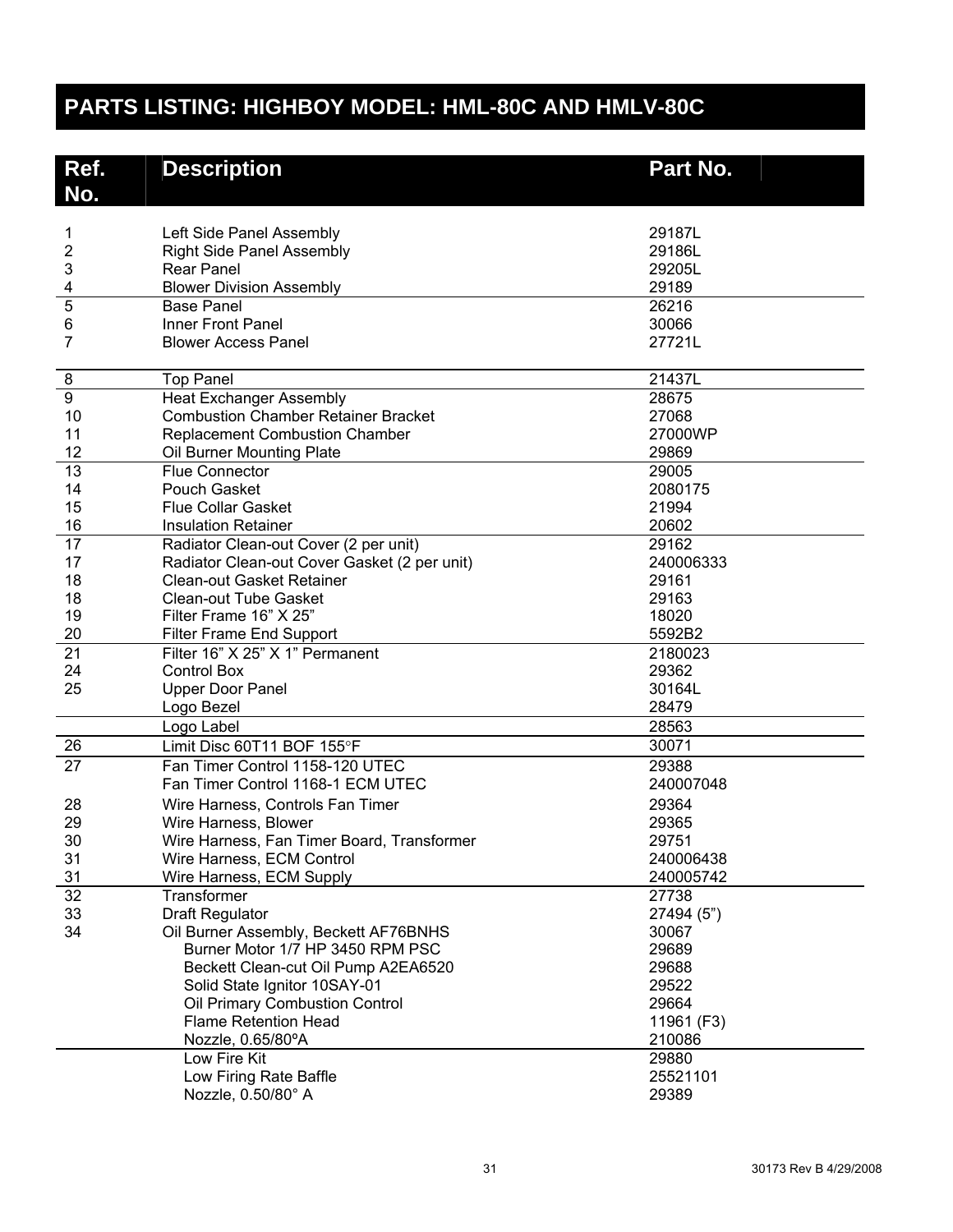## **PARTS LISTING: HIGHBOY MODEL: HML-80C HMLV-80C**

| Ref.<br>No. | <b>Description</b>                                                                                                                                                                                 | Part No.                                          |
|-------------|----------------------------------------------------------------------------------------------------------------------------------------------------------------------------------------------------|---------------------------------------------------|
| 35          | <b>Blower Assembly Direct Drive</b><br><b>Blower Assembly Direct Drive ECM</b><br>Blower Housing and Wheel, 100-10T DD (HML-C and HMLV-<br>$\mathcal{C}$                                           | 30146<br>109007271<br>30626                       |
|             | Blower Motor, 1/2 hp, 4-Speed<br>Blower Motor, 1/2 hp, ECM Programmed<br>Motor Mounting Band - TR6884B<br>Motor Mount Arms - 10-10 DD Blower (3 per unit)<br>Motor Run Capacitor, 10 mfd @ 370 Vac | 102000131<br>109007272<br>17811<br>26251<br>27743 |
| 36          | Capacitor Strap<br><b>Blower Slide Rail 2 Per</b><br>Right Side Panel, Air Baffle HML-80C and HMLV-80C                                                                                             | 27760<br>27733<br>27731                           |

## **PARTS LISTING: HIGHBOY DIRECT VENT MODEL: HML-80CB2U HMLV-80CB2U**

| Ref.<br>No. | <b>Description</b>                                                                                                  | Part No. |
|-------------|---------------------------------------------------------------------------------------------------------------------|----------|
|             | All parts are the same as listed on the previous pages for Models HML-80C and HMLV-80C<br>except where noted below. |          |
| 12          | Oil Burner Mounting Plate Assembly                                                                                  | 29872    |
|             | Oil Burner Mounting Plate                                                                                           | 29867    |
|             | <b>Sight Glass Cover Plate</b>                                                                                      | 29850    |
|             | Sight Glass Gasket (2 per unit)                                                                                     | 29870    |
|             | <b>Sight Glass</b>                                                                                                  | 29876    |
| 13          | Flue Connector Assembly 6" to 4" 90° Elbow                                                                          | 28952    |
| 14          | Pouch Gasket (Second gasket required for Direct Vent)                                                               | 2080175  |
| 15          | Flue Collar Gasket (Second gasket required for Direct Vent)                                                         | 21994    |
| 25          | <b>Upper Door Panel</b>                                                                                             | 27722L   |
| 34          | Beckett Oil Burner AFII 85                                                                                          | 30069    |
|             | Burner Motor 1/7 HP 3450 RPM PSC                                                                                    | 28907    |
|             | Beckett Clean-cut Oil Pump A2EA6520                                                                                 | 29688    |
|             | Solid State Ignitor 10SAY-01                                                                                        | 28558    |
|             | Oil Primary Combustion Control                                                                                      | 29649    |
|             | Air Tube Combination FBX80HGXS                                                                                      | 28561    |
|             | Flame Retention Head (FB3)                                                                                          | 28533    |
|             | Nozzle, 0.60/60°A (HML-80CB2U and HMLV-80CB2U only)                                                                 | 28017    |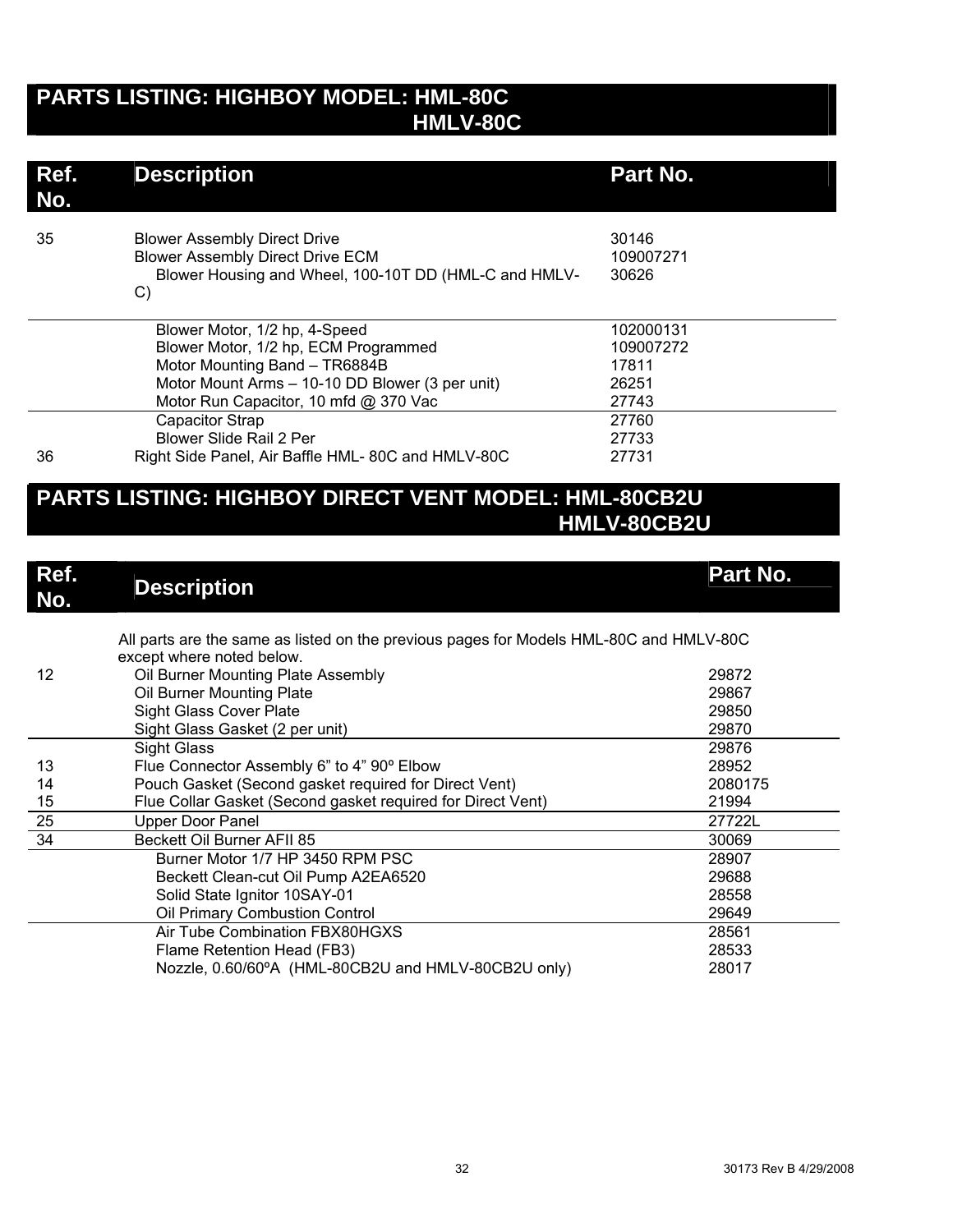## MODEL HML-C AND HMLV-C DIAGRAM